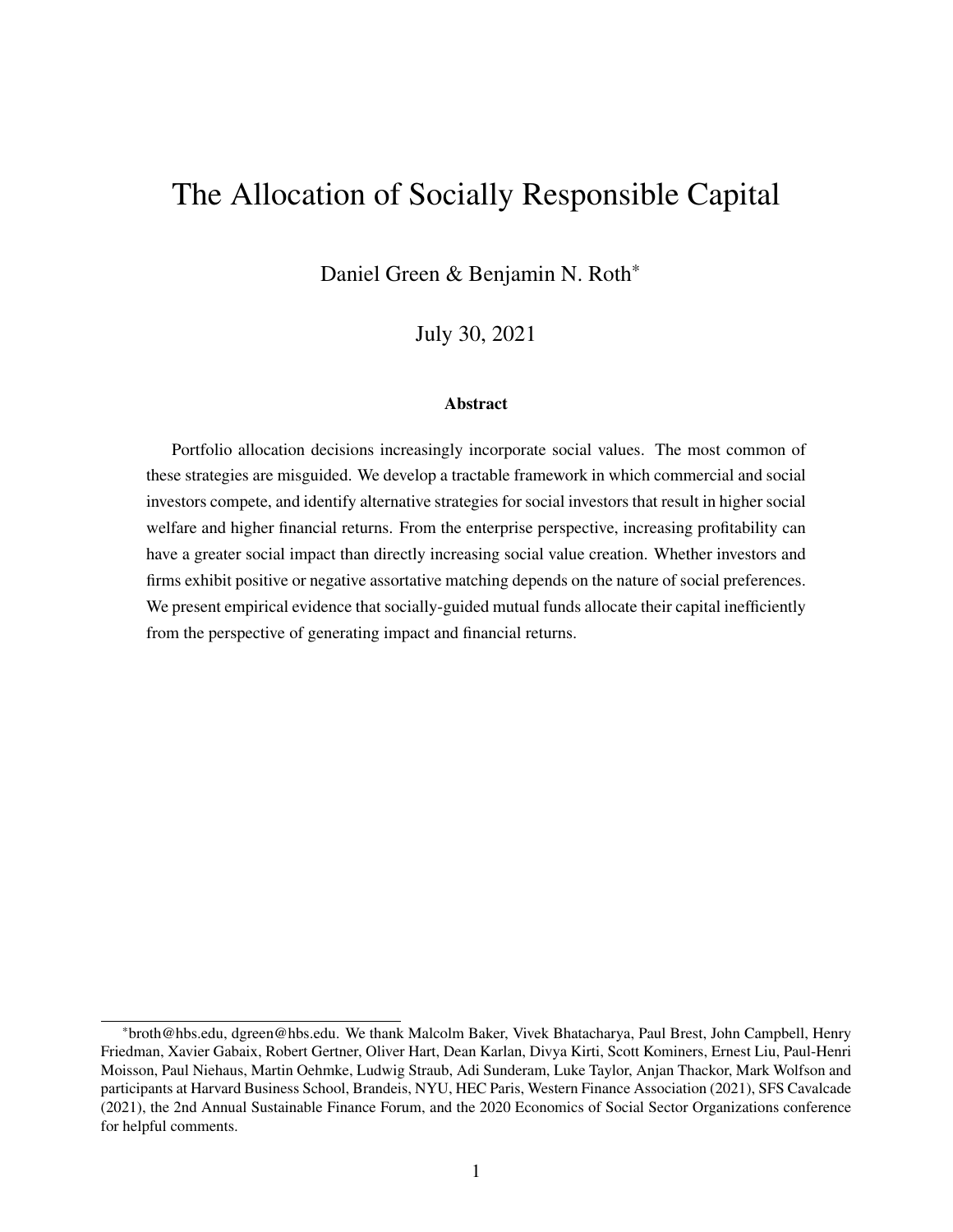# 1 Introduction

The last several decades have seen an invigoration of investing in companies that rank favorably on metrics of social value, such as environmental stewardship, social responsibility, and good governance practices (collectively referred to as ESG). For instance, one quarter of assets under management by professional investors–\$30 trillion– are now allocated with such considerations [\(US SIF Foundation,](#page-39-0) [2018\)](#page-39-0). This large shift in investment strategies has the potential to dramatically alter the allocation of capital in the economy. In fact, many argue the entire purpose of this movement is to help reallocate resources to socially beneficial uses and away from socially harmful ones. Thus, it is centrally important to understand whether and how this style of investing generates its intended "impact." This paper develops a theoretical framework to explore how investing with social convictions results in the creation of social value and which investment strategies generate social value most efficiently.

We focus on strategies based entirely on selecting which assets to hold or avoid. The most common of such strategies in practice are constructed with attention to the financial returns and the social value of the companies included in an investor's portfolio. For example, ESG index funds attempt to track the returns of a benchmark index while maximizing some composite measure of the social good of the companies in the portfolio. Proponents of such "values-aligned" investing claim that they increase the valuation of (or equivalently decreases the cost of capital for) economic endeavors that contribute the most positively to society. This in turn shifts the set of projects that markets will finance towards those that create social value and away from those that destroy it.

We argue that the folk wisdom justifying "values-aligned" investing is misguided, and such investment strategies are an inefficient way to use asset allocation decisions to influence social value creation. Our framework builds on the insight that an investor's true contribution to social value is not reflected in the social value of the companies in their portfolio, but rather by the additional social value created relative to if the investor did not exist at all (e.g. [Brest et al., 2016\)](#page-36-0). The distinction between these perspectives is driven by the fact that many companies that have high social value could attract investors with a purely financial objective. Therefore, socially motivated investors who finance these companies may not be contributing to social value creation. In fact, their behavior could even result in social value destruction if it displaces investors unconstrained by social considerations into financing socially harmful projects. We formalize this critique in an equilibrium model of capital allocation and characterize its implications for the behavior of social investors. We further identify an alternative to "values-aligned" investment strategies that can generate more impact *and* achieve higher financial returns.

To understand the basic logic of why social investors who attend only to the social value of their portfolio companies might achieve sub-optimal outcomes, consider the following stylized example.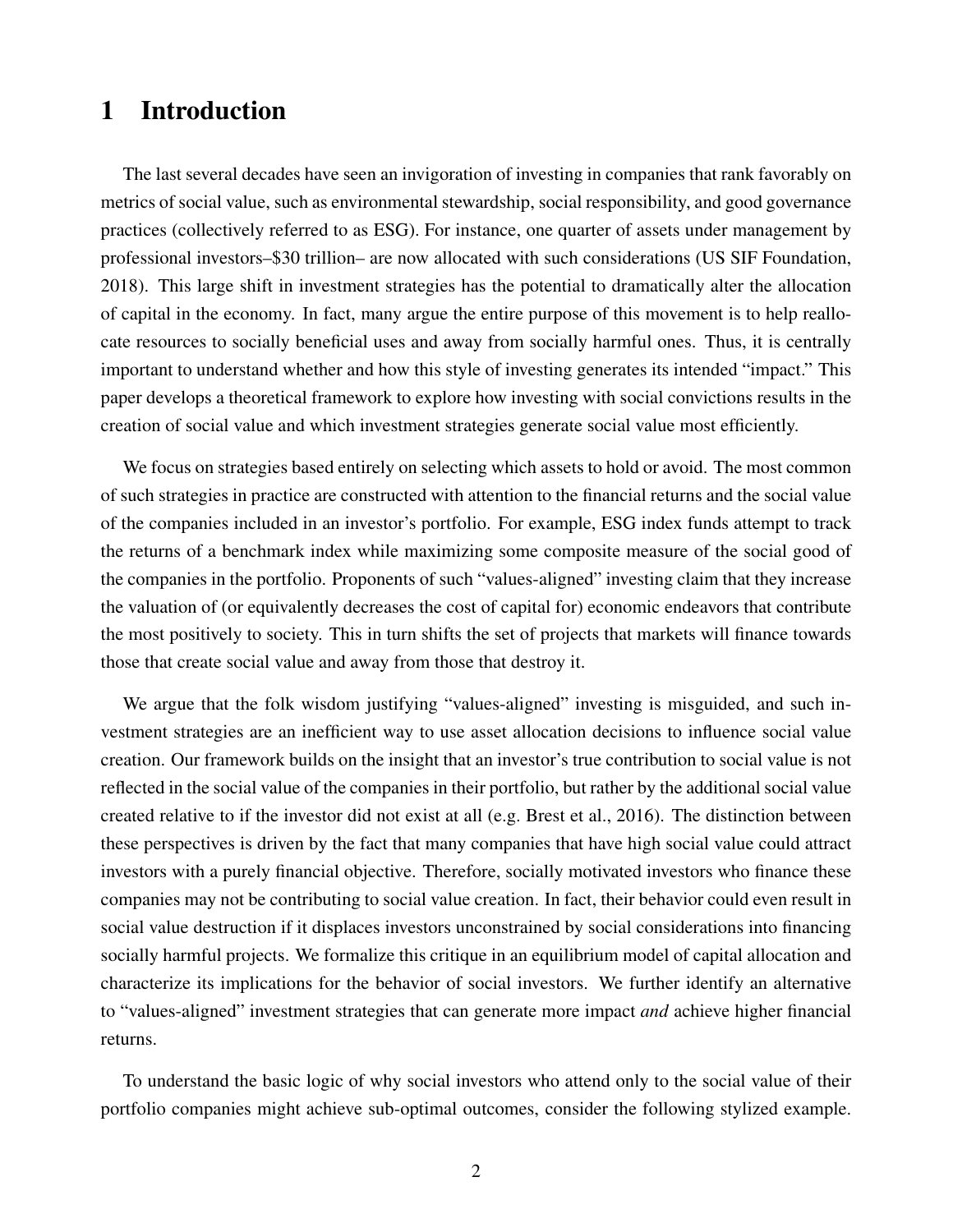Suppose there are two investors each of whom holds one unit of capital. One *commercial investor* cares only about financial returns and the other *social investor* cares about both financial returns and social value. Suppose further that there are three enterprises, each of whom needs one unit of capital to operate:

- Firm *A* generates a 10% profit and 10 units of social value.
- Firm *B* generates a 8% profit and 5 units of social value.
- Firm *C* generates a 9% profit and 0 units of social value.

Investors finance companies at terms that ensure them a financial return no greater than the firm's total return on investment. A social investor who makes investment decisions based only on their own returns and the social value of the companies they finance would want to invest in Firm *A*. Such an investor would be willing to pay more for this opportunity than the commercial investor, leaving the commercial investor to finance Firm *C* and earn a 9% return. As a result, the social investor finances Firm *A*, offers capital at a cost of 9% (so as not to be undercut by the commercial investor), and 10 units of social value are created. If instead the social investor took a holistic view, they would appreciate that Firm *A* is profitable enough to attract the support of the commercial investor. The social investor might then want to invest in firm *B*. In this case the social investor would receive a financial return of 8% and 15 units of social value would be created.

This example highlights that social investors narrowly focused on the social value *attributable* to companies in their own portfolio are not effective at *generating* social value through their investment decisions.<sup>[1](#page-2-0)</sup> We develop a framework to embed this logic in a competitive financial market, in which many commercial investors and social investors coexist and firms' costs of capital are determined in equilibrium. To highlight the nuances arising from the two approaches to social investing in the previous example, we introduce two types of social investors. *Values-aligned social investors* form portfolios based on the financial returns and social welfare generated by the companies they support. *Impact-aligned social investors* are similar, but consider implications of their investment decisions for total social welfare.

Beyond admitting a tractable analysis of equilibrium behavior, our model yields several normative implications for social investors and entrepreneurs. First, we identify improvements to the investment strategy of values-aligned social investors. Any capital that values-aligned investors deploy to fund profitable but also impactful projects that could have been commercially financed should be redeployed to projects with lower profitability (and potentially lower social value). Perhaps surprisingly, this can increase both the social impact *and* financial return to this capital. Why? As the result of

<span id="page-2-0"></span><sup>&</sup>lt;sup>1</sup>In fact, notice in this example that the social investor's choice of Firm A results in *zero* additional social value creation relative to an economy in which neither investor had preferences for social value.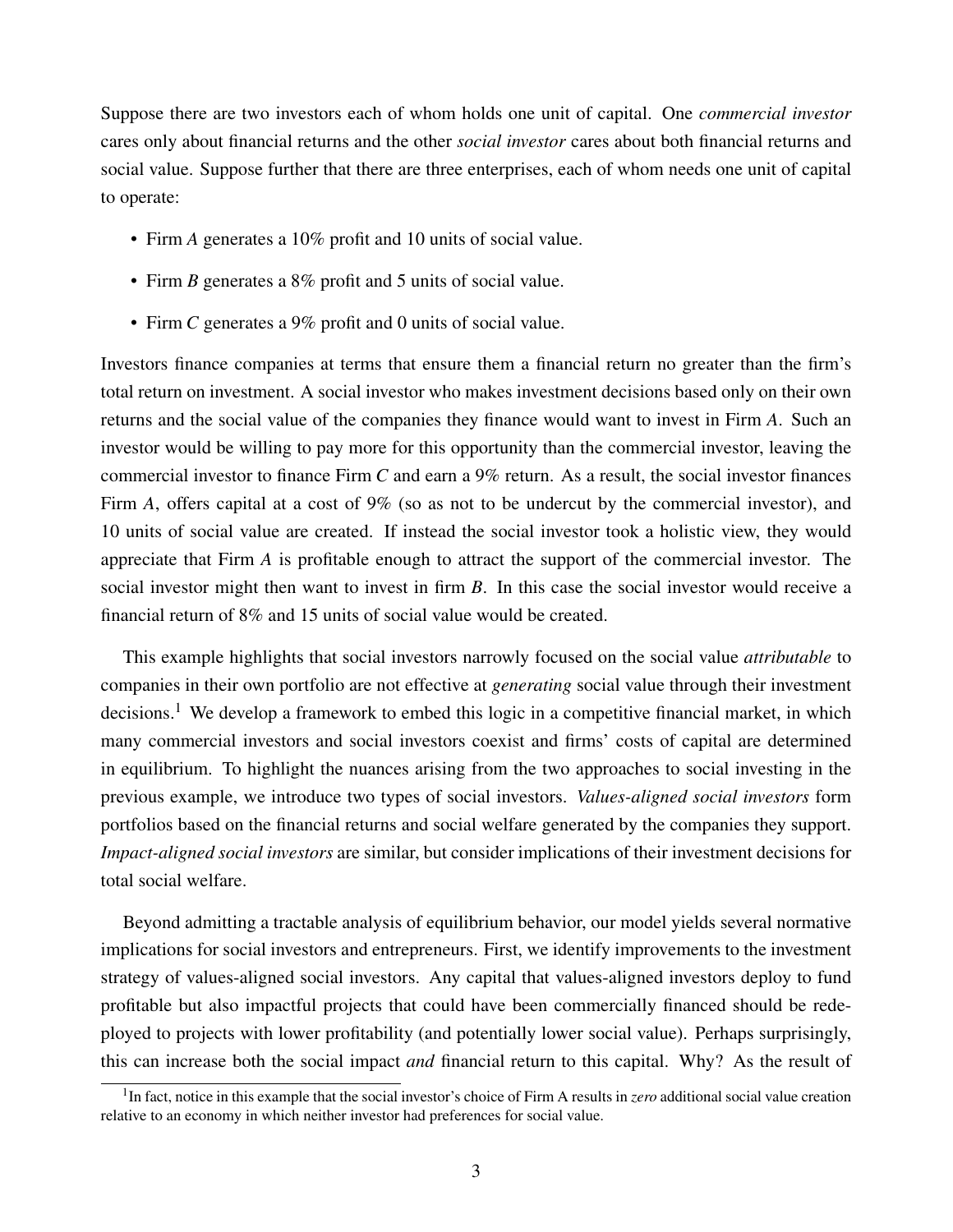values-aligned investors competing with each other to own shares in certain projects, they are both displacing commercial investors *and* transferring excessive value to entrepreneurs (or a firm's existing owners). Any financial concession made to own a firm that could have attracted commercial investment does not serve to expand the set of socially valuable projects that are economically viable. This generates scope to put a financial concession to more effective use from the perspective of generating impact. Instead, investing directly in projects that are less profitable but more impactful than what a displaced commercial investor would have chosen can thus result in higher social value creation *and* higher financial returns to the social investor.

Our baseline model considers an environment where all firms have a fixed scale. In this case, impact-aligned social investors support firms that could not attract any commercial financing. This is not a realistic option for small socially conscious investors, who are typically limited to making investments through established capital markets. We extend our model to investigate the implications of socially responsible investing when firms have an intensive margin of scale and show that in this case there is scope for creating impact by investing in commercially viable firms. We illuminate the role of "blended finance"–issuing claims at different prices for different investors—in maximizing a social investor's impact. Securities resembling green bonds emerge in equilibrium to allow impactaligned social investors to provide low-cost financing for socially valuable projects without displacing a firm's existing commercial investors. In contrast, there is no role for blended finance when social investors are values-aligned. Further, our analysis highlights that green bonds are only impactful if they are used to finance investments that are not only "green", but also are not profitable at the commercial cost of capital.

Our framework also has implications for evaluating the social impact of a firm, sometimes called its *enterprise impact* [\(Brest et al., 2016\)](#page-36-0). Enterprise impact depends not only on the amount of capital used by the enterprise, but also on the *type* of capital used by the enterprise. All else equal, enterprises that attract the capital of socially minded investors have a lower contribution to social welfare than those that attract the capital of purely commercial investors. Holding fixed the social value created by a firm, it can raise its enterprise impact by reducing its dependence on social capital, freeing social capital to fund another enterprise that is unable to obtain commercial financing. The more profitable a firm, the less likely it is to rely on the scarce, socially valuable capital of impact-aligned investors, as impact-aligned investors avoid supporting firms that could attract commercial capital. Our framework thus provides a new connection between the profitability of an enterprise and its contribution to social welfare.

Finally, we study the equilibrium matching of investors to entrepreneurs when social investors exhibit varying degrees of altruism. When social investors are values-aligned we identify a familiar result: social investors and entrepreneurs exhibit positive assortative matching, in that investors who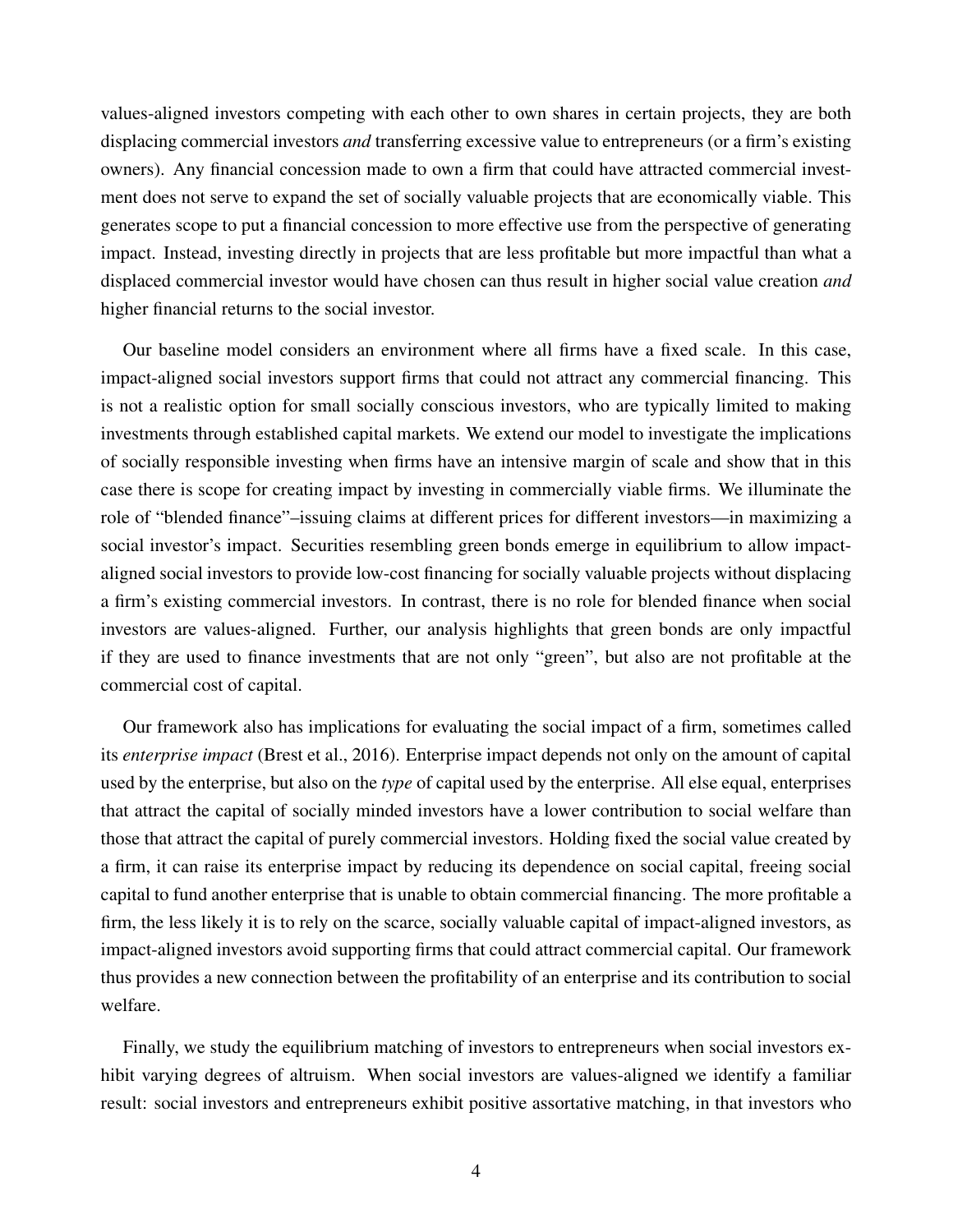care more about social welfare match to entrepreneurs that create more social value. However when social investors are impact-aligned, this result reverses. Holding fixed the level of an entrepreneur's profitability, social investors who value social welfare more highly match to entrepreneurs who create less social value. This can be viewed as an extension of the core logic of the paper; impact-aligned investors do not want to displace investors with less concern for social value, whether that be commercial investors, or other impact-aligned investors with a lower degree of altruism. More generally, this result arises from the fact that social investors have interdependent utility, in that they internalize the social value created by all firms that receive financing.

How important are our findings in practice? This depends on the extent to which socially-minded investors adopt values-aligned versus impact-aligned strategies. We present empirical evidence that the investment strategies adopted by "sustainable" equity mutual funds strongly mirror those of the values-aligned investors in our model. In particular, we compare holdings of funds incorporating sustainability objectives to the broader universe of mutual funds, and find no evidence that these sustainable funds have reduced holdings in highly profitable high social-value companies that could have obtained commercial capital. Our results therefore suggest investors in these funds could improve both financial returns and contribution to social value.

This paper contributes to the literature on investing with social preferences. A number of theoretical papers study financing environments where social and commercial investors coexist, and ask how social investors should behave to maximize their impact. [Oehmke and Opp](#page-39-1) [\(2019\)](#page-39-1) [Landier and Lovo](#page-38-0) [\(2020\)](#page-38-0), and [Broccardo et al.](#page-36-1) [\(2020\)](#page-36-1) study activist social investors who aim to resolve a moral hazard problem among entrepreneurs.<sup>[2](#page-4-0)</sup> In contrast to these papers, we study passive investors in a complete information environment, whose goal is to enable new projects by offering cheaper capital to firms with socially valuable projects.

[Heinkel et al.](#page-38-1) [\(2001\)](#page-38-1), [Pedersen et al.](#page-39-2) [\(2019\)](#page-39-2) , [Pastor et al.](#page-39-3) [\(2020\)](#page-39-3), and [Goldstein et al.](#page-37-0) [\(2021\)](#page-37-0) examine markets in which passive social and commercial investors co-exist and study equilibrium asset allocation and prices. In contrast to these papers, we study a model without uncertainty, and focus our analysis on the behavior of impact-aligned social investors who aim to maximize social welfare rather than the impact of their own portfolio.<sup>[3](#page-4-1)</sup> [Moisson](#page-39-4) [\(2020\)](#page-39-4) has a related ambition, contrasting the behavior of consequentialist social investors with that of investors who hold other moral criteria.

Several papers analyze the behavior of individual firms and their prosocial investors. Focusing on

<span id="page-4-0"></span><sup>2</sup>[Thakor and Quinn](#page-39-5) [\(2020\)](#page-39-5) also studies how the presence of social and commercial investors interacts with the firm's moral hazard problem.

<span id="page-4-1"></span><sup>&</sup>lt;sup>3</sup>[Pastor et al.](#page-39-3) [\(2020\)](#page-39-3) considers an extension in which investors incorporate the social value of all firms into their objective function, and hence correspond to our impact-aligned investors. But the analysis assumes that individual investors cannot meaningfully influence the economy and hence their preferences for financial return and the social value of firms within their own portfolio fully determine their investment decisions.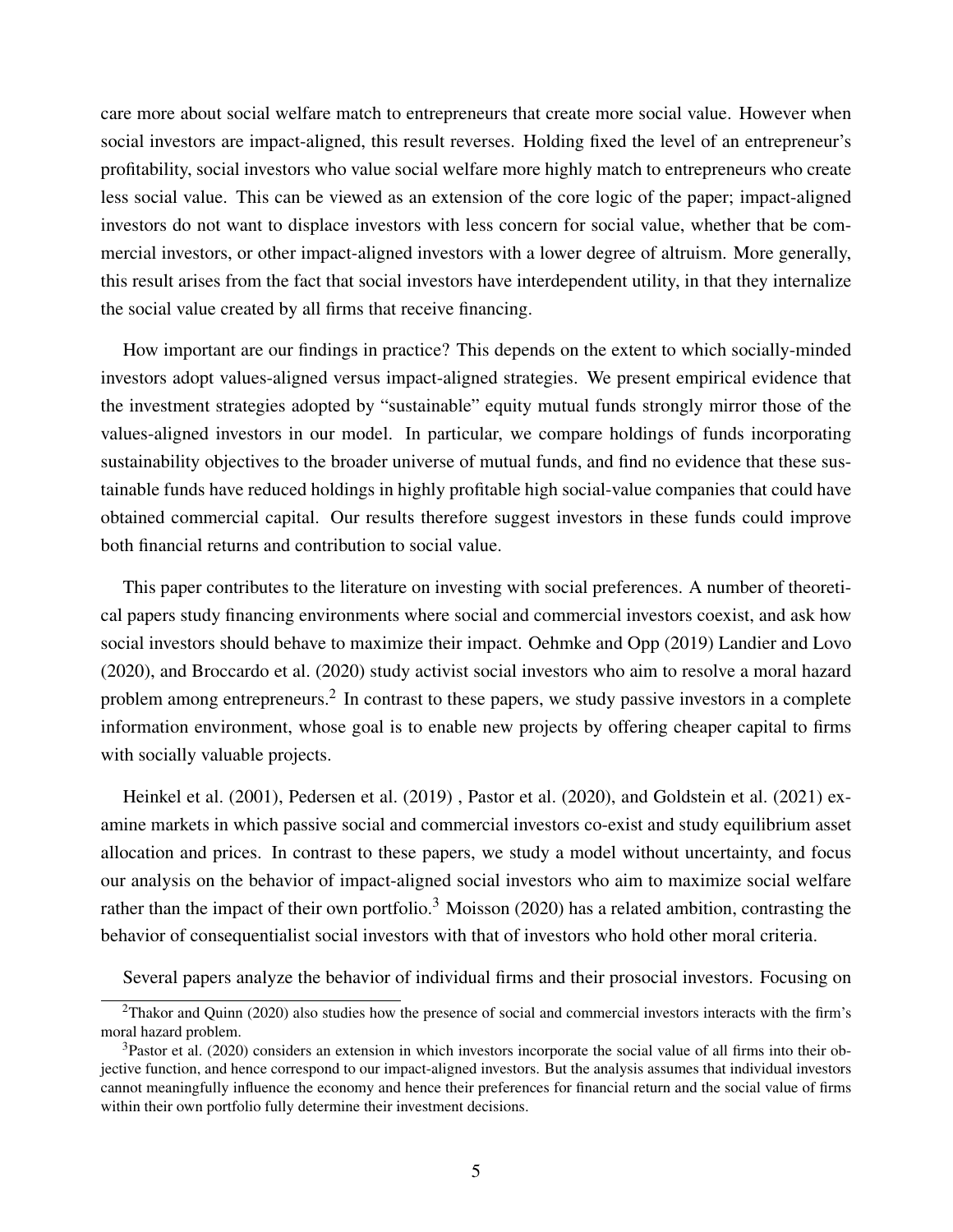the single investor case, [Chowdhry et al.](#page-36-2) [\(2019\)](#page-36-2) and [Roth](#page-39-6) [\(2020\)](#page-39-6) analyze when a socially minded investor can have more impact through an investment in a social enterprise than they can through a grant. [Hart and Zingales](#page-38-2) [\(2017\)](#page-38-2) fleshes out several cases for a stakeholder view of the firm, and [Morgan and Tumlinson](#page-39-7) [\(2019\)](#page-39-7) and [Friedman and Heinle](#page-37-1) [\(2021\)](#page-37-1) highlight collective action concerns among firms' prosocial shareholders. [Dewatripont and Tirole](#page-37-2) [\(2020\)](#page-37-2) study how competition affects the degree to which firms' behaviors reflect the ethical concerns of their stakeholders.

Our study also relates to the economic literature on altruistic motives. [Andreoni](#page-36-3) [\(1990\)](#page-36-3) highlight the distinction between "pure altruists," who derive utility from social welfare, and "impure altruists," who derive utility, or "warm glow" from having directly improved social welfare. In this light, our impact-aligned social investors can be understood as pure altruists, and our values-aligned social investors can be understood as impure altruists. We contribute to this literature by embedding these various altruistic motives into a model of capital allocation.

Our analysis bears a technical resemblance to assignment matching models, commonly employed in trade and labor economics (e.g. [Roy, 1951,](#page-39-8) [Becker, 1973,](#page-36-4) [Sattinger, 1979,](#page-39-9) [Costinot and Vogel,](#page-37-3) [2010\)](#page-37-3). We contribute to this literature by providing a model in which agents sort along two dimensions of heterogeneity, as in [Gola](#page-37-4) [\(2020\)](#page-37-4), and by studying an environment where one side of the market has interdependent utility in the sense that they care not only about their own match, but also the matches of others. As discussed in Section [5,](#page-23-0) we show that this latter feature can partially reverse the classic result of positive assortative matching.

Finally, a large empirical literature examines the strategies of social investors<sup>[4](#page-5-0)</sup> and the conse-quences of social preferences on financial returns<sup>[5](#page-5-1)</sup>, asset pricing, and access to capital<sup>[6](#page-5-2)</sup>. Our paper provides a normative theory for how investors should behave if they care directly about their social impact in addition to their financial return. A smaller literature examines the relationship between ESG scores and firm characteristics.<sup>[7](#page-5-3)</sup> Our paper can be understood as providing guidance on how to construct ESG scores to guide investors seeking to maximize their impact. Further, we build on the empirical literature by providing an analysis of the holdings of investors with social preferences. In conjunction with our model, the evidence suggests that sustainable mutual funds behave as if they have values-aligned, rather than impact-aligned preferences.

The rest of the paper proceeds as follows. Section [2](#page-6-0) outlines the model for the case where entrepreneurs have binary projects and Section [3](#page-8-0) presents the results in this setting. In Section [4](#page-16-0) we

<span id="page-5-0"></span><sup>4</sup> e.g. [Dimson et al.](#page-37-5) [\(2015\)](#page-37-5), [Krueger et al.](#page-38-3) [\(2019\)](#page-38-3), [Hartzmark and Sussman](#page-38-4) [\(2019\)](#page-38-4), [Dimson et al.](#page-37-6) [\(2020\)](#page-37-6), [Geczy et al.](#page-37-7) [\(2020\)](#page-37-7), [Matos et al.](#page-39-10) [\(2021\)](#page-39-10)

<span id="page-5-1"></span> $5e.g.$  [Barber et al.](#page-36-5) [\(2019\)](#page-37-8), [Engle et al.](#page-37-8) (2019), [Pastor and Vorsatz](#page-39-11) [\(2020\)](#page-36-6), [Cole et al.](#page-36-6) (2020), [Hoepner et al.](#page-38-5) [\(2021\)](#page-38-5), [Jeffers et al.](#page-38-6) [\(2021\)](#page-38-6)

<span id="page-5-2"></span><sup>&</sup>lt;sup>6</sup>e.g. [Teoh et al.](#page-39-12) [\(1999\)](#page-39-12), [Varma and Nofsinger](#page-39-13) [\(2012\)](#page-39-13), [Kacperczyk](#page-38-7) [\(2009\)](#page-38-7), [Chava](#page-36-7) [\(2011\)](#page-36-7), [Ilhan et al.](#page-38-8) [\(2020\)](#page-38-8), [Koijen](#page-38-9) [et al.](#page-38-9) [\(2020\)](#page-38-9)

<span id="page-5-3"></span> $7$ e.g. [Karolyi et al.](#page-38-10) [\(2020\)](#page-38-10), [Elmalt et al.](#page-37-9) [\(2021\)](#page-37-9)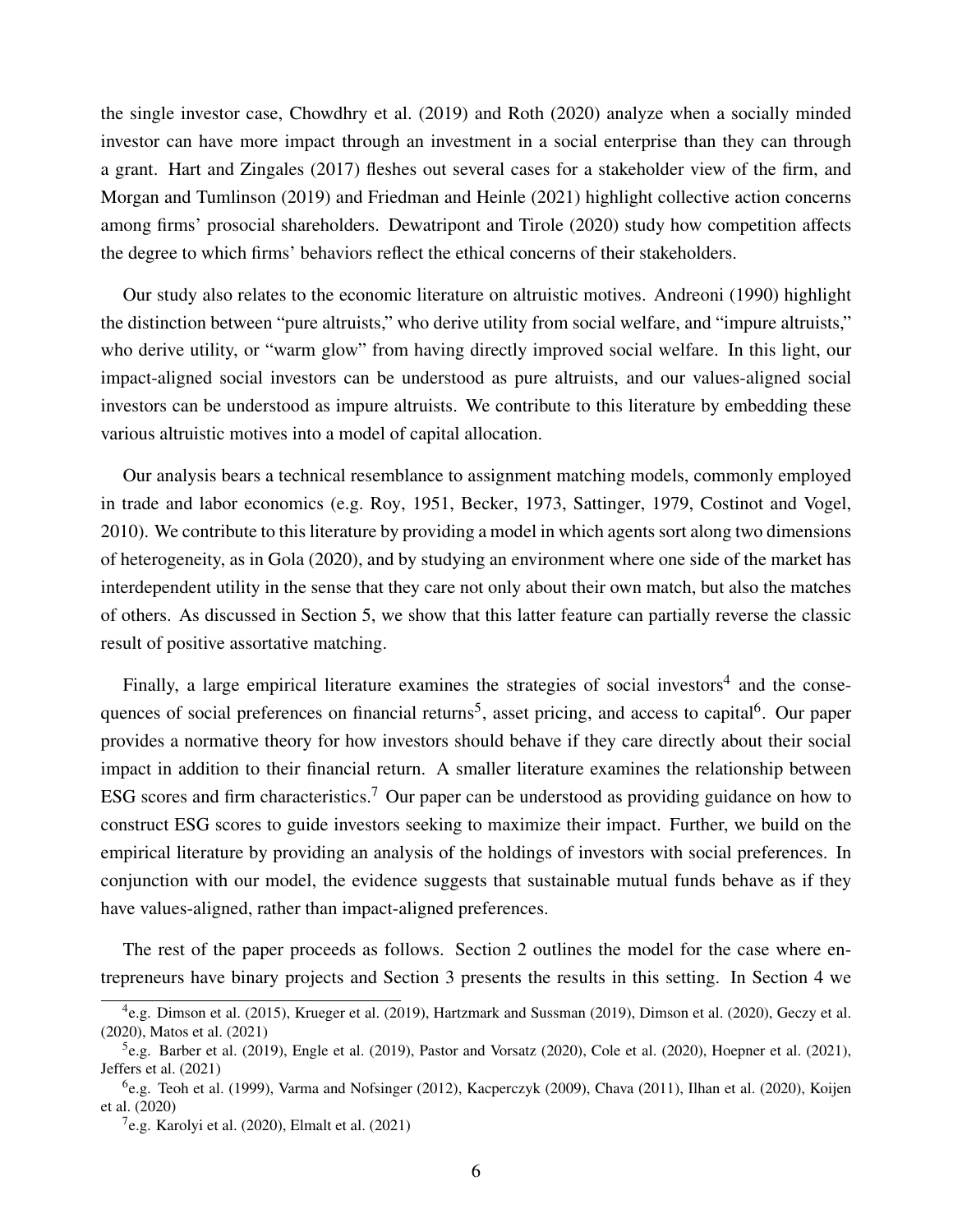consider the case where entrepreneurs have a non-trivial intensive margin of scale. In Section [5](#page-23-0) we consider investors with varying degrees of concern for social welfare. Section [6](#page-26-0) presents empirical evidence. Section [7](#page-33-0) concludes.

# <span id="page-6-0"></span>2 Baseline Model

### Players, Technology, and Contracts

There is a finite set *E* of entrepreneurs. Each one is endowed with a project that requires one unit of capital. If entrepreneur *i* receives the requisite capital, their project returns  $\pi_i \in [0, \hat{\pi}]$  profit and  $w_i \in [-\hat{w}, \hat{w}]$  "social value," where  $\pi_i$  and  $w_i$  represent the private and social return of the project respectively.[8](#page-6-1) We assume that the features of each project are perfectly observable to all players.

There is a finite set *S* of social investors, each of whom allocates one unit of capital.<sup>[9](#page-6-2)</sup> There is also a market for commercial capital that inelastically supplies financing to all firms at required rate of return of  $r^C$ .

A contract between some investor and an entrepreneur *i* specifies the transfer of one unit of capital from the investor to the entrepreneur in exchange for financial return  $r_i$  on their invested capital. The entrepreneur receives a share of profits  $\pi_i - r_i$ , and  $w_i$  social value is created. We will sometimes refer to  $r_i$  as the price or cost of capital offered to an entrepreneur. Because we are studying a complete information environment without contracting frictions, this contract can be understood as either debt or equity. In addition to being able to finance the entrepreneurs in *E*, social investors can also allocate their capital to a "social value-neutral" asset with financial return  $r^C$  profit and 0 social value.<sup>[10](#page-6-3)</sup>

### **Preferences**

We index investors and entrepreneurs such that investor *i* matches with entrepreneur *i*. Each entrepreneur's utility is their share of the profit,  $(\pi_i - r_i)$ . We will separately examine two classes of social investors.

<span id="page-6-1"></span>*Values-aligned social investors* make investment decisions based on financial returns they receive

<sup>&</sup>lt;sup>8</sup>We assume that  $w_i$  encompasses the full social return of the project, including the private return  $\pi_i$ , as well as any consumer and employee surplus and externalities arising from the project.

<span id="page-6-2"></span><sup>&</sup>lt;sup>9</sup>We discuss how the analysis can be extended to a model with a continuum of investors and projects in Appendix Section [A.6.](#page-49-0)

<span id="page-6-3"></span><sup>&</sup>lt;sup>10</sup>The results would be nearly unchanged if social investors did not have access to such a value-neutral asset.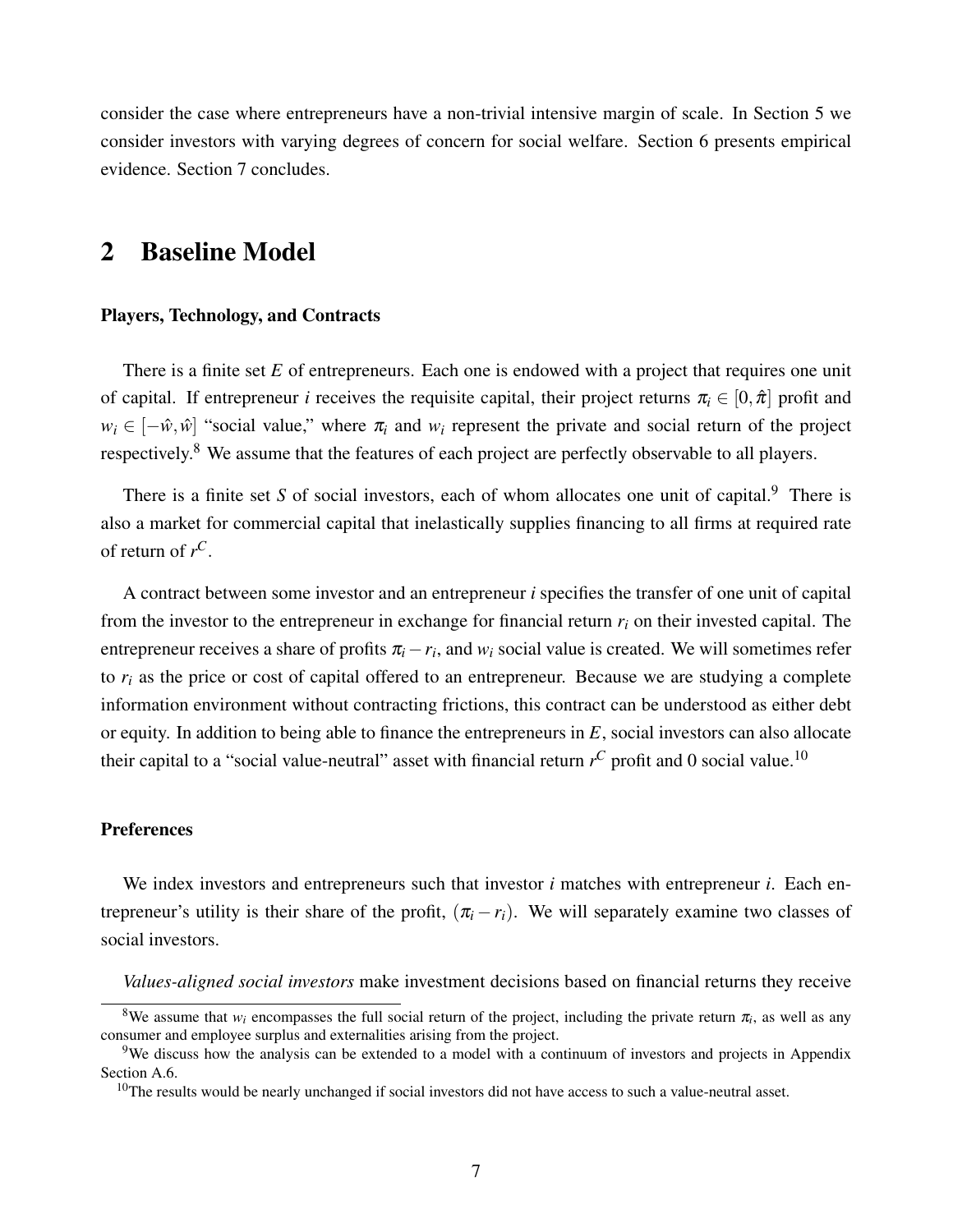and the social value created by the entrepreneur they have financed. That is, their utility is

$$
(r_i+\theta w_i)\,,
$$

where  $\theta$  represents the strength of investor *i*'s social preference.

*Impact-aligned social investors* receive utility from their income and from the total social value created by all entrepreneurs who receive financing. That is, their utility is

$$
r_i + \theta \sum_{j \in \overline{E}} w_j = (r_i + \theta w_i) + \theta \sum_{j \in \overline{E} \setminus i} w_j,
$$

where  $\bar{E}$  is the set of entrepreneurs who receive financing.<sup>[11](#page-7-0)</sup> We can observe that the difference between the utility functions of values-aligned and impact-aligned social investors is that impact-aligned social investors derive utility equally from all social output regardless of who financed it.<sup>[12](#page-7-1)</sup> The implication of this difference is that impact-aligned investors internalize the consequences of their actions on total social welfare, while values-aligned investors only consider the social value of the firm they finance.

Values-aligned investors do not fully internalize the implications of their investment decision on social welfare. This does not imply that the preferences of values-aligned investors are incorrect. Values-aligned investors may derive intrinsic utility from owning firms that create social value, similar to the conception of warm-glow altruists in [Andreoni](#page-36-3) [\(1990\)](#page-36-3). In such a case, the analysis to follow should be understood as exploring the positive implications of these two modes of investment behavior. Alternatively, values-aligned preferences may represent the *behavior* of socially conscious investors, while impact-aligned social preferences may more faithfully represent the *intentions* of socially-conscious investors to affect social change. Under this interpretation, our analysis of the behavior of impact-aligned social investors offers normative guidance to real-world investors with social preferences.

<span id="page-7-0"></span><sup>&</sup>lt;sup>11</sup>We note that as  $w_i$  includes  $r_i$ , both preferences above "double count"  $r_i$ . The values-aligned preferences can be rewritten as  $r_i + \tilde{\theta}(w_i - r_i)$  and the impact-aligned preferences can be rewritten as  $r_i + \tilde{\theta}(w_i - r_i + \sum_{j \in \bar{E} \setminus i} w_j)$ , where  $\tilde{\theta} = \frac{\theta}{1+\theta}$ . Hence the two preferences can be equivalently stated, up to a re-normalization, without double counting  $r_i$ .

<span id="page-7-1"></span> $12$ The distinction between values-aligned and impact-aligned investors mirrors that of the "narrow mandate" and "broad mandate" of [Oehmke and Opp](#page-39-1) [\(2019\)](#page-39-1).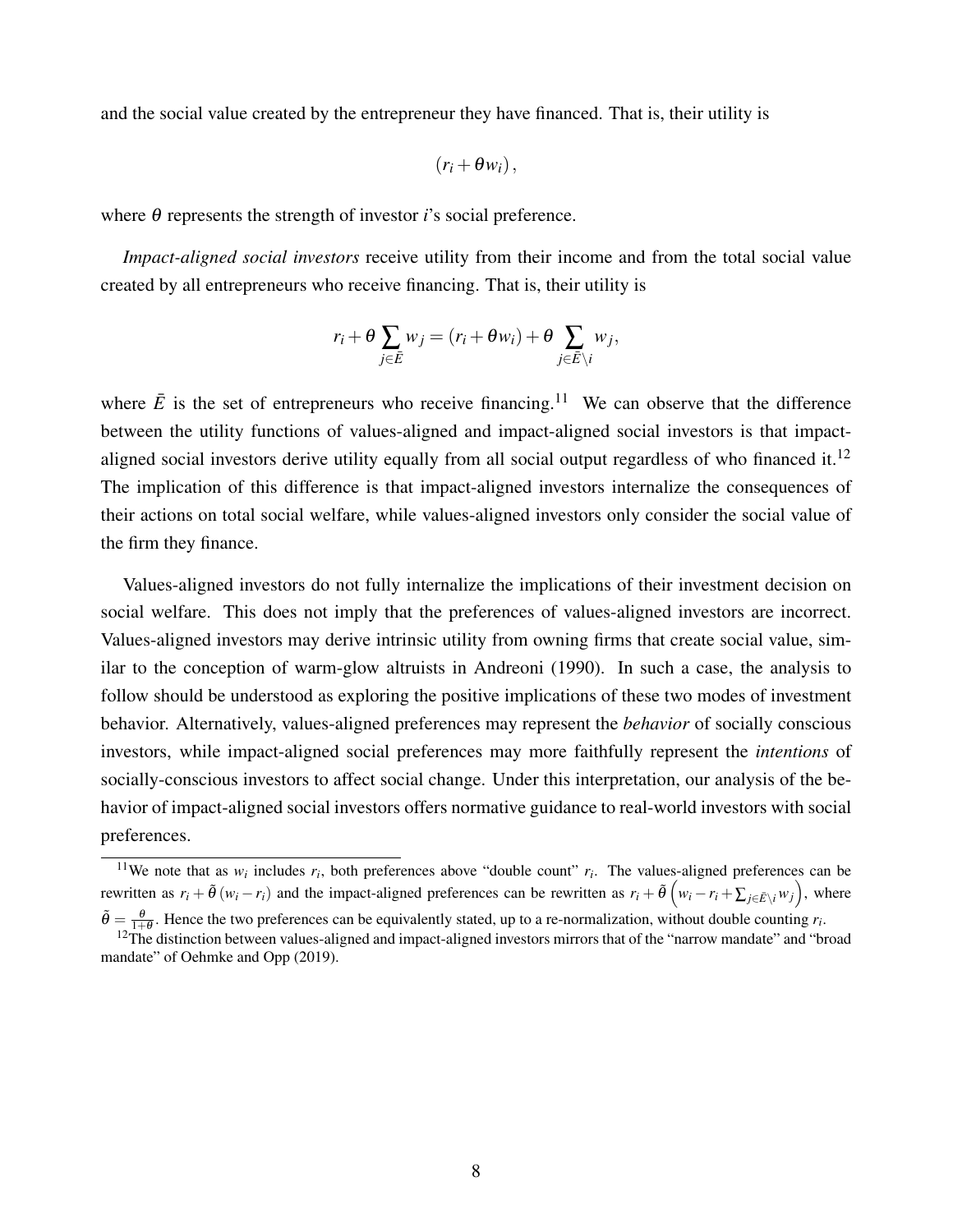### Timing of Actions

First, each social investor offers a contract to an entrepreneur.<sup>[13](#page-8-1)</sup> Simultaneously, all firms receive an offer for commercial financing at rate *r <sup>C</sup>*. Entrepreneurs then choose at most one contract to accept, and payoffs are realized.

### Equilibrium

The solution concept is pure-strategy Subgame Perfect Equilibrium. All investors choose contracts that are mutual best responses. Among other things, this implies that no entrepreneur ever receives offers from more than one social investor. Therefore we maintain the convention that entrepreneur *i* matches with investor *i*.

### Social Welfare

Our measure of social welfare is  $W = \sum$ *i*∈*E*¯  $w_i$ , where  $\bar{E}$  is the set of entrepreneurs that receive financing. Our interpretation is that  $w_i$  is the total social value created by firm  $i$  if it receives financing, including the value to the firm's owners.<sup>[14](#page-8-2)</sup> Impact-aligned social investors can therefore be understood to be maximizing a modified variant of social welfare that increases the weight placed on their own consumption. Also note that, consistent with [Hart and Zingales](#page-38-2) [\(2017\)](#page-38-2) and [Broccardo et al.](#page-36-1) [\(2020\)](#page-36-1), our measure of welfare does not include the "altruistic" utility that social investors derive from the creation of social value *w<sup>i</sup>* .

## <span id="page-8-0"></span>3 Analysis of Baseline Model

To understand the behavior of values-aligned and impact-aligned social investors we first characterize the equilibrium of the model in which all investors are either values-aligned or impact-aligned. In Section [3.3](#page-11-0) we present our main results in the model in which both types of social investors coexist.

<span id="page-8-1"></span><sup>&</sup>lt;sup>13</sup>For technical convenience, we allow social investors to offer more than one contract. In the event that multiple contracts are accepted, one is chosen uniformly at random to be implemented.

<span id="page-8-2"></span> $14$ Under this interpretation, the value accruing to the firm's owners is determined independently of how ownership is divided, i.e. the welfare weights placed on entrepreneurs and investors are the same.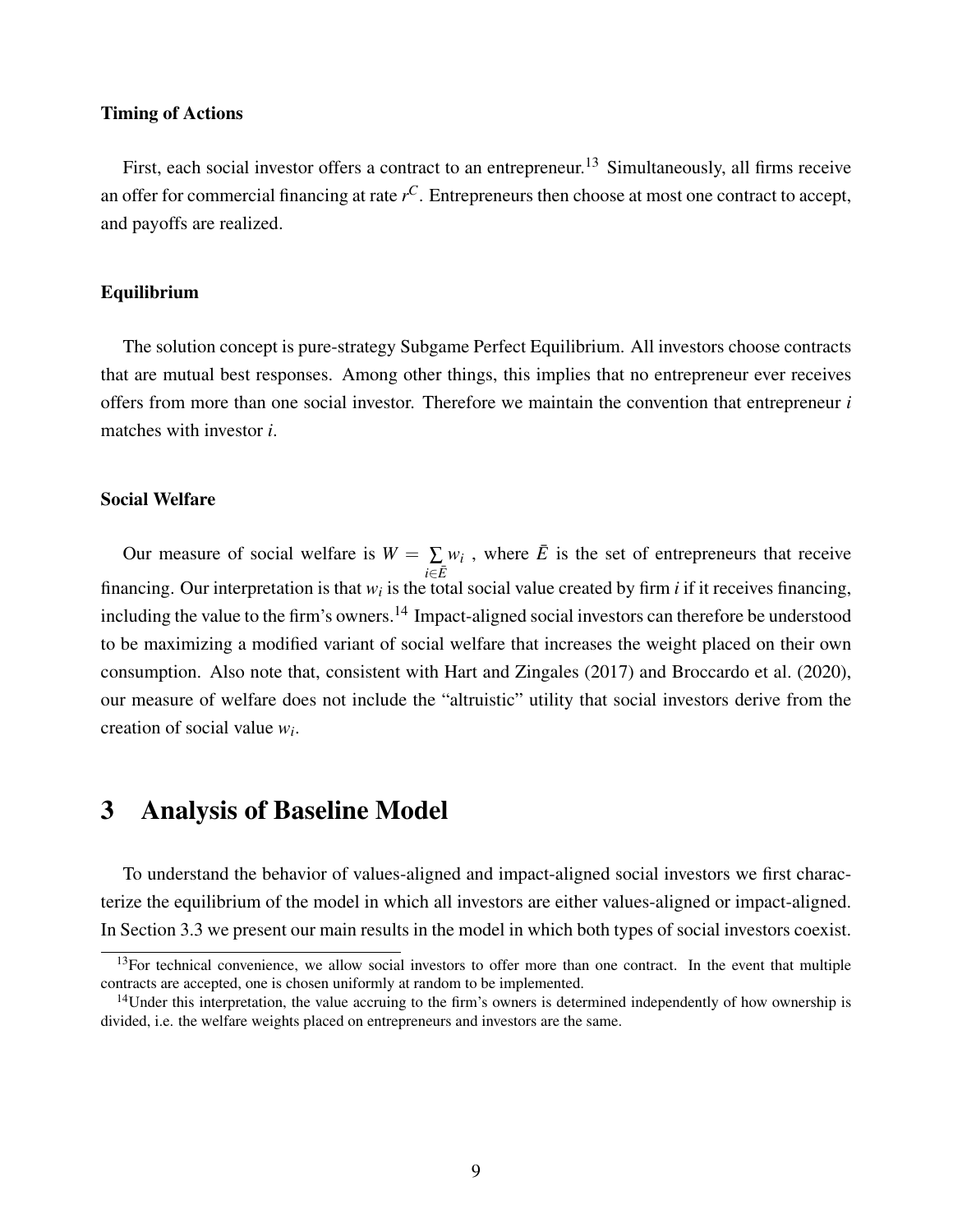

<span id="page-9-2"></span>Figure 1: Equilibrium investment with values-aligned social investors

## <span id="page-9-3"></span>3.1 Values-Aligned Social Investors

We begin by characterizing the equilibrium of the model where all social investors are valuesaligned. For any two entrepreneurs *i* and *j* who are both supported by a social investor, their costs of capital satisfy  $r_i + \theta w_i = r_j + \theta w_j$ .<sup>[15](#page-9-0)</sup> And for an entrepreneur *i* supported by a social investor and an entrepreneur *k* who is not, prices of capital must satisfy  $r_i + \theta w_i \ge r_k + \theta w_k$ .<sup>[16](#page-9-1)</sup> In equilibrium there exists a cutoff  $\bar{w}$  such that commercial investors only support projects with social value below some  $\bar{w}$  and profits above *r*<sup>C</sup>. Competition between social investors pins down their utility to  $r^C + \theta \bar{w}$ . This implies social investor *i* receives financial return of  $r_i = r^C - \theta(w_i - \bar{w})$ . Thus, they are willing to pay (in terms of reduced financial return) for projects that generate high social value.

The equilibrium investment allocation is depicted in Figure [1.](#page-9-2) The graph shows the space of available investment opportunities, parameterized by  $\pi$  and  $w$ , and the shaded regions show the sets of entrepreneurs financed by different types of investors. Entrepreneurs in the unshaded region are unfinanced in equilibrium. A formal characterization of equilibrium investment allocations is relegated to the Appendix Section [A.1.](#page-40-0)

<span id="page-9-0"></span><sup>&</sup>lt;sup>15</sup>The preceding equality holds so long as costs of capital are positive. In equilibrium a social investor may provide funding in exchange for zero share of the proceeds  $(r = 0)$  if the project has sufficiently high social impact (akin to philanthropy). In such a case, the above equality need not hold.

<span id="page-9-1"></span><sup>&</sup>lt;sup>16</sup>We adopt the convention that an entrepreneur *i* who accepts no offers for financing has a cost of capital  $r_i = \pi_i$ .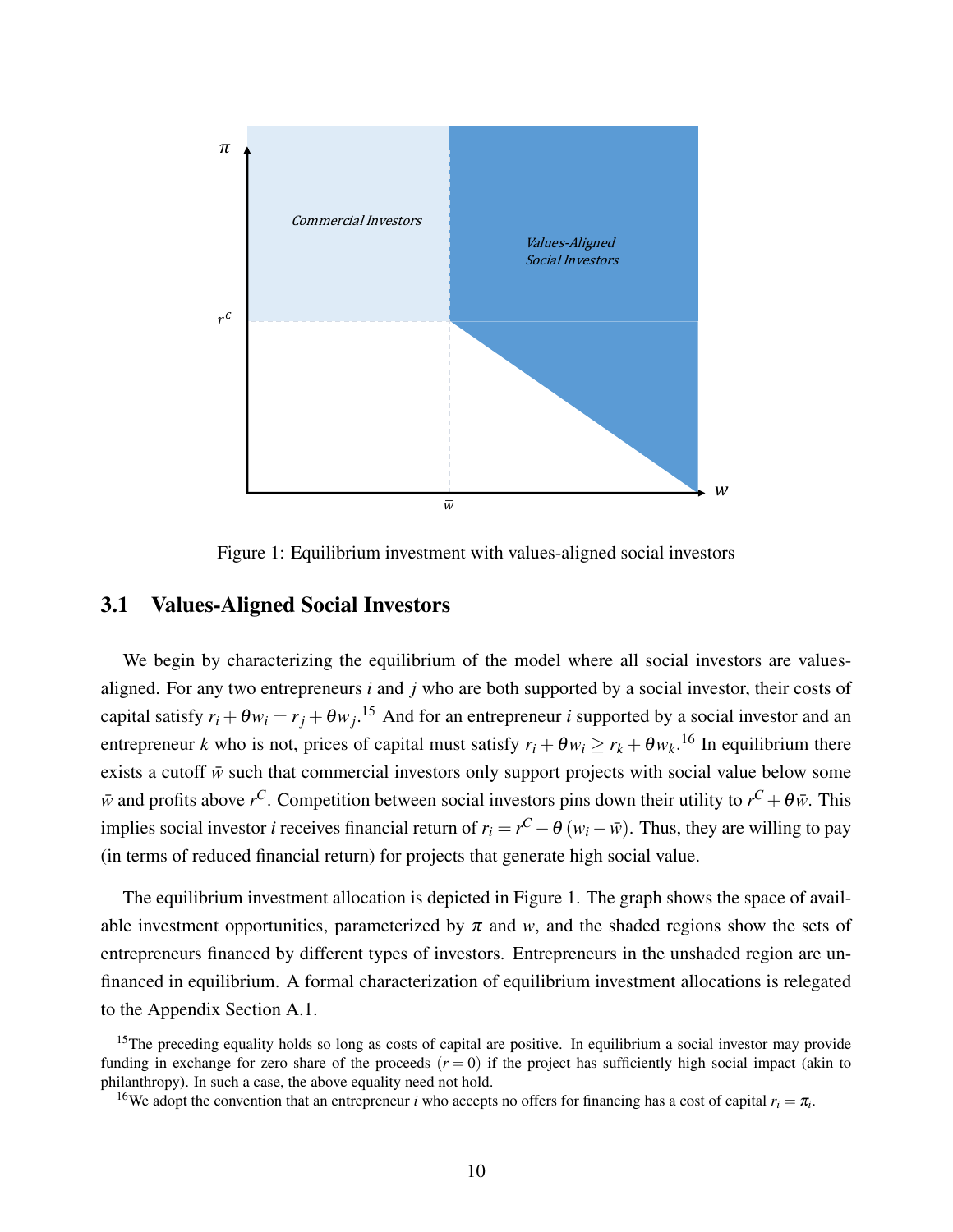

<span id="page-10-0"></span>Figure 2: Equilibrium investment with impact-aligned social investors

## <span id="page-10-3"></span>3.2 Impact-Aligned Social Investors

Next we analyze the equilibrium allocation of capital when social investors are all impact-aligned. The equilibrium allocation is depicted in Figure [2.](#page-10-0)

In equilibrium, social investors expect that entrepreneurs with profits above  $r^C$  can receive financing from a commercial investor. Therefore, impact-aligned social investors recognize that by supporting an entrepreneur *i* with profits  $\pi_i \geq r^C$ , their marginal contribution to social welfare is not  $w_i$ , but rather 0, as the firm would receive financing independently of the social investor's offer.<sup>[17](#page-10-1)</sup>

Further, among the set of entrepreneurs that cannot attract commercial financing —i.e.  $\pi_i < r^C$  prices are such that impact-aligned investors extract their full profits. This is so because impactaligned social investors recognize that they cannot contribute to social welfare by undercutting another social investor, and hence they would always prefer to invest in the value-neutral outside option asset returning  $r^C$ , rather than undercutting an investor who supports a firm with  $\pi_i < r^C$ .<sup>[18](#page-10-2)</sup>

Therefore, in equilibrium impact-aligned social investors support the firms *i* who have the highest  $\pi_i + \theta w_i$ , amongst those that generate profits  $\pi_i < r^C$  (so that they would not receive commercial financing). This is depicted in Figure [2.](#page-10-0) In Appendix Section [A.2,](#page-41-0) we formally characterize the allocation of impact-aligned social investor's capital.

<span id="page-10-1"></span> $17$ In a full general-equilibrium model, the social investor's contribution to social welfare from supporting a commercially viable firm would be the social value of marginally expanding the set of commercially supported firms. We normalize this value to 0.

<span id="page-10-2"></span><sup>&</sup>lt;sup>18</sup>Our analysis assumes that investors make take it or leave it offers; thus the fact that no impact-aligned investor seeks to undercut another implies that impact-aligned investors extract the full surplus (i.e. profit) of their investment. The analysis would be similar if bargaining power were such that entrepreneurs extracted some of the surplus as well.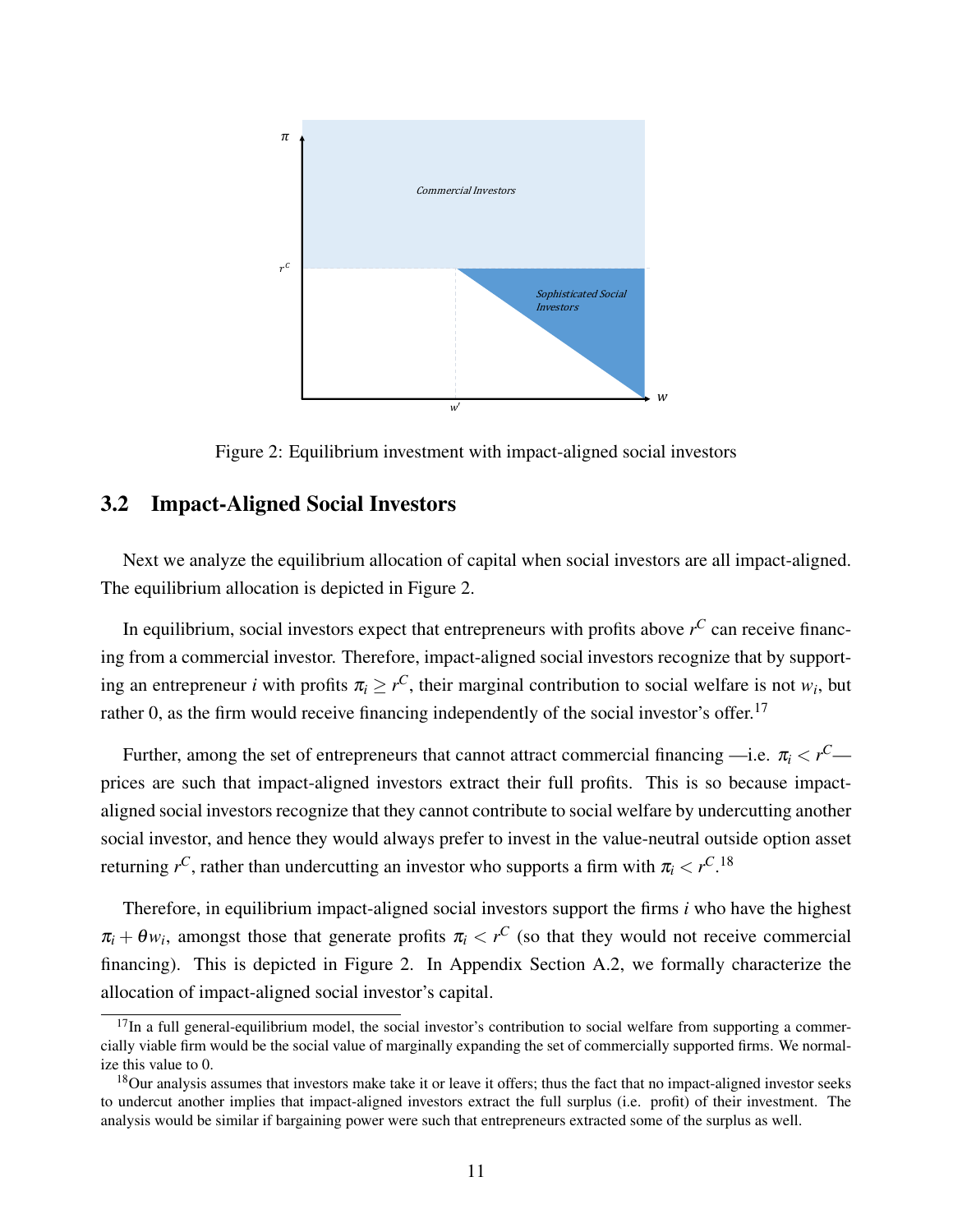

<span id="page-11-1"></span>Figure 3: Equilibrium investment with both types of social investors

## <span id="page-11-0"></span>3.3 Main Results

In this section we discuss a number of normative results about social investing, in a market in which both impact-aligned and values-aligned social investors coexist. In particular, we demonstrate that there are investment strategies that deliver higher financial returns and create more social value than those employed by values-aligned social investors. And we draw a new link between the profitability of a firm and the firm's social value.

First we characterize the equilibrium in the market with both types of social investors.

#### Equilibrium Structure with Both Types of Social Investors

Let there be a mass  $S_V$  of values-aligned social investors, and  $S_I$  impact-aligned social investors.

There is no longer a unique equilibrium in this market. In Appendix Section [A.3](#page-42-0) we characterize the full set of equilibria. In this section we describe the investor-optimal equilibrium – i.e. the equilibrium that maximizes the sum of investor utilities – which is also the welfare-optimal equilibrium, depicted in Figure [3.](#page-11-1) All of the propositions in Section [3.3](#page-11-0) apply to all equilibria.

As in Section [3.1](#page-9-3) there is some  $\bar{w}$  such that values-aligned social investors only support entrepreneurs with social value greater than  $\bar{w}$  and commercial investors only support entrepreneurs with social value less than  $\bar{w}$ . Entrepreneurs with profits higher than  $r^C$  and social value less than  $\bar{w}$ are supported by commercial investors.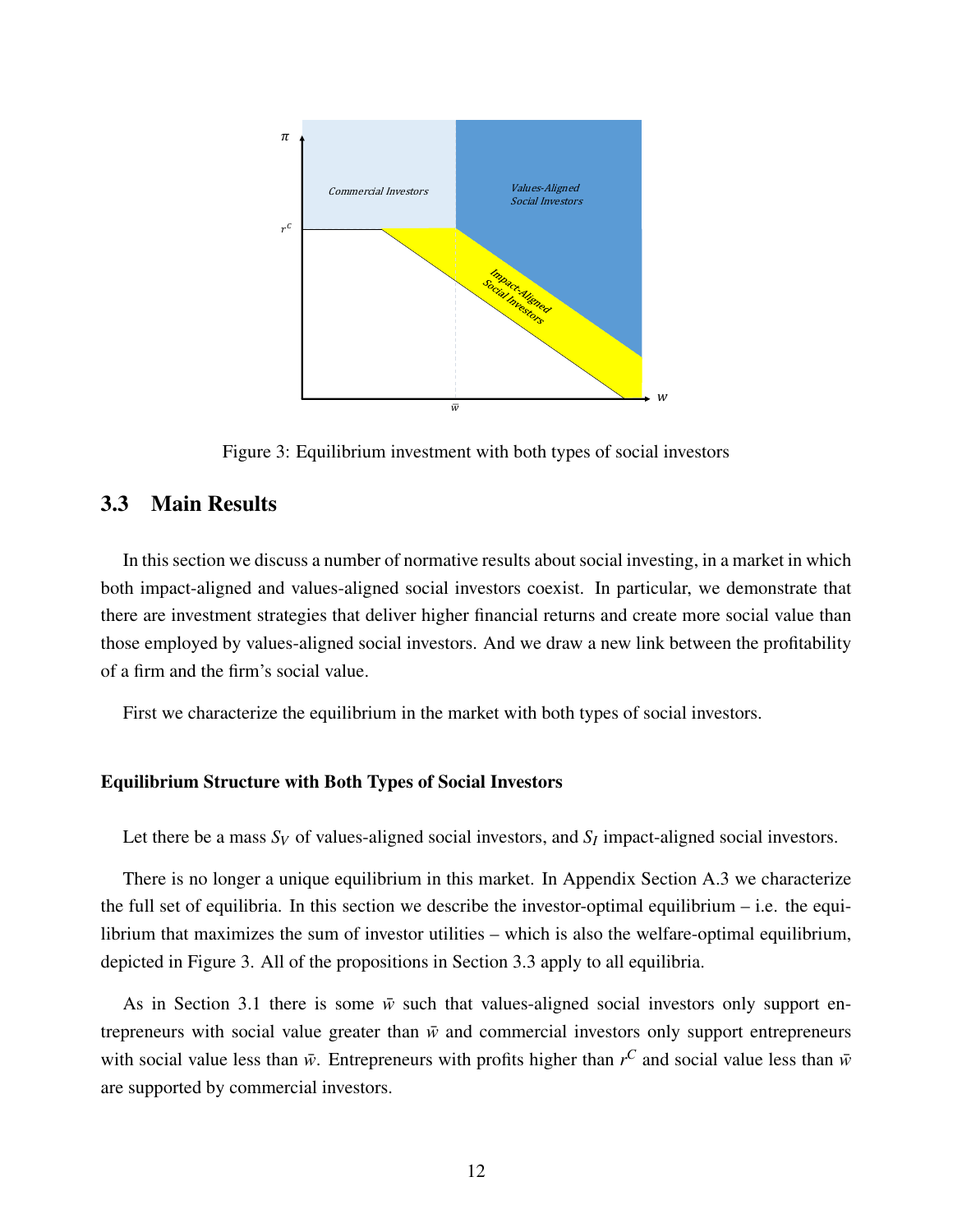In the investor-optimal equilibrium impact-aligned social investors do not compete with either commercial investors or values-aligned social investors, and instead support the set of entrepreneurs *i* who maximize  $\pi_i + \theta w_i$  amongst those who could not attract financing from other investors. We defer formal characterization of this equilibrium to Appendix [A.3.](#page-42-0) For the remainder of our analysis we focus on the investor-optimal equilibrium to illuminate the model's comparative statics.

### Reallocating Values-Aligned Social Capital to Improve Social Welfare and Financial Returns

In this section we consider two thought exercises. First, holding fixed the equilibrium behavior of all other investors, we consider the possibility of reallocating the investment of a single valuesaligned social investor. We demonstrate that any values-aligned social investor who supports a firm with  $\pi_i \geq r^C$  and who earns a financial return of  $r_i < r^C$  could reallocate their capital to increase total social welfare *and* increase their financial return. In this sense values-aligned investors leave both money and impact on the table. We then consider the possibility of converting a values-aligned social investor into an impact-aligned social investor, and show that this always leads to an increase in social welfare and sometimes (but not always) leads to an increase in the investor's financial return.

The logic of the result follows from the fact that values-aligned investors place intrinsic value on owning socially valuable firms. Values-aligned investors compete not only with commercial investors, but also with one another to own socially valuable firms, thereby bidding up their prices. While some of this competition makes new socially valuable firms economically viable, some of it results in rents for entrepreneurs with socially valuable firms that would have been viable at the commercial cost of capital. Therefore, values-aligned investors make a financial concession relative to commercial investors, and some of that concession is wasted from the perspective of social value creation. This creates scope to reallocate values-aligned capital in a way that reduces their financial concession and increases aggregate social value.

<span id="page-12-0"></span>**Proposition 1.** *Consider any values-aligned social investor i that supports a firm with*  $\pi$ <sub>*i*</sub>  $>$  *r*<sup>*C*</sup> and *earns a return r<sup>i</sup>* < *r <sup>C</sup> in equilibrium. If the distribution of firms is sufficiently dense, there exists an unfinanced firm j with profits* π*<sup>j</sup>* > *r<sup>i</sup> , such that if the values-aligned social investor i were to deviate and offer firm j financing at cost* π*<sup>j</sup> , total social welfare would increase as would investor i's financial return.*

In the proof of Proposition [1](#page-12-0) we formalize the notion that the distribution of entrepreneurs is *sufficiently dense.* Intuitively, it guarantees that for any combination of  $\pi$  and  $w$ , there is an entrepreneur with profits  $\pi$ *i* near  $\pi$  and social value  $w_i$  near  $w$ . Proposition [1](#page-12-0) can be understood with reference to Figure [4.](#page-13-0) Fix any values-aligned social investor *i* that supports a firm *i* with profits  $\pi_i \geq r^C$  and who earns financial return  $r_i < r^C$  (generically this holds for all values-aligned investors who support firms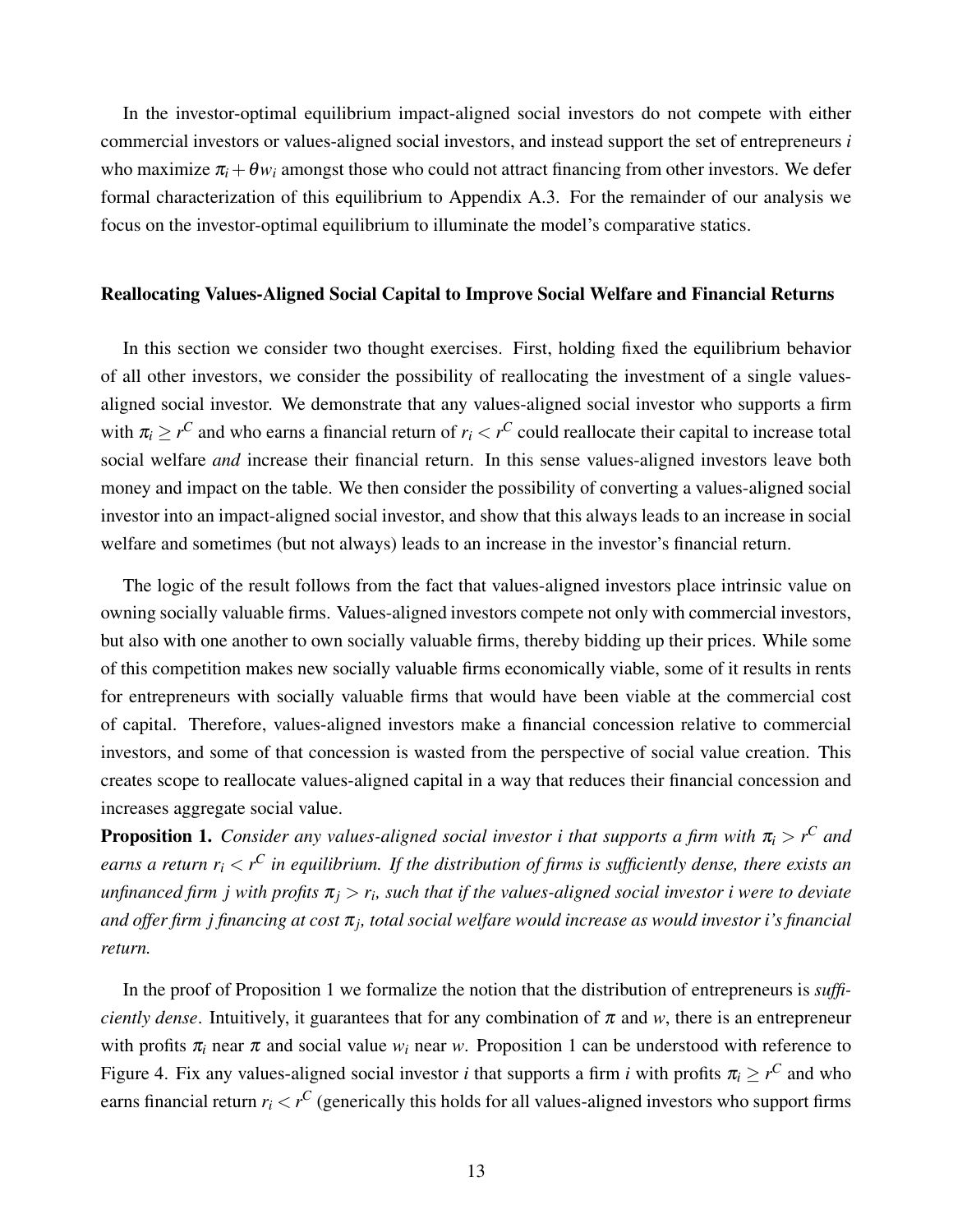

<span id="page-13-0"></span>Figure 4: Reallocating Values-aligned Social Capital Out of Equilibrium

with  $\pi_i \geq r^C$ ). These investors support the firms highlighted in blue. And consider among the set of unfinanced firms some firm *j* with profits  $\pi_j > r_i$  and with social value  $w_j > 0$ .<sup>[19](#page-13-1)</sup> This firm is guaranteed to exist by the assumption that the distribution of firms is dense. One such firm is highlighted in green.

The contribution to social welfare of the equilibrium investment for investor *i* is 0, regardless of the social value  $w_i$  of firm *i*, as investor *i* is merely displacing commercial investment. Firm *j* creates less social value than any firm in the blue region of the diagram, but by reallocating investor *i*'s capital to firm *j* social welfare increases, as firm *j* was previously unfinanced.

Further, by offering firm *j* a cost of capital  $r_j = \pi_j$ , investor *i* can earn higher financial return as well. As with social value, firm *j* earns lower profits than any firm in the blue region of the diagram. But because  $\pi_j > r_i$ , the subsidy required to make firm *j* NPV positive is smaller than the financial concession (relative to the commercial rate of return) that investor *i* made to own firm *i*. Critically, values-aligned social investors compete down the price of capital of firms with large contributions to social value even when these firms could have attracted commercial financing. The financial compromise made by values-aligned investors to support such firms results in a transfer of wealth to the entrepreneur rather than expanding the pool of socially valuable firms. In contrast, the financial compromise made to support a firm that could not attract commercial financing goes entirely toward expanding the pool of socially valuable firms rather than transferring rents to entrepreneurs whose projects would anyway have been feasible.

<span id="page-13-1"></span><sup>&</sup>lt;sup>19</sup>Or, more generally, we identify a firm *j* with profits  $\pi_j > r_i$  and with social value  $w_j$  greater than the social value of the marginal firm receiving commercial support.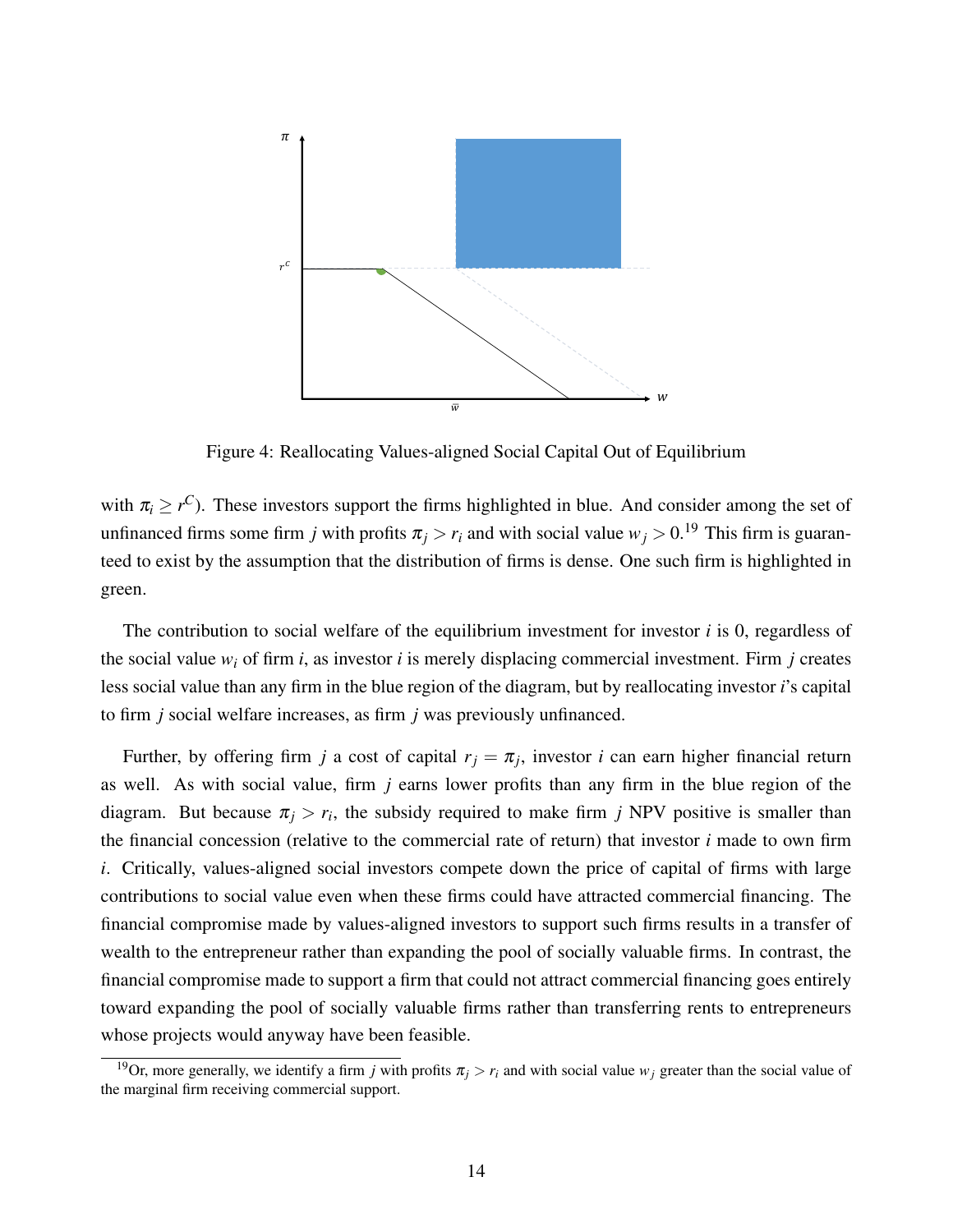We note that the proof of Proposition [1](#page-12-0) relies on allowing the reformed values-aligned investor to extract the full profit of the previously unfinanced firm highlighted in green in Figure [4.](#page-13-0) However this feature of the model is not necessary for the result. The critical ingredient is that values-aligned investors bid up the price of some firms in a way that does not contribute to aggregate social value (i.e. by competing up the price of socially valuable projects that would have occurred even at the commercial cost of capital). So long as there is a way to reallocate a portion of that financial concession in a way that *does* contribute to social value (e.g. by donating it to charity), then the reformed values-aligned investor can reduce the total financial concession and allocate the remainder in a way that creates social value – this increases both impact and financial return.

Proposition [1](#page-12-0) demonstrates that values-aligned social investors leave both impact and money on the table in the sense that, relative to the firms these investors support, there are unfinanced firms that could deliver higher financial returns and increase social welfare. However, while it is straightforward to show that converting values-aligned social investors to impact-aligned social investors would result in higher total social welfare, in general we cannot guarantee that this conversion would lead investors to earn higher financial returns. The simple reason is that once values-aligned investors have been converted to impact-aligned social investors, while they would prefer to finance firms in the green region of Figure [4](#page-13-0) relative to any firm in the blue region, there may be yet another firm they prefer to firms in the green region that contributes more to social welfare but has lower financial return. Nevertheless, we can demonstrate the following result.

<span id="page-14-0"></span>Proposition 2. *There may exist a set of values-aligned social investors such that were they to be converted to impact-aligned social investors they would earn higher returns. Moreover total social welfare would increase.*

Finally, we note that while converting these values-aligned social investors to impact-aligned social investors increases their profits and total social welfare, it does not increase their utility judged according to the utility function of values-aligned social investors. Nevertheless, Proposition [2](#page-14-0) offers encouraging news about the prospect of converting values-aligned social investors to impact-aligned social investors in practice. A substantial amount of effort has gone into investigating the hypothesis that ESG investing can increase impact and financial returns (e.g. [Eccles et al., 2014\)](#page-37-10), suggesting investors are sensitive to the financial and social implications of values investing. Our model demonstrates that relative to conventional ESG strategies there is room for improvement in both dimensions.

### Enterprise Impact

How should one judge the contribution to social welfare of a particular entrepreneur, sometimes referred to as *enterprise impact* (e.g. [Brest et al., 2016\)](#page-36-0)? On first pass it might seem natural for *w<sup>i</sup>* to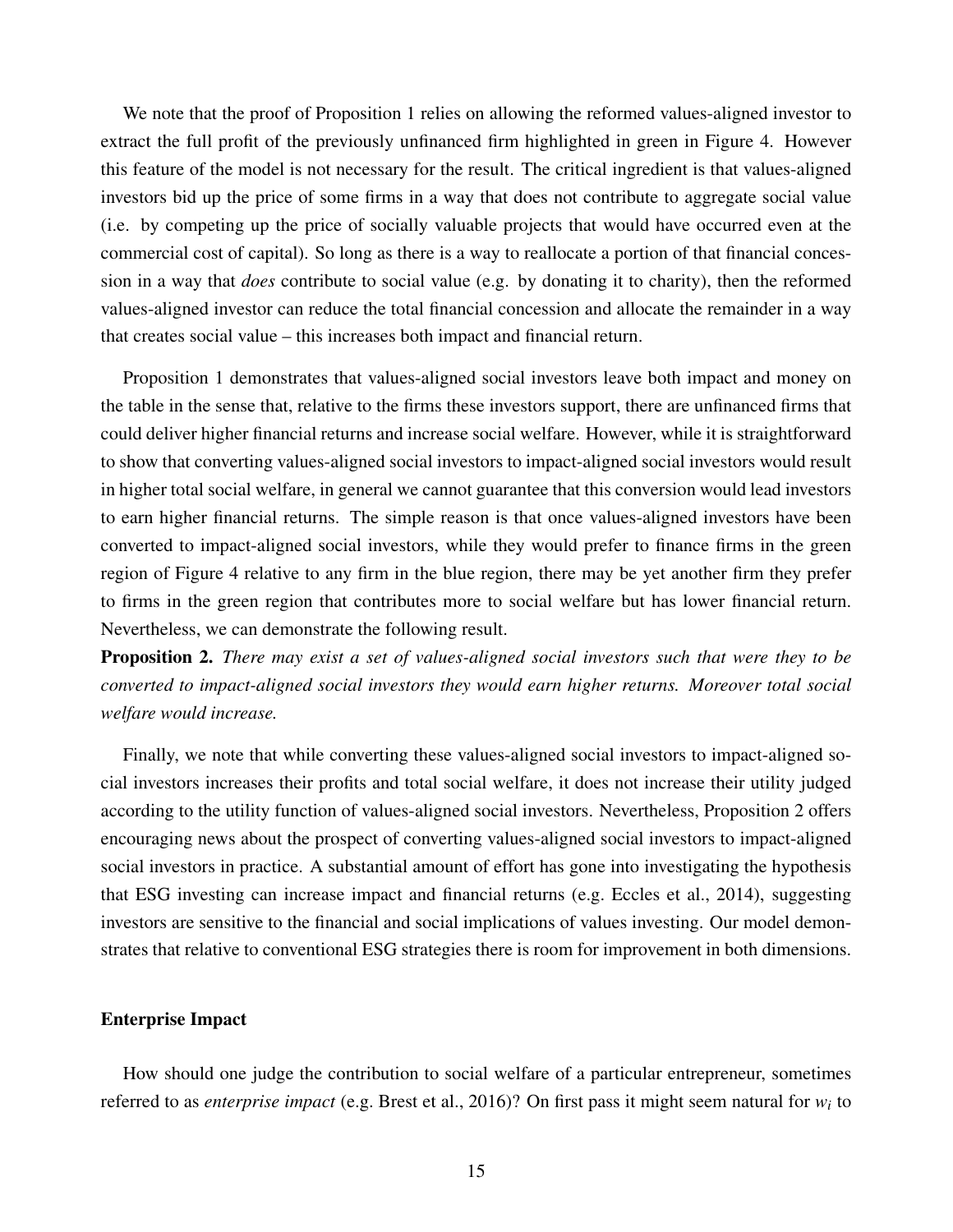be the measure of enterprise impact. However, we argue that a firm's enterprise impact should also account for the social value of the capital it employs.

Let  $W(S_V, S_I)$  be the total social value created in equilibrium given masses of investors  $S_V$ , and  $S_I$ . Define  $v_{S_V}$  to be the increase in social value corresponding to adding one additional values-aligned social investor, and  $v_{S_I}$  to be the increase in social value corresponding to adding one additional impact-aligned social investor. The social value of commercial capital,  $v_C$  is normalized to 0. It is straightforward to show that  $0 < v_{S_V} < v_{S_I}$ .

We define the enterprise impact of firm *i* to be  $e_i \equiv w_i - v_i$  where  $v_i$  is the social value of capital attributable to the investor who supports entrepreneur *i* in equilibrium. We define the enterprise impact to be 0 for firms that do not receive financing.

This definition of enterprise impact might have practical value for socially motivated investors aiming to quantify the social value of a particular enterprise. Frontier efforts in the impact investing industry often attempt to account for the social value created by the enterprise and the amount of capital employed by the enterprise, such as in the *impact multiple of money* method [\(Addy et al.,](#page-36-8) [2019\)](#page-36-8). Our analysis highlights that it is also critical to account for the composition of social capital versus commercial capital raised by an enterprise in judging its impact.

This definition of enterprise impact also highlights an alignment between the enterprise impact and profitability of a firm. Firms can increase their enterprise impact by increasing their profitability *even holding fixed their social value w<sup>i</sup> .* Increasing the profitability of the firm makes it more likely to attract commercial capital, freeing up capital that is willing to accept lower returns to fund higher social value endeavors. In particular, we have the following result.

<span id="page-15-0"></span>Proposition 3. *Suppose firm i attracts financing from an impact-aligned social investor in equilibrium. Increasing its profits* π*<sup>i</sup> while holding fixed its social value w<sup>i</sup> increases its enterprise impact e<sup>i</sup> and total social value created in equilibrium.*

Proposition [3](#page-15-0) states that making a firm more profitable increases its enterprise impact *even holding its social value w<sup>i</sup> fixed.* Importantly, this result is not driven by an assumption that a firm's profitability and its social value are correlated. Instead, this result is driven by the observation that once a firm becomes profitable enough to attract commercial financing, impact-aligned social investors will step aside, freeing up their capital to support another socially valuable firm. Therefore, more profitable firms use less socially valuable capital, and have higher enterprise impact. Note that this phenomenon does not hold for firms supported by values-aligned social investors, as values-aligned social investors pay no regard to whether a firm could attract commercial capital in their absence.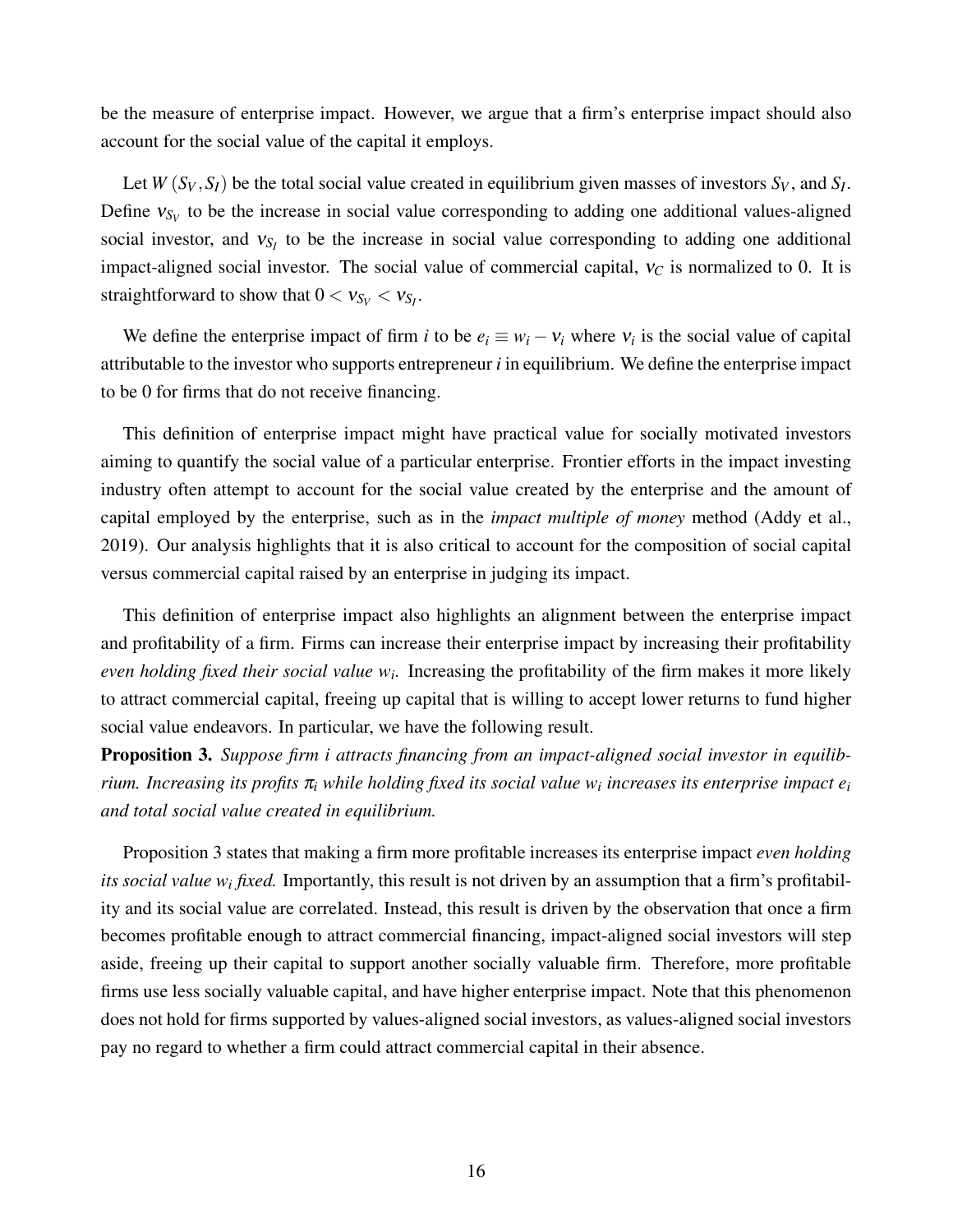## <span id="page-16-0"></span>4 Impact on the Intensive Margin

So far we have assumed that every firm has a single project, which is completed if and only if it raises a unit of capital. Within this setting, we demonstrated that the impact-aligned investing strategy can outperform the values-aligned investment strategy on both total social value creation and financial returns. However, the impact-aligned approach required that investors allocate their capital to firms that are not commercially viable. In reality, this would effectively relegate impact-aligned social investors to private capital markets, which is likely infeasible for small investors.[20](#page-16-1) In this section we consider a variant of the model in which firms have continuous, concave production functions and demonstrate that impact-aligned social investors *can* have impact by inducing commercially viable firms to change their scale of operation. Therefore, there may be room for impact-aligned social investors to induce change in public markets.

The economic logic in the continuous-project case is largely the same as in the binary-project case. Values-aligned investors bid up the prices of firms with high average social value while impactaligned investors target their subsidies to firms with socially valuable but marginally unprofitable projects. Relative to the binary-project case, two new insights emerge. First, impact-aligned investors maximize their impact by leveraging commercial capital. In equilibrium a capital structure emerges in which commercial and impact-aligned investors co-invest in the same firms at different terms, referred to as "blended finance" in the impact investment community.<sup>[21](#page-16-2)</sup> In contrast, values-aligned investors never support the same firms as commercial investors. Second, impact-aligned investors utilize a security that resembles green bonds as a mechanism to subsidize firms without displacing commercial investors.

We finally show that our main results from Section [3](#page-8-0) have natural analogues in the continuousproject case.

<span id="page-16-1"></span> $20$ [Jeffers et al.](#page-38-6) [\(2021\)](#page-38-6) analyze the financial returns of private market investment funds with a mandate to generate social impact.

<span id="page-16-2"></span> $21$ The term "blended finance" is increasingly prevalent amongst impact investors in practice. The International Finance Corporation of the World Bank defines blended finance as "the use of relatively small amounts of concessional donor funds to mitigate specific investment risks and help rebalance risk-reward profiles of pioneering investments that are unable to proceed on strictly commercial terms. Concessional funds are structured as co-investments, with an expectation of reflows for future investments or other uses."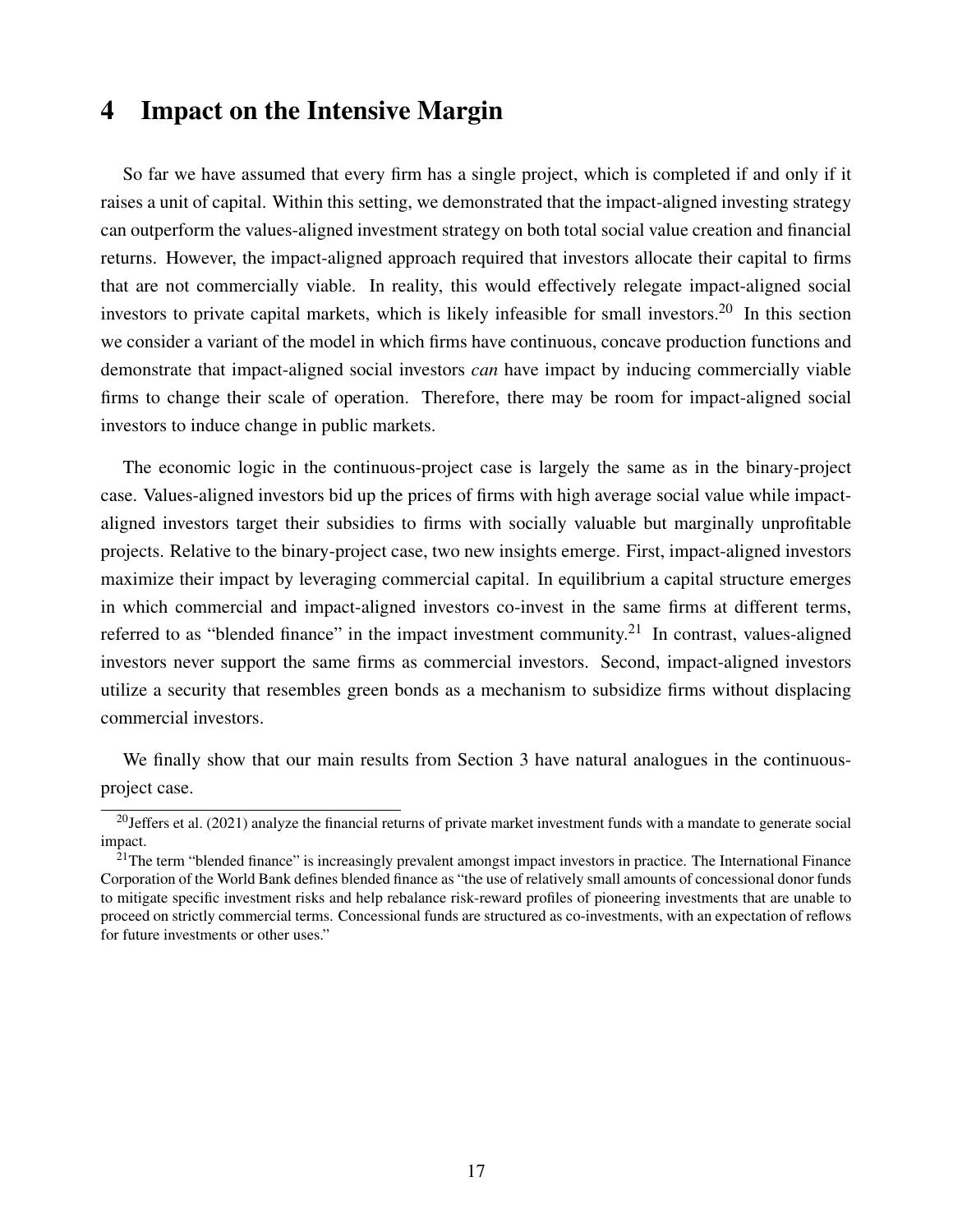## 4.1 Model

#### Agents, Technology, and Contracts

The model in Section [2](#page-6-0) is now modified in the following ways. First, rather than assuming that firms have projects of binary scale, we now assume that each firm *i* can absorb any positive mass of capital *k*. Firm *i* then produces  $\pi_i(k)$  profit and  $w_i(k)$  social value. Both functions are increasing, concave, and continuously differentiable, although the case where  $w(\cdot)$  is at some points decreasing could be easily accommodated. We maintain the assumption that there is a finite set of social investors denoted by *S*, each of whom owns one unit of capital. However, now capital is divisible so that in principle one investor could support several firms. There is a market for commercial capital that inelastically supplies financing to all firms at rate *r <sup>C</sup>*. Social investors can also allocate their capital to a "social value-neutral" asset with financial return  $r^C$  profit and 0 social value.<sup>[22](#page-17-0)</sup>

A contract between an investor and entrepreneur now specifies not only the transfer of capital from the investor to the entrepreneur at a cost of  $r > 0$ , but also a minimum-scale contingency k, discussed below. A contract is therefore represented by  $\langle r, k \rangle$ , where *r* represents the cost of 1 unit of capital. The minimum-scale contingency can also be left unspecified, represented by 0.

### **Preferences**

Let  $x_i^j$ *i*be the amount of capital that investor *i* allocates to firm *j* in equilibrium,  $r_i^j$  $\frac{J}{i}$  be the cost of capital that investor *i* charges firm *j* and  $\bar{k}_j$  be the mass of capital raised by firm *j*. A values-aligned social investor *i*'s utility is represented by

$$
\sum_j x_i^j \left( r_i^j + \theta \frac{w_j\left(\bar{k}_j\right)}{\bar{k}_j} \right).
$$

That is, values-aligned social investors care about their total financial return and social value of the firm they support, weighted by their ownership share.

In contrast, an impact-aligned social investor *i*'s utility is represented by

$$
\sum_j x_i^j r_i^j + \theta \sum_j w_j (\bar{k}_j)
$$

That is, impact-aligned social investors care about their financial return and the total social value created by all firms, regardless of who supports them.

<span id="page-17-0"></span> $22$ The results would be nearly unchanged if social investors did not have access to a social value-neutral asset.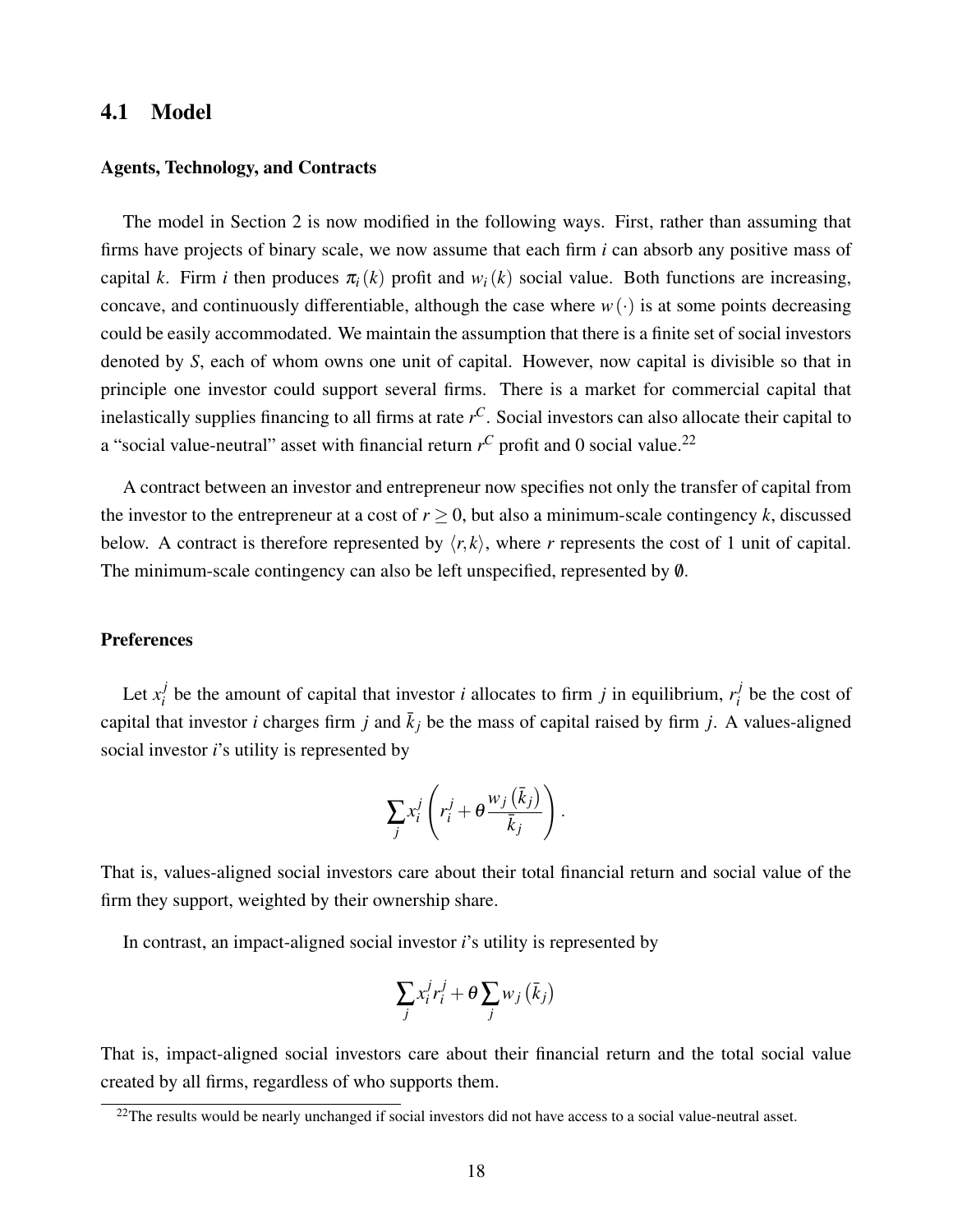Entrepreneur *j* has preferences represented by  $\pi_j(\bar{k}_j) - r^j$ , where  $r^j \equiv \sum_i x_i^j$  $i^j r_i^j$  $i<sub>i</sub>$ , and the sum is taken over all contracts the entrepreneur accepts from investors *i*. That is, entrepreneurs maximize firm profit net of the cost of external capital.

#### Timing

First, all social investors offer a contract to an entrepreneur. Simultaneously, entrepreneurs receive offers from the commercial market for an arbitrary amount of capital at rate *r <sup>C</sup>*. Second, entrepreneurs accept any number of such contracts and operate at scale  $\bar{k}_i$ , where  $\bar{k}_i$  represents the mass of capital they have accepted. Entrepreneurs may only accept a contract that specifies a minimum-scale contingency *k* if they operate at a scale  $\bar{k}_i \geq k$ <sup>[23](#page-18-0)</sup>

Finally, we maintain the solution concept is pure-strategy Subgame Perfect Equilibrium.

### Discussion of Minimum-Scale Contingency

The minimum-scale contingency gives investors the ability to influence a firm's scale on the margin. Without it, if an investor offered a firm cheaper capital than it could attract on the commercial market, the firm may merely accept that capital as a substitute for more expensive capital without changing its scale. A minimum-scale contingency was implicit in the binary-project model because by definition, if an investor offered subsidized capital to a firm that could not attract commercial financing, it would necessarily operate at a larger scale. Unlike in the binary-project model, in the continuous case social investors may desire to change the scale of a firm that could attract a nonzero amount of commercial capital, and the minimum-scale contingency offers them a route to do so. Minimum-scale contingencies resemble green bonds in that they require a firm undertake a specific project (or reach a specific scale) in exchange for financing.

## 4.2 Equilibrium Structure

For simplicity we focus separately on the case when all social investors are values-aligned and when all social investors are impact-aligned.

<span id="page-18-0"></span> $^{23}$ For technical convenience, we allow social investors to offer more than one contract. In the event that multiple contracts are accepted, one is chosen uniformly at random to be implemented.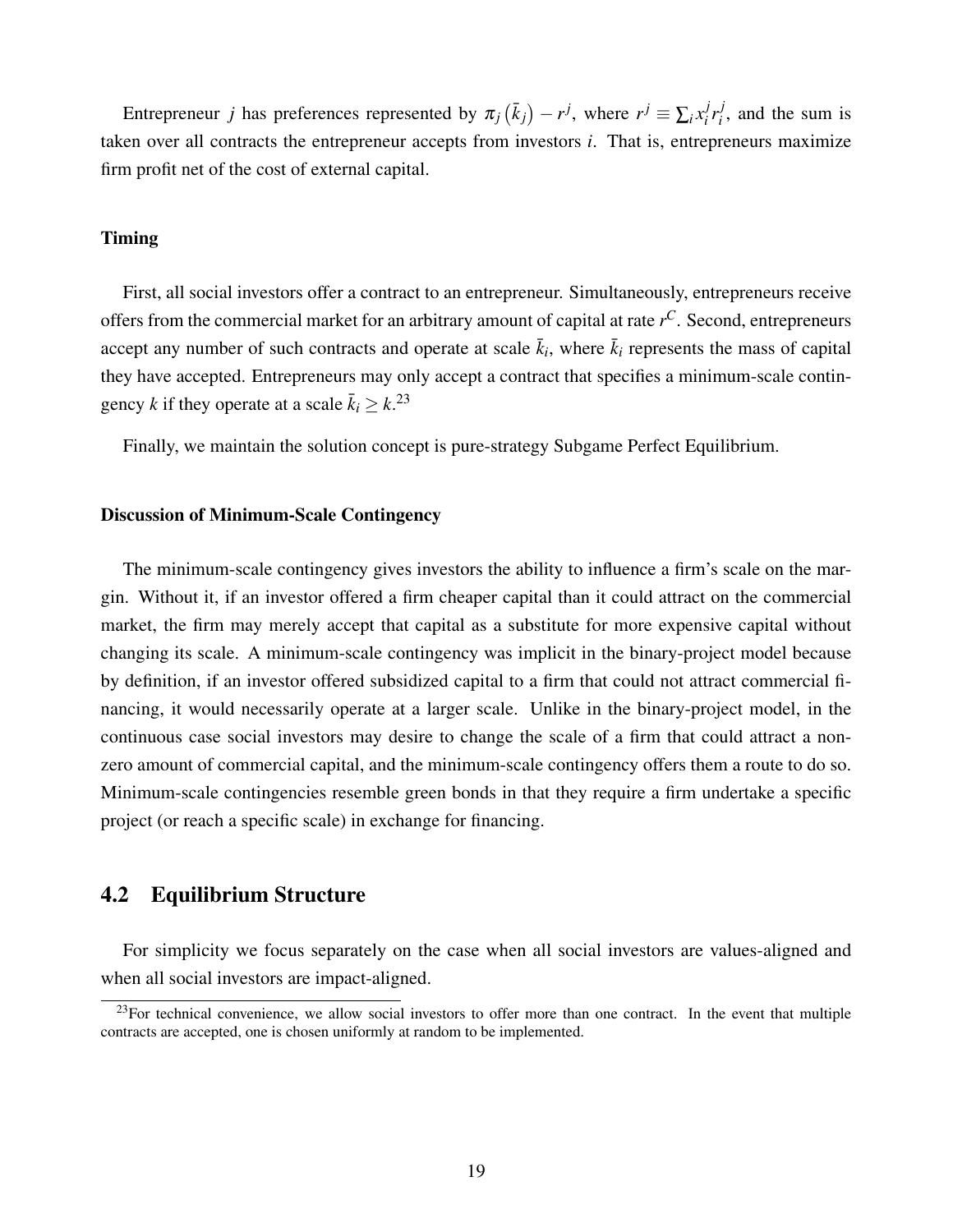#### Values-Aligned Social Investors

The equilibrium when social investors are values-aligned works in much the same way as the binary-project case. Among all firms that receive financing, equilibrium sorting is such that there is a cutoff  $\bar{w}$  for which social investors finance all firms with average social value  $\frac{w_i(\bar{k}_i)}{\bar{k}_i}$  $\frac{\sqrt{\kappa_l}}{\bar{k}_i} > \bar{w}$ , and commercial investors finance the rest. Firms financed by the commercial market have a cost of capital *r <sup>C</sup>*, and firms *i* and *j* financed by social investors have a cost of capital pinned down by the following indifference condition among social investors

<span id="page-19-0"></span>
$$
r_i + \theta \frac{w_i(\bar{k}_i)}{\bar{k}_i} = r_j + \theta \frac{w_j(\bar{k}_j)}{\bar{k}_j}.
$$
 (1)

which implies that firms with higher average social value have lower costs of capital.

On the firm's side, firms choose their scale in one of two ways. Firms that are unconstrained by a minimum-scale contingency choose their scale  $\bar{k}_i$  to maximize  $\pi_i(k) - r_i k$ , so that  $\bar{k}_i$  solves

<span id="page-19-1"></span>
$$
\pi'_i\left(\bar{k}_i\right) = r_i. \tag{2}
$$

Firms that are constrained by a minimum-scale contingency need not set their marginal profit equal to their cost of capital. Specifically, let a firm's commercial scale  $k_i^C$  solves  $\pi'_i(k_i^C) = r^C$ , and define its commercial share of profits to be  $q_i^C \equiv \pi_i (k_i^C) - r^C k_i^C$ . A firm constrained by a minimum-scale contingency  $\bar{k}_i$  need only satisfy

<span id="page-19-2"></span>
$$
\pi_i\left(\bar{k}_i\right) - r_i\bar{k}_i \ge q_i^C \tag{3}
$$

Equilibrium is determined by a set of costs of financing  $\{r_i\}$  that satisfies the above equation [1,](#page-19-0) and a set of firm scales  $\{\bar{k}_i\}$  each of which either satisfies Equation [2](#page-19-1) or [3.](#page-19-2) We note that there exists an equilibrium where no investor utilizes scale-contingencies, and Equation [2](#page-19-1) determines the scale of all firms.

<span id="page-19-4"></span>Finally, we note that across all equilibria, there is no co-investment between commercial investors and social investors within any firm that receives a subsidy relative to the commercial cost of capital. **Lemma 1.** *Firms that receive a cost of capital*  $r_i < r^C$  *from any values-aligned social investor are financed wholly by values-aligned social investors.*

Social and commercial investors disagree on the relative value of companies with the same profits but different contributions to social value, so there is no equilibrium price at which both sets of in-vestors would be happy to finance the same investment.<sup>[24](#page-19-3)</sup> While this extreme separation would not

<span id="page-19-3"></span><sup>&</sup>lt;sup>24</sup>The one exception is the firm for which  $\frac{w_i(\bar{k}_i)}{\bar{k}_i}$  $\frac{\lambda_i}{\bar{k}_i} = \bar{w}$ . This firm may be financed by both commercial and social investors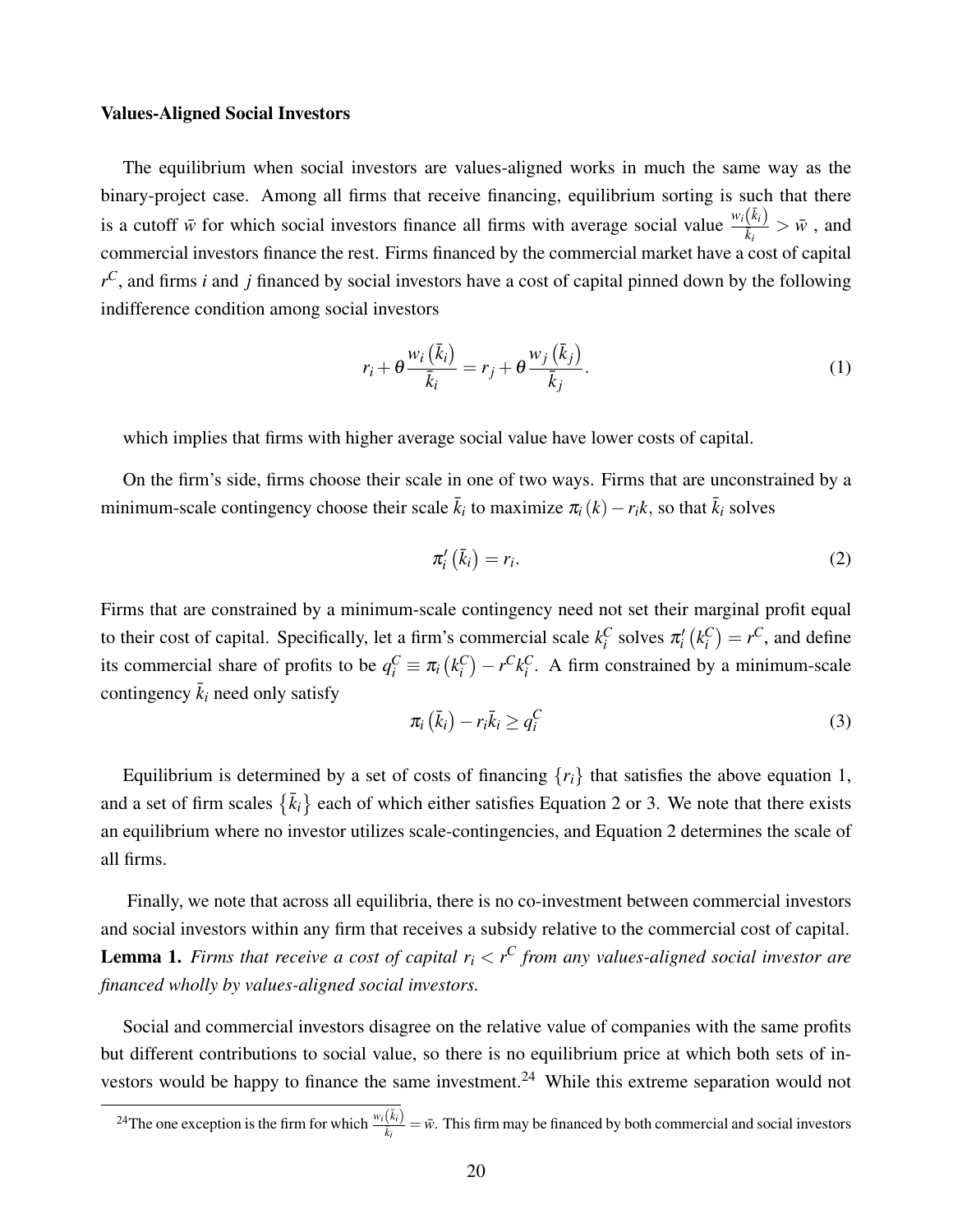arise in a model with, for example, diversification motives, it illustrates an important point. Disagreement about the value of a company among investors implies that to change the scale of the company requires displacing some of its existing investors. This idea is closely related to the observations of [Heinkel et al.](#page-38-1) [\(2001\)](#page-38-1) and [Broccardo et al.](#page-36-1) [\(2020\)](#page-36-1), that commercial investors will partially "undo" the actions of social investors, insofar as social investors may partially crowd out commercial investors in the firms they support. We will see in the following section that impact-aligned social investors do not displace commercial investors, and co-investment does occur in equilibrium.

### Impact-Aligned Social Investors

Next we analyze how the allocation of capital differs when social investors are impact-aligned. As there are multiple equilibria, in this section we focus on the one the investor-optimal equilibrium. The propositions in Section [4.3](#page-22-0) hold across all equilibria.

We first observe that unlike in the case of values-aligned social investors, impact-aligned social investors do co-invest with commercial investors.

<span id="page-20-0"></span>Lemma 2. *In the investor optimal equilibrium when social investors are impact-aligned, all firms raise at least k<sup>C</sup> i capital from commercial investors.*

If an impact-aligned social investor were to marginally undercut a commercial investor, they would earn a return of  $r^C$ , and create 0 additional social value. Therefore, the most efficient way to create impact is to leverage commercial capital, rather than displacing it. Firms that receive social investment raise at least  $k_i^C$  capital from commercial markets, and the remaining capital from social investors. In fact, as we demonstrate in the proof of Lemma [2,](#page-20-0) in equilibrium firms supported by social investors may raise more than  $k_i^C$  commercial capital. In such settings impact-aligned social investors subsidize the entry of commercial investors to increase the scale of firms with high marginal social value.

As in the case with binary projects, because impact-aligned social investors care about total social value creation rather than the social value of the firm they support, they do not compete with one another or with commercial investors. Rather than being determined by competitive forces, equilibrium prices of capital are determined by a no-rents condition.

<span id="page-20-1"></span>Lemma 3. *Across all equilibria when social investors are impact-aligned, all entrepreneurs earn a* payoff of  $q_i^C$ .

Impact-aligned social investors demand a return  $r_i^S$  that solves  $\pi_i(\bar{k}_i) - r^C \bar{k}_i^C - r_i(\bar{k}_i - \bar{k}_i^C) = q_i^C$ , where  $\bar{k}_i^C$  is the amount of commercial capital raised by firm *i* in equilibrium. If social investors demanded a higher return, firm owners would prefer to invest at their commercial scale  $k_i^C$  and to rely

at cost of capital *r C*.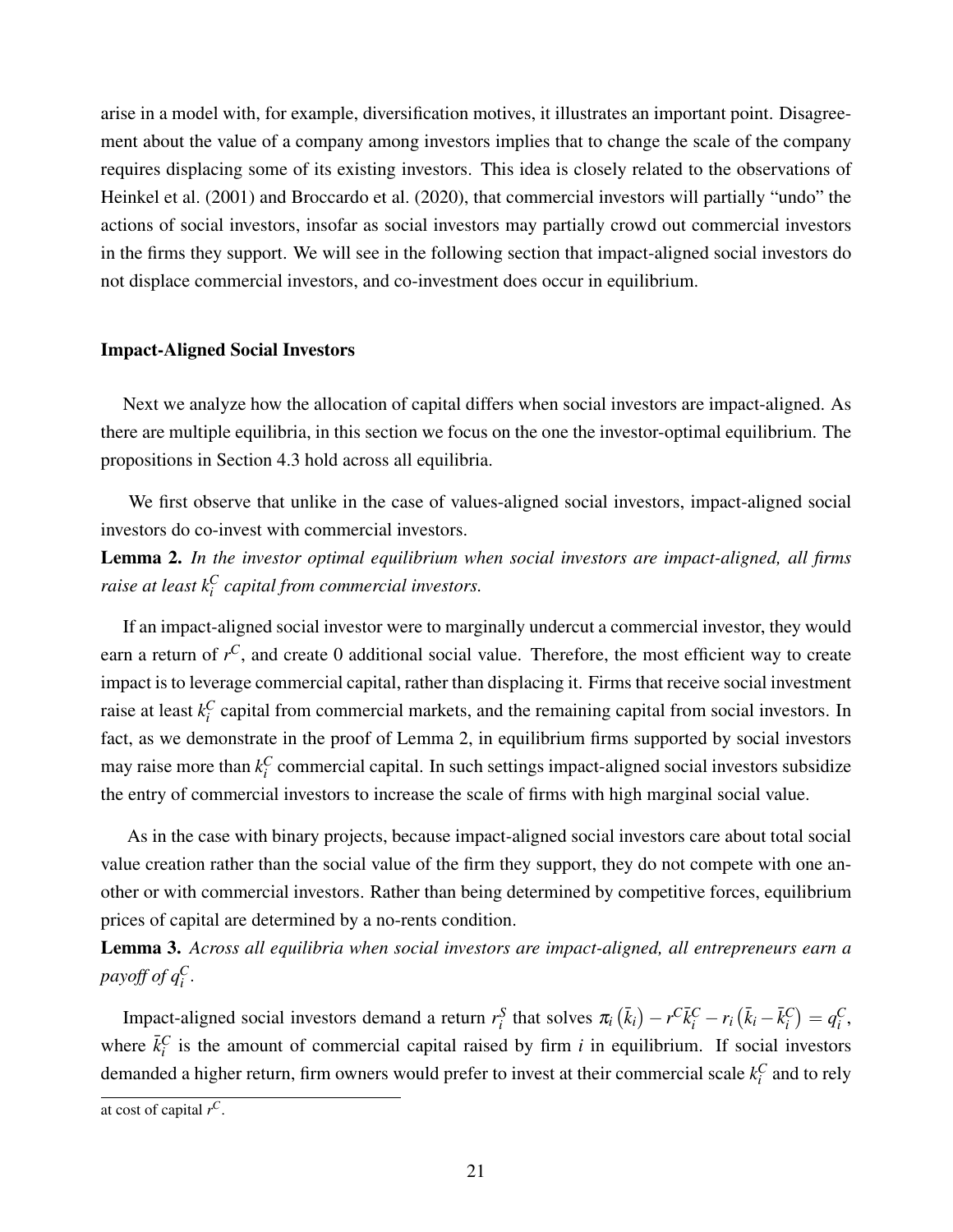exclusively on commercial capital. And because impact-aligned social investors recognize that by undercutting one another they are not contributing to total social value creation, required returns are set so as to make entrepreneurs indifferent between accepting social capital versus relying exclusively on commercial financing.

<span id="page-21-0"></span>We now turn to characterizing the use of minimum-scale contingencies. Lemma 4. *Impact-aligned social investors utilize minimum-scale contingencies in equilibrium.*

Because impact-aligned social investors set prices so as to leave entrepreneurs with their commercial payoff, the firms they support are always faced with a marginal cost of capital that is above their marginal return on investment at  $\bar{k}_i$ . If they were free to choose their own scale, they would accept the subsidized social capital in lieu of commercial capital, and still choose a smaller scale than social investors desired. Therefore, unlike in the case with values-aligned investors, impact-aligned social investors always utilize scale-contingent contracts.

Finally, we turn to equilibrium capital allocation.

<span id="page-21-1"></span>Lemma 5. *In the investor optimal equilibrium when social investors are impact-aligned, for any two firms i and j that receive capital from social investors, we have*

$$
\pi_{i}'\left(\bar{k}_{i}\right)+\theta w_{i}'\left(\bar{k}_{i}\right)=\pi_{j}'\left(\bar{k}_{j}\right)+\theta w_{j}'\left(\bar{k}_{j}\right).
$$

Impact-aligned social investors allocate their capital so as to equalize the marginal profits plus the marginal social value of all firms that receive a subsidy.

#### Security Design

We close this section with a discussion of security design. In equilibrium, impact-aligned social investors co-invest with commercial investors but utilize different terms. Impact-aligned social investors offer cheaper financing, and include a scale contingency requiring the firm to operate at a certain scale if it is to accept their capital. This contingent financing scheme resembles the idea of green bonds, in that they are a means to offer subsidized capital to firms, earmarked for projects with high social or environmental value, without displacing commercial investors. The primary distinction is that social investors in our model support levels of output that would not have been financed by commercial investors. Therefore, a practical implementation of this market would verify that each project has negative net present value at its commercial cost of capital in addition to verifying that the project has high social or environmental value.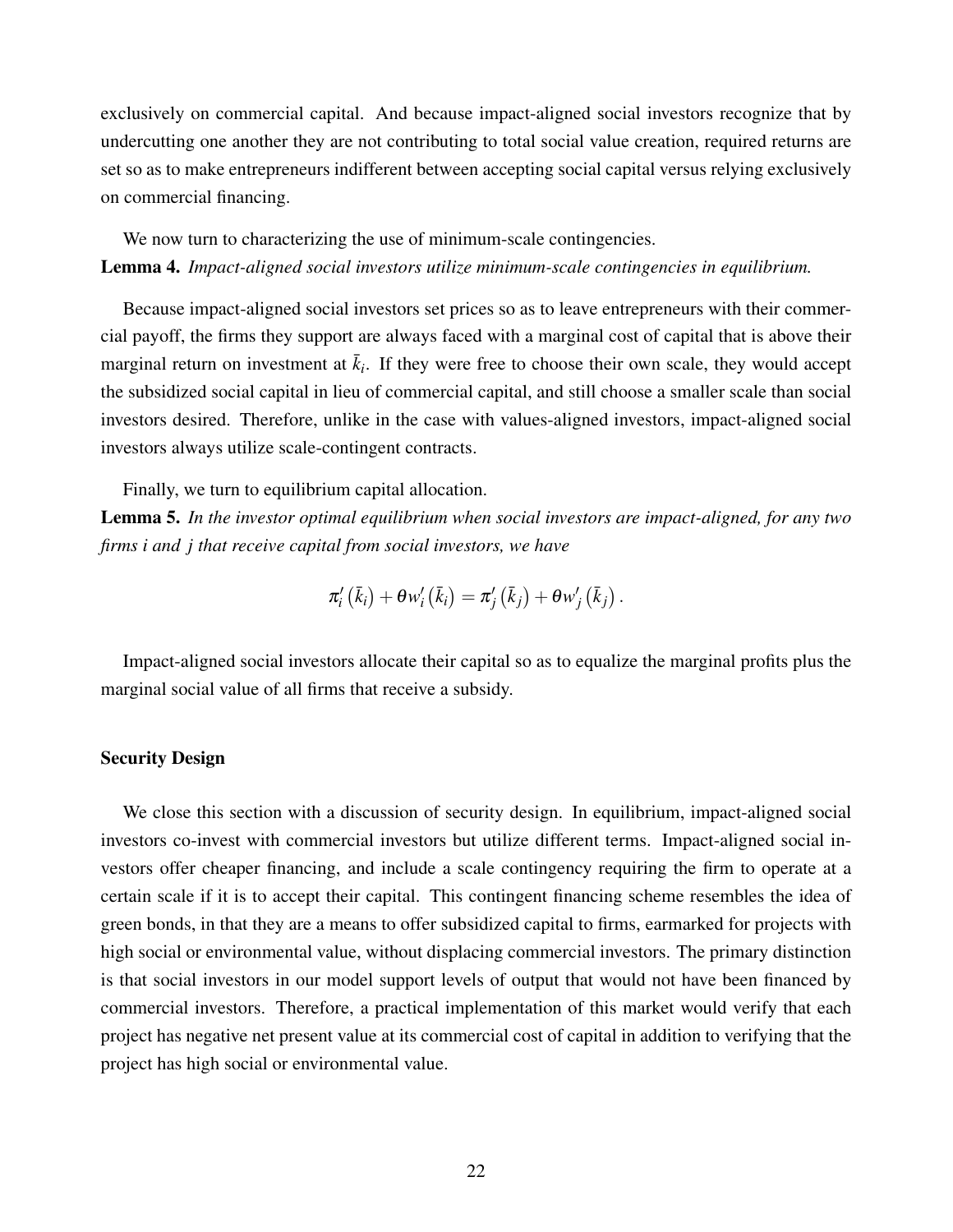## <span id="page-22-0"></span>4.3 Results

In this section we demonstrate that natural analogues of Propositions [1](#page-12-0) and [3](#page-15-0) extend to this setting. Namely, we demonstrate that in equilibrium values-aligned investors leave both money and impact on the table, and that increasing a firm's profitability may also increase its enterprise impact.

First we consider our analogue to Proposition [1.](#page-12-0)

<span id="page-22-1"></span>Proposition 4. *In equilibrium there may exist a deviation for a values-aligned social investor that would result in higher financial return and increase total welfare.*

When there is an intensive margin of scale, values-aligned investors still crowd out commercial capital to finance firms with high social value. Even if doing so increases the scale at which the firm operates and thus increases the social value it creates, competition among social investors means that this involves a financial concession. Again, following the same logic as Proposition [1,](#page-12-0) investors can increase their return and impact by instead supplying their capital to the firm that can most efficiently generate impact on the margin for a given financial concession.

Proposition [4](#page-22-1) is stated as a possibility result, rather than generically as in Section [3,](#page-8-0) because when firms have an intensive margin of scale there is no natural analogue of the sufficient density assumption about the distribution of firms that was employed in Proposition [1.](#page-12-0) Therefore, even though values-aligned investors make a financial concession that does not contribute to social value, we cannot guarantee that there exists a firm to which they can unilaterally deviate to both increase their financial return and total social welfare.

Next we consider an analogue to Proposition [3.](#page-15-0) We extend the definition of enterprise impact to account for the possibility that firm *i* attract capital from more than one type of investor. We define the enterprise impact of firm *i* to be  $e_i(k) \equiv w_i(k) - v_i k$ , where  $v_i$  is now the *average* social value of capital utilized by entrepreneur *i*. We have the following result.

<span id="page-22-2"></span>Proposition 5. *Suppose firm i attracts financing from an impact-aligned social investor in equilibrium. Increasing its profitability while holding fixed its social value wi*(·) *increases its enterprise impact e<sup>i</sup> and total social value created in equilibrium.*

The logic proposition is exactly parallel to that of Proposition [5.](#page-22-2) Take any entrepreneur supported by impact-aligned social investors in equilibrium. As it becomes more profitable, commercial investors will finance a larger fraction of its output, which frees impact-aligned social capital to invest elsewhere and increase total social value.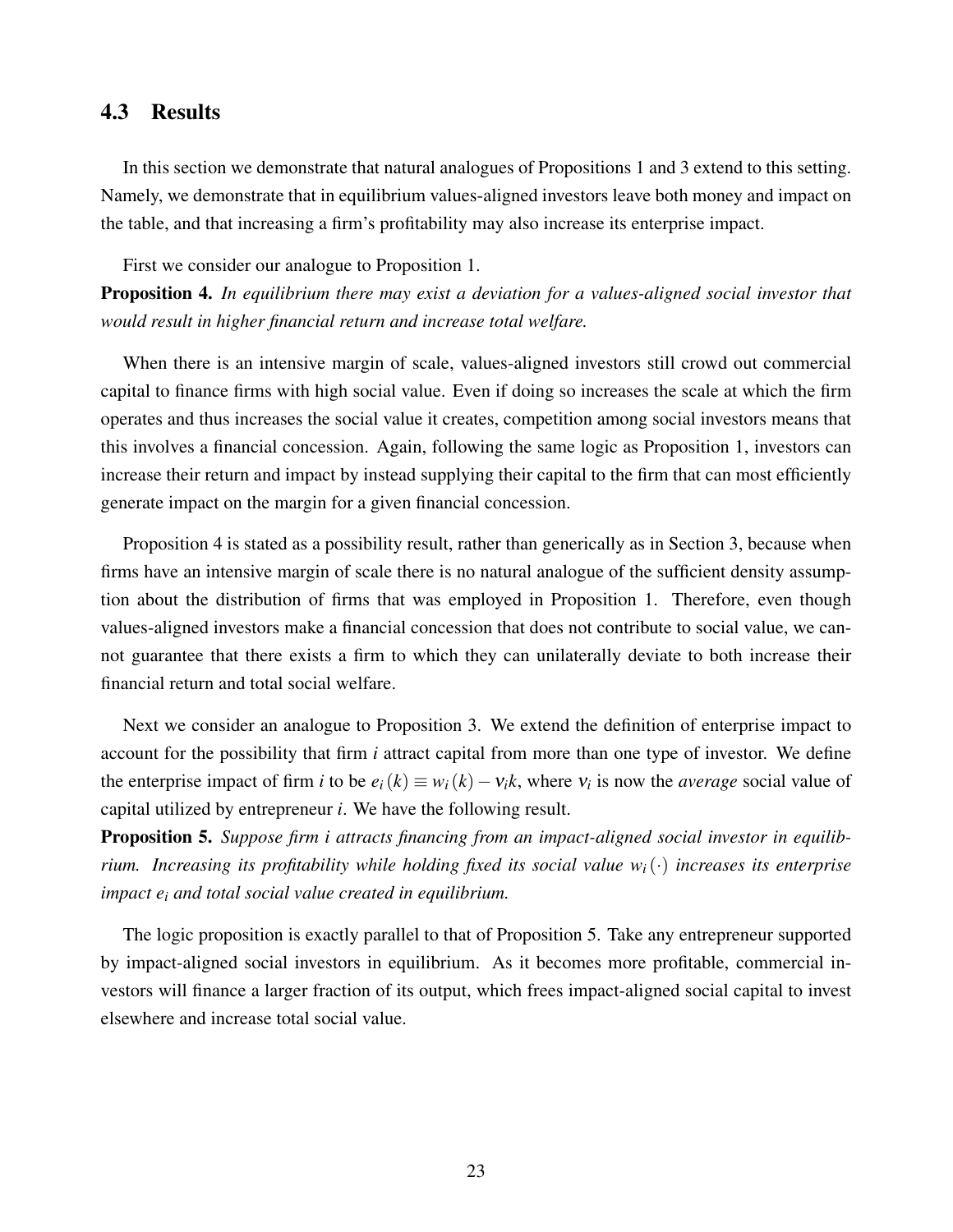## <span id="page-23-0"></span>5 Extension: Heterogeneous Investor Altruism θ

In this section we consider an extension of the model in which we allow the altruism parameter  $\theta$ to vary across investors. Our aim is to explore the model's implications with regards to assortative matching. A classic exercise in the assignment matching literature is to identify conditions under which agents exhibit positive assortative matching (e.g. [Roy, 1951,](#page-39-8) [Becker, 1973,](#page-36-4) [Sattinger, 1979,](#page-39-9) [Costinot and Vogel, 2010,](#page-37-3) Gola,  $2020$ ) -- i.e. when do agents with higher "types" match with one another? We demonstrate when social investors in our model are values-aligned, investors with higher altruism match with entrepreneurs with higher social value for familiar reasons. In contrast, when investors are impact-aligned, they exhibit a variant of *negative* assortative matching. This latter result arises from the fact that impact-aligned social investors have interdependent utility; their utility depends not only on the terms of their own match but also on the matches of other investors. That impact-aligned investors exhibit negative assortative matching can be viewed as a direct extension of the logic that that they do not want to displace commercial investors with no concern for social value. Not only do impact-aligned social investors not want to displace commercial investors, but impact-aligned social investors with high levels of altruism also do not want to displace those with lower level of altruism.

### 5.1 Model

The model is the same as in Section [2](#page-6-0) with the exception that for the set of social investors we now index their altruism parameter  $\theta_i$  by *i*, and let it vary across investors. Specifically we assume that there is a finite set  $\Theta \equiv \{\theta^1,\ldots,\theta^n\}$  of potential levels of altruism, with  $\theta^j < \theta^k$  for  $1 \le j < k \le n$ . We make no assumption about the distribution of  $\theta_i$ . We now let  $S^l$  be the set of social investors with altruism parameter  $\theta^l$ . We maintain all other assumptions of the model in Section [2.](#page-6-0)

## 5.2 Values-Aligned Social Investors

We now characterize the equilibrium of the model where all social investors are values-aligned and demonstrate that social investors and entrepreneurs exhibit positive assortative matching on  $\theta$  and  $w$ .

Prices of capital offered to any two entrepreneurs*i* and *j* who are both supported by a social investor with type  $\theta^l$  satisfy  $r_i + \theta^l w_i = r_j + \theta^l w_j$ .<sup>[25](#page-23-1)</sup> And for an entrepreneur *i* supported by a social investor

<span id="page-23-1"></span> $^{25}$ The preceding equality holds so long as prices are finite. In equilibrium a social investor may provide funding in exchange for zero share of the proceeds  $(r = 0)$  if the project has sufficiently high social impact (akin to philanthropy). In such a case, the above equality need not hold.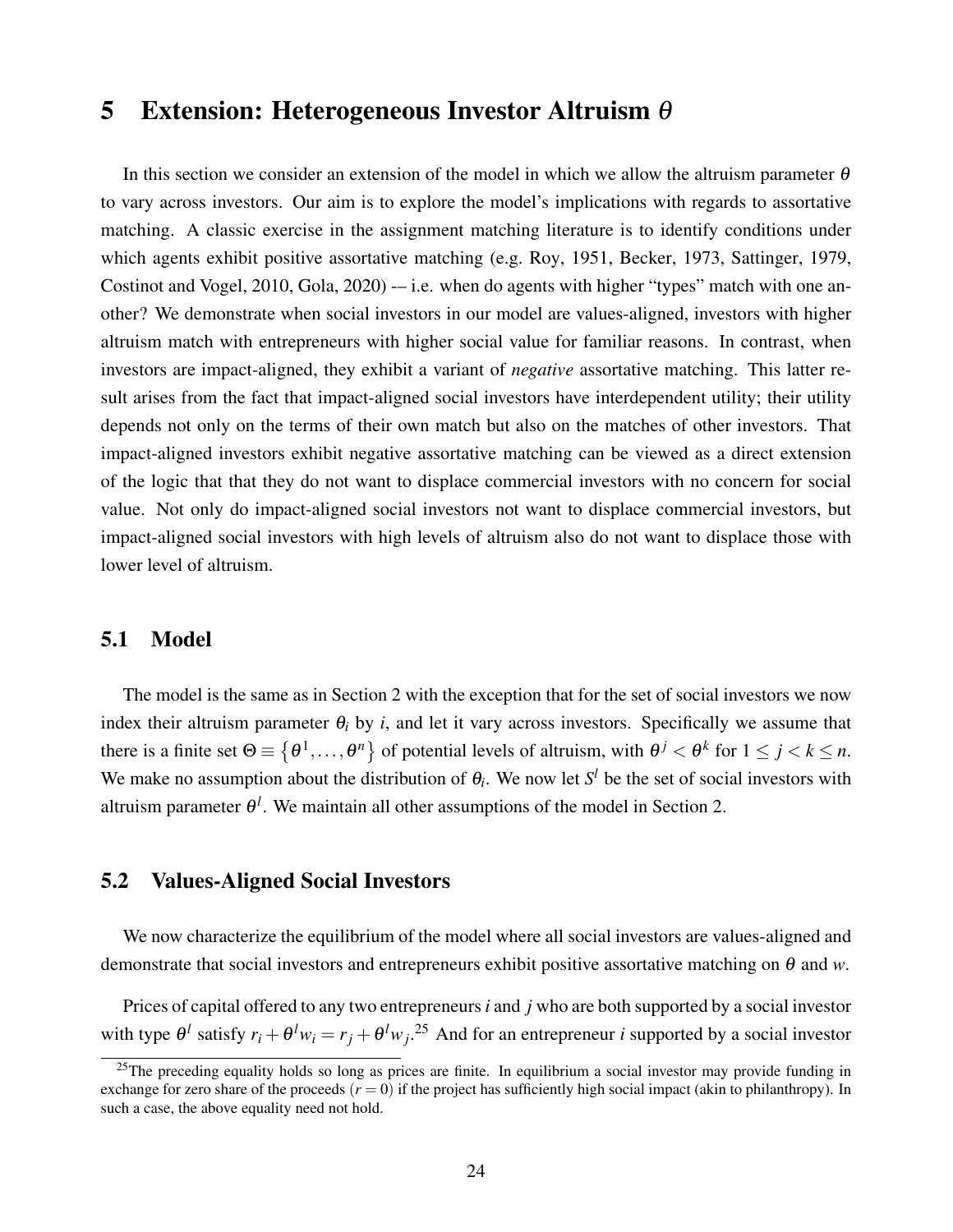

<span id="page-24-0"></span>Figure 5: Equilibrium sorting with values-aligned social investors

of type  $\theta^l$  and an entrepreneur *k* who is not, prices of capital must satisfy  $r_i + \theta^l w_i \ge r_k + \theta^l w_k$ .

With the above pricing equations we can characterize the set of entrepreneurs financed by each type of investor in equilibrium. The equilibrium investment allocation is depicted in Figure [5.](#page-24-0)

Relative to Section [3.1](#page-9-3) the principle novelty is that we can now establish assortative matching in equilibrium. Namely, investors partition the set of entrepreneurs who receive financing such that investors with higher  $\theta_i$  match with entrepreneurs who have higher  $w_i$ . This stems from the fact that the utility of investor *i* is super-modular in  $\theta_i$  and  $w_i$ , and hence social investors with higher altruism have a higher willingness to pay for projects with high social value. This positive assortative matching echoes many results in the assignment matching literature cited above. As we will see in the following section, this result breaks down, and partially reverses when social investors are impact-aligned.

## <span id="page-24-1"></span>5.3 Impact-Aligned Social Investors

When social investors are impact-aligned there is a multiplicity of equilibria; Figure [6](#page-25-0) depicts the investment allocation in the investor- and welfare-optimal equilibrium. Appendix Section [A.5](#page-48-0) offers a formal characterization of this equilibrium.

Relative to when social investors are values-aligned, the equilibrium allocation features two important differences. First, as in Section [3.2,](#page-10-3) so long as social capital is sufficiently scarce, impact-aligned social investors exclusively support firms that could not attract commercial financing. Second, and novel to this section, positive assortative matching breaks down, *even among the set of firms supported by social investors.* In fact, holding fixed a level of profits  $\pi$ , social investors exhibit negative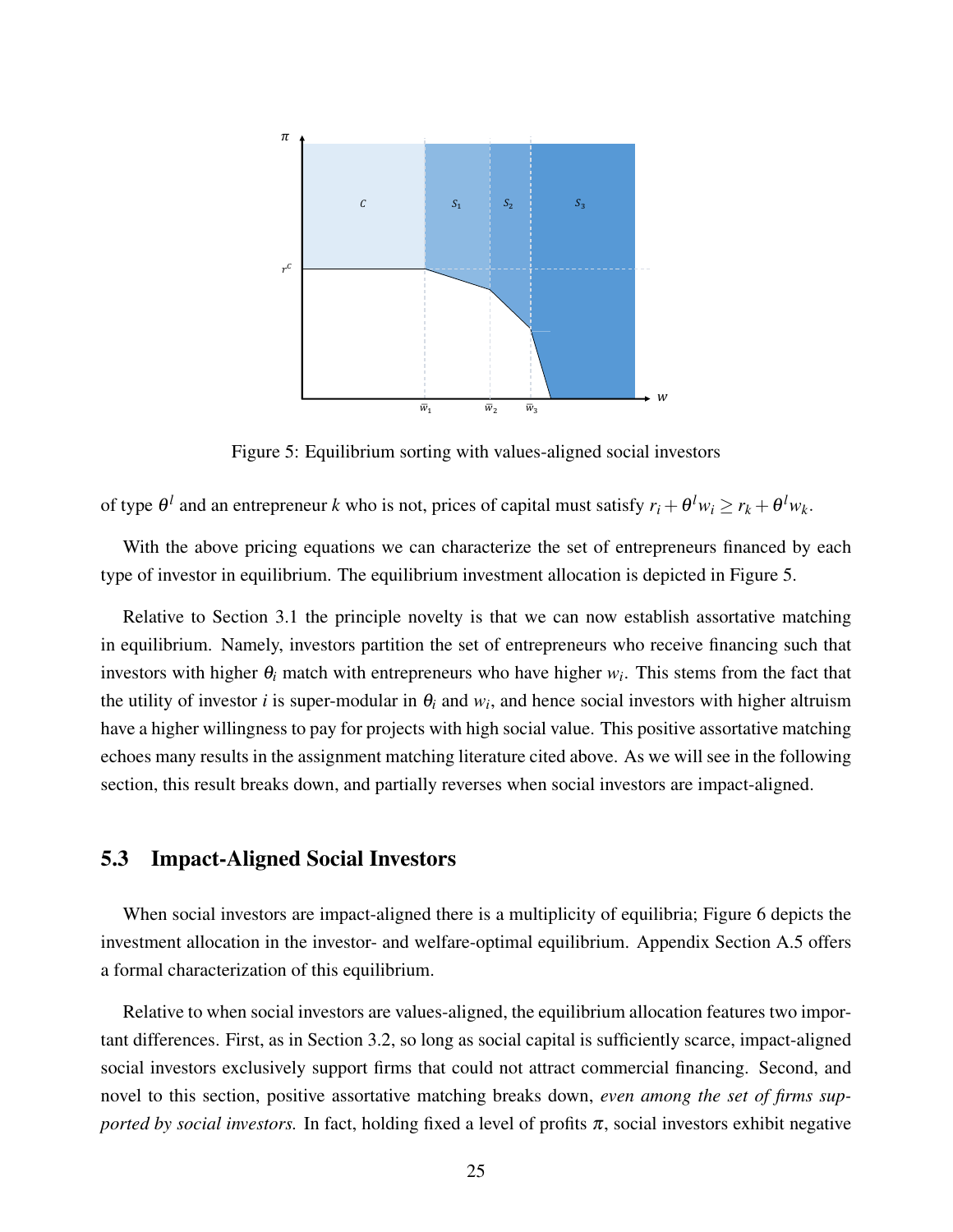

<span id="page-25-0"></span>Figure 6: Equilibrium sorting with impact-aligned social investors

assortative matching; the higher is the social investor's altruism parameter  $\theta_i$ , the lower is the social value  $w_i$  of the firm they support. This negative assortative matching holds despite the fact that the utility of impact-aligned social investors is still super-modular in their altruism parameter  $\theta_i$  and the social value  $w_i$  of the firm they support.<sup>[26](#page-25-1)</sup>

In equilibrium, in order for an impact-aligned social investor *i* not to deviate and support a firm that could have attracted commercial investment it must be that

$$
\pi_i+\theta_i w_i\geq r^C.
$$

This incentive compatibility condition is easier to satisfy for social investors with higher altruism parameters. Therefore in the welfare optimal equilibrium, it is the impact-aligned social investors who care the least about social welfare that match to the most impactful entrepreneurs for a given level of profitability, as these are the entrepreneurs who are most able to entice social investors away from commercial markets. In contrast, impact-aligned social investors with higher altruism parameters are willing to forgo commercial returns to support entrepreneurs with lower contribution to social welfare for a given profit level. And because impact-aligned social investors derive utility from the social value created by all firms supported in equilibrium, social investors with high altruism parameters do not compete with social investors with low altruism parameters, as they recognize that doing so would not expand social value. Therefore, that positive assortative matching breaks down, and partially reverses

<span id="page-25-1"></span><sup>&</sup>lt;sup>26</sup>All equilibria with the same investment frontier depicted in Figure [6](#page-25-0) are investor- and welfare-optimal. Therefore, formally, there exists an investor- and welfare-optimal equilibrium such that holding the level of entrepreneur profit fixed, social investors engage in negative assortative matching. But there may be other equilibria with equivalent allocations that do not feature negative assortative matching.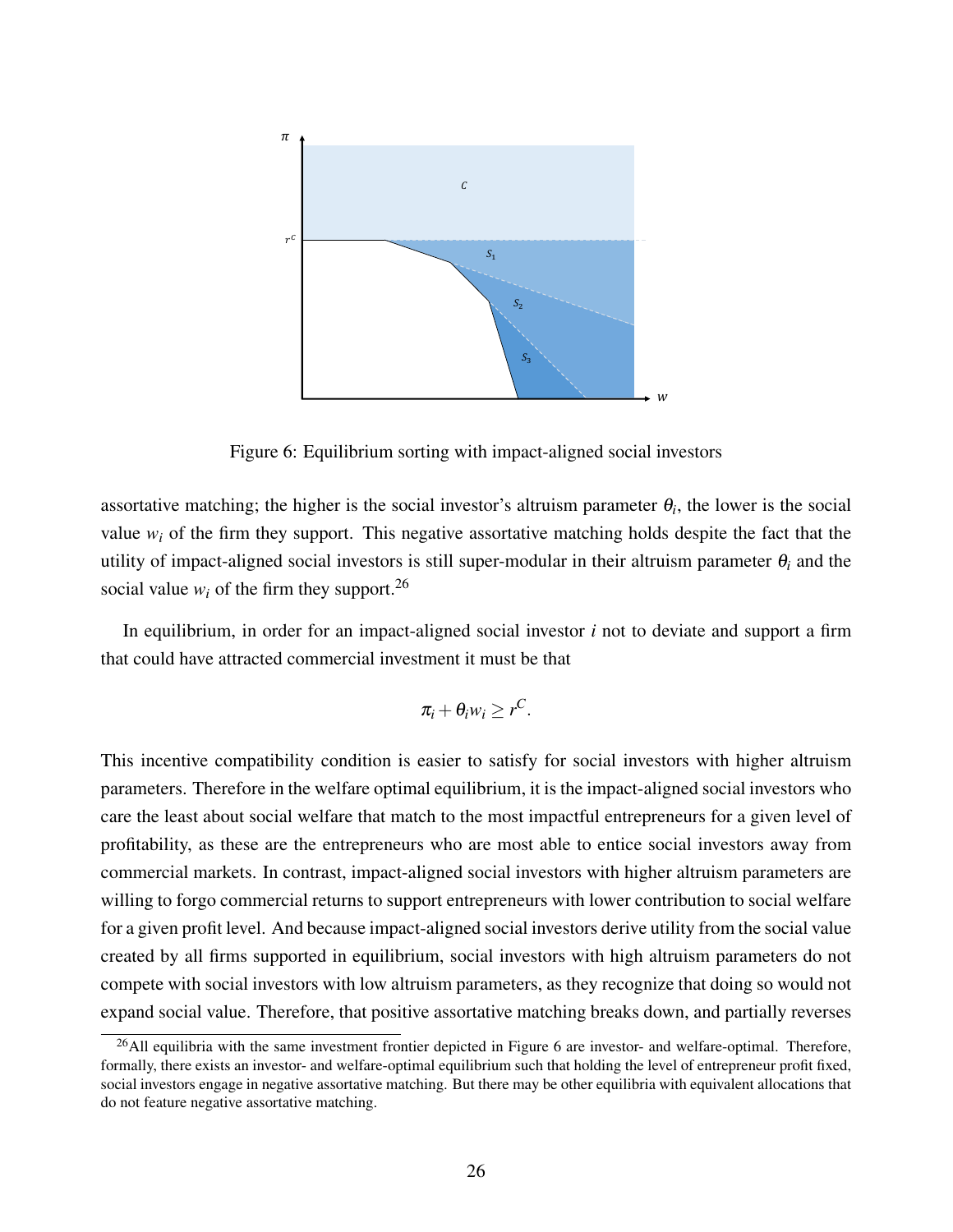when social investors are impact-aligned arises from the fact that impact-aligned social investors have interdependent utilities in the sense that their utility depends not only on the firm they match to and their financial return but also on the matching of other investors and entrepreneurs. This result can be understood as an extension of the core logic that impact-aligned social investors do not want to displace investors with less concern for social welfare, whether they be commercial investors or other impact-aligned social investors with a lower degree of altruism.

## <span id="page-26-0"></span>6 Empirical Evidence and Practical Implications

The fundamental message of this paper is that investors who care about impact should not pay a premium to make investments that could have been financed by any investor less interested in social impact. In our model, values-aligned investment strategies lead to exactly such a premium. This creates a deviation by which a social investor can increase both financial return and aggregate social value. The extent to which these insights matter and are applicable to the real world depend on three factors. First, do social investors adopt values-aligned investment strategies? Second, do social investors actually have preferences for social value *creation* rather than social value *association*? And third, are these investors indeed paying a "greenium" for their investments in high social value companies that could have been financed with commercial capital? Further, what can social investors actually do in practice to increase their impact? In this section we review the literature and present new empirical analysis that sheds light on these questions.

## 6.1 Strategies of Social Investors: Evidence from US Equity Mutual Funds

Are socially minded investors adopting values-aligned or impact-aligned investment strategies? Figure [3](#page-11-1) provides guidance for answering this question. Values-aligned investors should exhibit a preference for investments associated with higher social value, as proxied by companies having higher ESG score, for example. In contrast, impact-aligned investors may also favor these companies, but will place special emphasis on the socially valuable firms that are not sufficiently profitable to easily attract commercial capital.

To operationalize this insight we study the portfolios of U.S. equity mutual funds, comparing holdings of funds that describe themselves as having sustainability goals or orientations to the broader universe of mutual funds.<sup>[27](#page-26-1)</sup> We begin with all US mutual funds with Morningstar fund ratings as of

<span id="page-26-1"></span><sup>27</sup>Mutual funds have a fiduciary duty to invest only for the *financial* benefit of their clients. It is thus unlikely a mutual fund will explicitly state it has an objective of social value creation. Instead, these funds often argue that investment strategies that generate social impact will also generate attractive financial returns.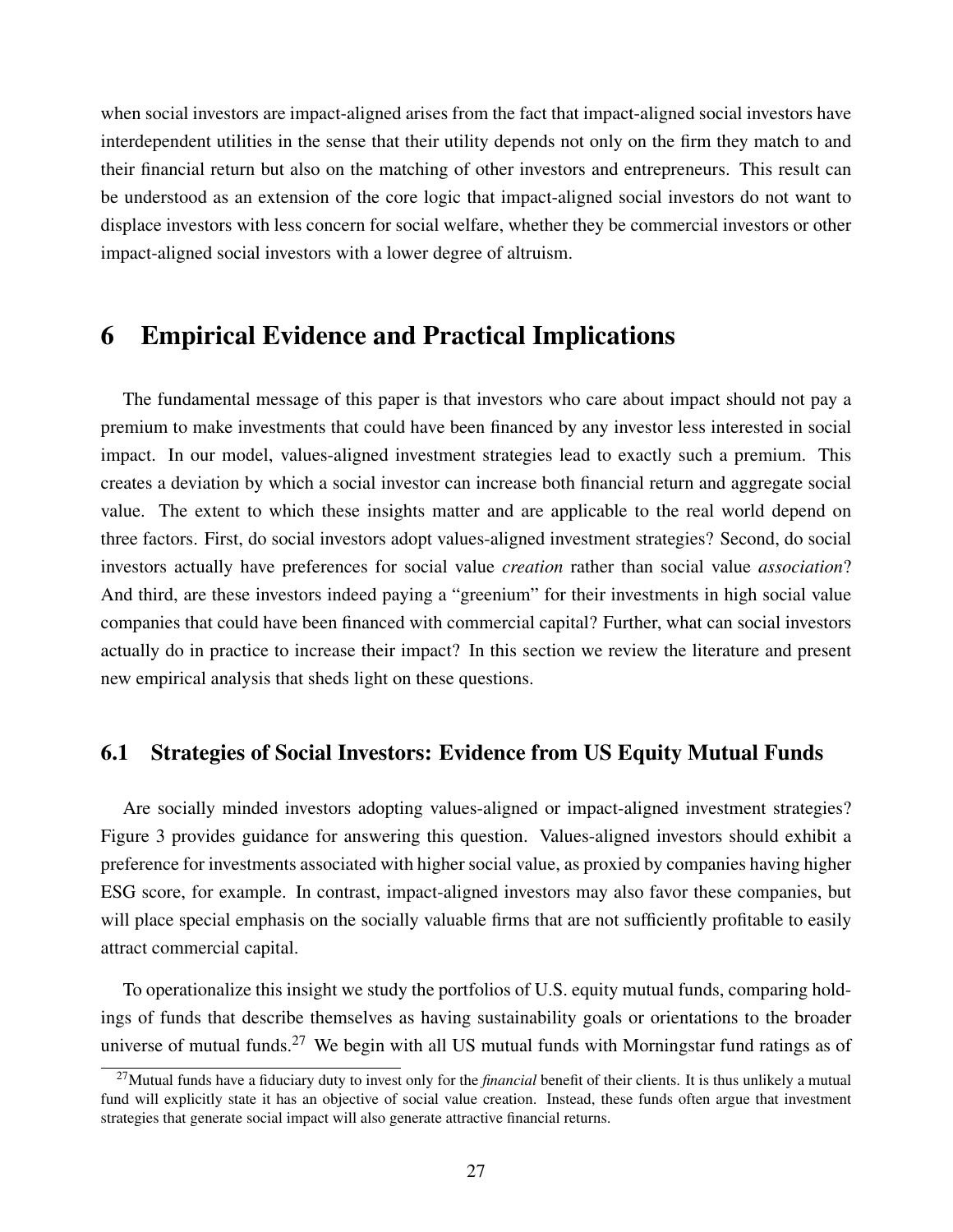

<span id="page-27-0"></span>Figure 7: Portfolio Characteristics of Equity Mutual Funds

2019. To maximize data concordance, we further limit the sample to funds that Morningstar classifies as primarily investing in U.S. Equities. To study the portfolio allocation of funds, we also require funds in our sample to match to 2019Q4 security-level holdings data in the CRSP Mutual Fund Holdings Database. We combine this fund-level data with security-level data on sustainability scores from MSCI ESG Research, financials from CapitalIQ, and consensus analyst earnings forecasts from I/B/E/S. As a further restriction on the sample of mutual funds we limit to funds for which we can match at least 75 percent of their holdings by volume to our company-level financial and sustainability data.

Finally, we designate a fund as "sustainable" if it is one of the 303 mutual funds identified by [Hale](#page-38-11) [\(2020\)](#page-38-11) as an explicitly sustainable mutual fund active in 2019. This classification is designed to focus on mutual funds that go a step further than merely mentioning social considerations in their prospectuses (of which [Hale](#page-38-11) [\(2020\)](#page-38-11) counts 564 in 2019, up from only 81 in 2018). Funds designated as sustainable must make sustainability an "intentional focus" and central part of the investment strategy. Our final sample consists of 1,870 mutual funds, of which 82 are classified as sustainable.

Table [1](#page-28-0) provides summary statistics of the mutual fund data used in the analysis. The (valueweighted) portfolio holdings of sustainable mutual funds are distinct in several dimensions. Unsurprisingly, sustainable funds are younger, smaller, and hold stocks with higher ESG ratings. More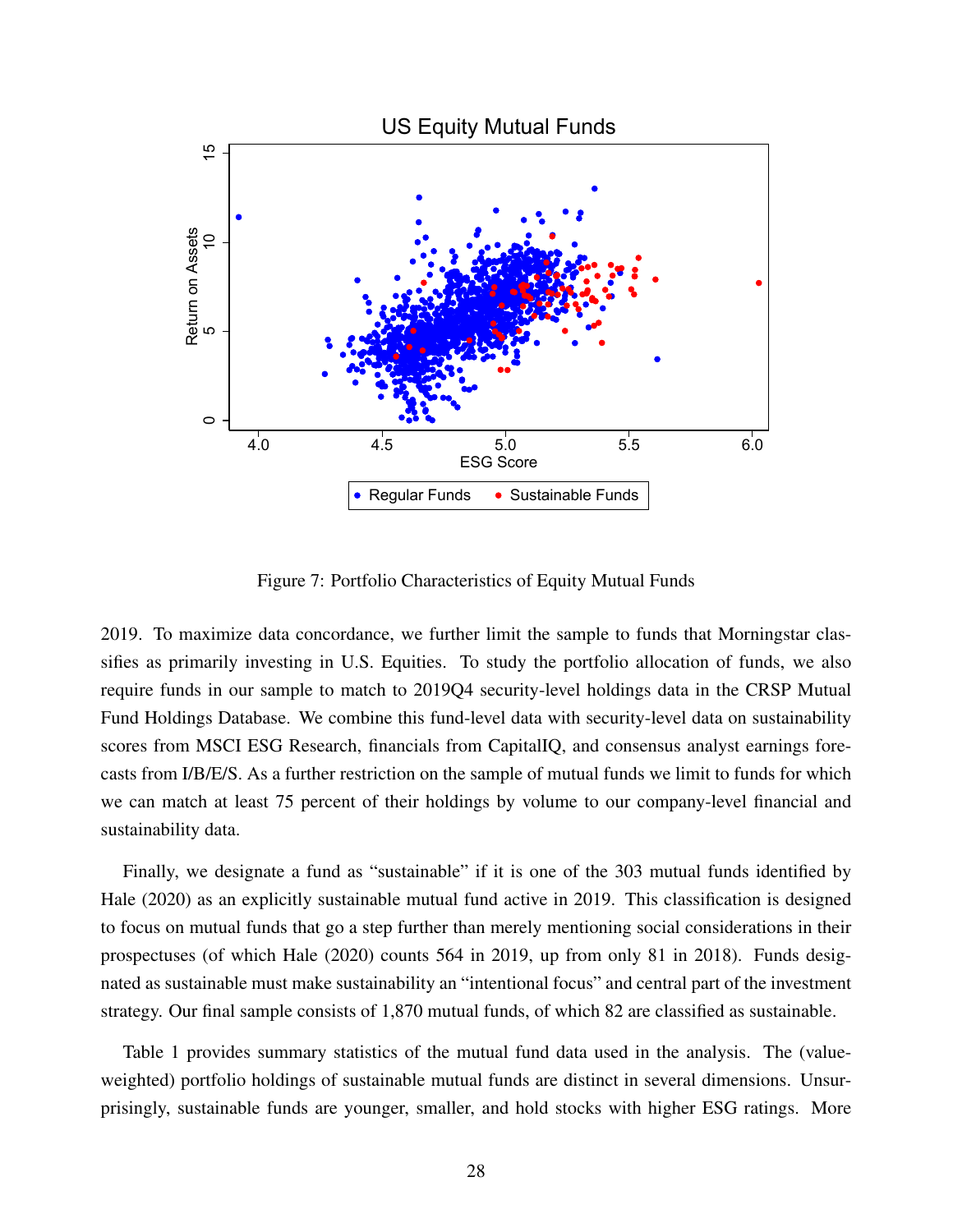|                                 | (1)         | (2)                      | (3)        |
|---------------------------------|-------------|--------------------------|------------|
|                                 | Means       |                          |            |
| Variable                        | Full Sample | <b>Sustainable Funds</b> | Difference |
| Fund Size (millions)            | 3,682       | 1,731                    | $-2,041$   |
|                                 | (16,256)    | (4,092)                  | (1,883)    |
| Number of Securities Held       | 197         | 193                      | $-4$       |
|                                 | (269)       | (192)                    | (31)       |
| Fund Age                        | 16.5        | 10.4                     | $-6.4***$  |
|                                 | (13.6)      | (10.6)                   | (1.6)      |
| <b>Morningstar Fund Rating</b>  | 3.17        | 3.38                     | 0.21       |
|                                 | (1.03)      | (1.00)                   | (0.14)     |
| Average Holding ESG Score       | 4.86        | 5.20                     | $0.36***$  |
|                                 | (0.22)      | (0.25)                   | (0.02)     |
| <b>Environmental Score</b>      | 5.49        | 6.11                     | $0.65***$  |
|                                 | (0.87)      | (0.72)                   | (0.10)     |
| Social Score                    | 4.52        | 4.90                     | $0.39***$  |
|                                 | (0.28)      | (0.30)                   | (0.03)     |
| Governance Score                | 5.89        | 5.96                     | $0.07***$  |
|                                 | (0.19)      | (0.16)                   | (0.02)     |
| <b>Return on Assets</b>         | 5.79        | 6.85                     | 1.11 ***   |
|                                 | (2.06)      | (1.50)                   | (0.24)     |
| <b>Earnings Growth Forecast</b> | 11.40       | 10.51                    | $-0.93**$  |
|                                 | (3.68)      | (2.46)                   | (0.43)     |
| Observations                    | 1,758       | 78                       | 1,758      |

<span id="page-28-0"></span>

| Table 1: Summary Statistics of Mutual Fund Sample |  |
|---------------------------------------------------|--|
|---------------------------------------------------|--|

*Notes:* This table reports summary statistics for the sample of mutual funds used in the empirical analysis in Section [6.](#page-26-0) The sample and data are constructed based on end of year 2019 data. A mutual fund is in the sample if it has a Morningstar rating, is classified by Morningstar as investing primarily in U.S. Equities, can be matched to the CRSP Mutual Fund Holdings Database, and for which we can match at least 75 percent of holdings by volume to sustainability and financial data from MSCI ESG and Capital IQ, respectively. A fund is classified as "Sustainable" if it is on the list of sustainable mutual funds in [Hale](#page-38-11) [\(2020\)](#page-38-11). The table reports group means and differences, as well as standard deviations in parenthesis.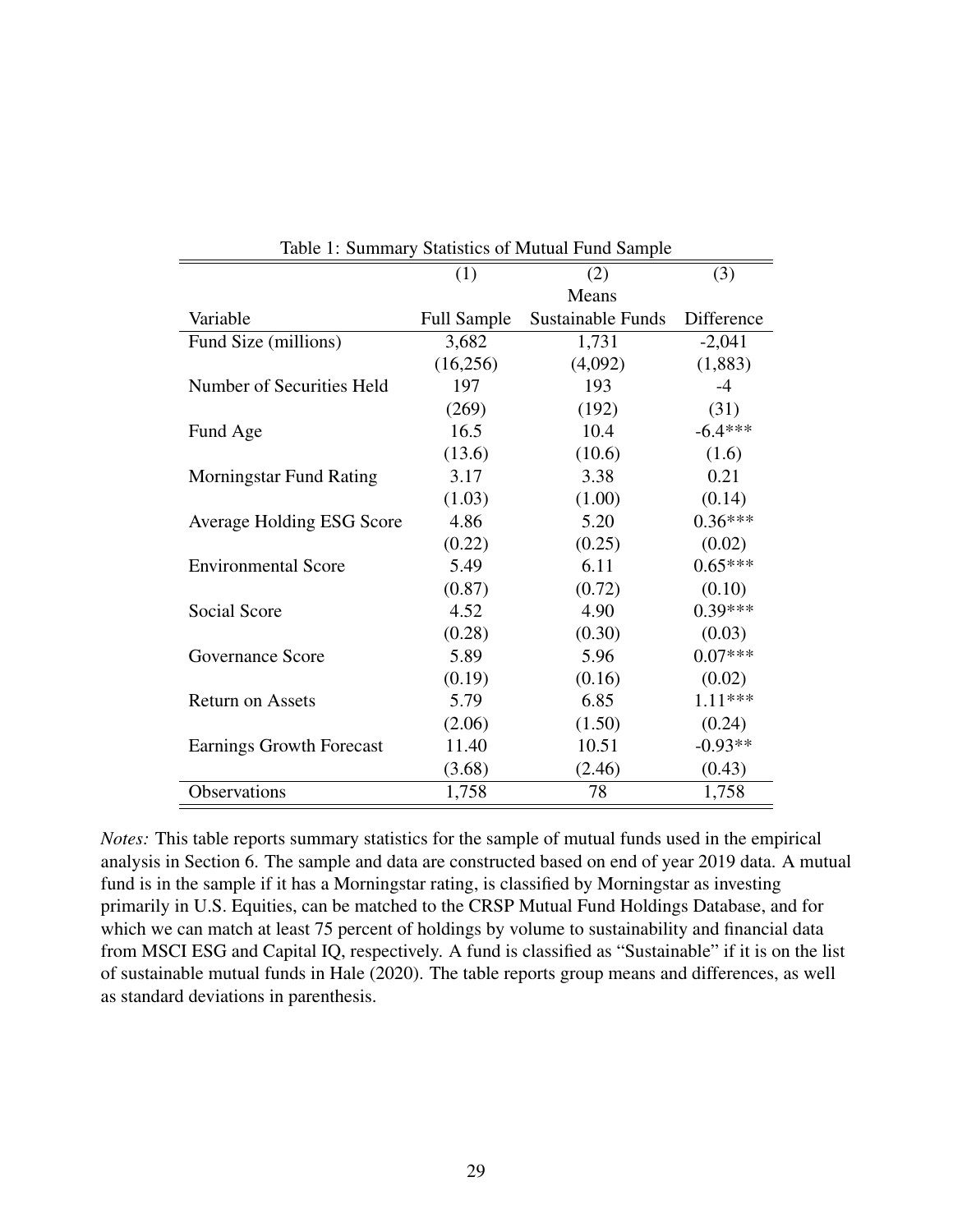| Dependent variable $=$     | Sustainable Fund Relative Portfolio Weight |                |                |                |            |  |
|----------------------------|--------------------------------------------|----------------|----------------|----------------|------------|--|
|                            | (1)                                        | (2)            | (3)            | (4)            | (5)        |  |
| <b>ESG</b> Score           | $0.708***$                                 |                |                | $0.710***$     | $0.739***$ |  |
|                            | (0.089)                                    |                |                | (0.088)        | (0.097)    |  |
| <b>Environmental Score</b> |                                            | $0.158***$     |                |                |            |  |
|                            |                                            | (0.023)        |                |                |            |  |
| Social Score               |                                            | $0.195***$     |                |                |            |  |
|                            |                                            | (0.037)        |                |                |            |  |
| Governance Score           |                                            | $0.090*$       |                |                |            |  |
|                            |                                            | (0.053)        |                |                |            |  |
| Profitability              |                                            |                | 0.011          | $-0.000$       | 0.005      |  |
|                            |                                            |                | (0.010)        | (0.010)        | (0.009)    |  |
| <b>Growth Expectations</b> |                                            |                | 0.005          | 0.005          | 0.008      |  |
|                            |                                            |                | (0.005)        | (0.005)        | (0.005)    |  |
| <b>Industry FE</b>         | N <sub>0</sub>                             | N <sub>0</sub> | N <sub>0</sub> | N <sub>0</sub> | Yes        |  |
| Number of Companies        | 1,342                                      | 1,342          | 1,342          | 1,342          | 1,342      |  |
| $R^2$                      | 0.072                                      | 0.046          | 0.003          | 0.074          | 0.132      |  |

<span id="page-29-0"></span>Table 2: Determinants of Sustainable Fund Ownership of Securities

*Notes:* This table reports cross-sectional regressions describing the relationship between attributes of US equity issuers and the extent to which their stock is held by a sample of "Sustainable" mutual funds, as identified by [Hale](#page-38-11) [\(2020\)](#page-38-11). The dependent variable is the ratio of a stock's weight across the aggregate portfolio of "Sustainable" mutual funds relative to the stock's weight in the overall mutual fund sample. *ESG Score*, and the three component subscores, are company-level metrics compiled by MSCI ESG Research as of 2019. *Profitability* is the company's return on assets in 2019 and *Growth Expectations* is the I/B/E/S median consensus forecast for long term earnings growth. Both variables are measured as percentages. Column 5 controls for industry fixed effects. Robust standard errors are reported in parenthesis.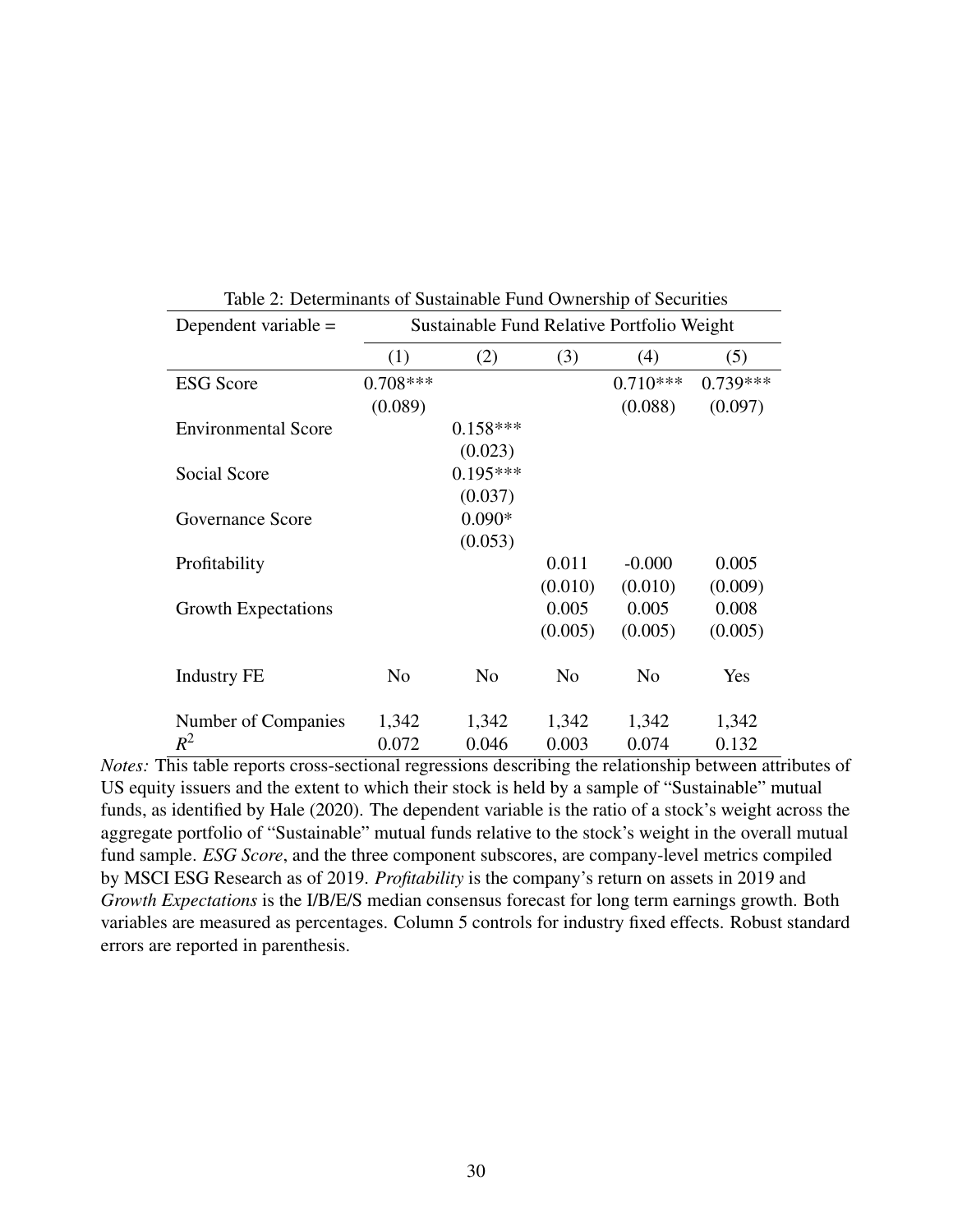interestingly, sustainable mutual funds hold companies that have a higher return on assets – our proxy for profitability – and lower analyst growth expectations.

Figure [7](#page-27-0) plots the portfolio weighted average ESG score and return on assets of mutual funds in our sample. This is a close empirical analogue to our equilibrium characterization in Figure [3;](#page-11-1) profits are on the y-axis and social value is on the x-axis. For the most part, sustainable mutual funds appear to act as if they are values-aligned. At least on average, sustainable mutual funds do not invest in companies that are less profitable and thus less able to raise commercial capital from commercial investors.

This result can also be seen at the company rather than mutual fund level. Table [2](#page-29-0) reports regression results exploring which company characteristics are associated with overweighting in sustainable fund portfolios. These cross-sectional regressions are estimated on the sample of publicly traded companies for which we have sufficient financial and ESG score data and are able to match to our data on mutual fund holdings. The dependent variable is the weight of the stock in the aggregate portfolio of sustainable mutual funds relative to the stock's portfolio weight in the broad sample of funds. A value of one means sustainable funds hold a stock in the same proportion as the broader sample of mutual funds, and a value of two indicates sustainable funds hold a stock in double the weight of the average mutual fund. Table [2](#page-29-0) shows that ESG scores alone, and not measures of profitability and growth, are the only economically and statistically significant predictors of sustainable mutual fund holdings. Thus, there is no detectable evidence that sustainable mutual funds take into consideration the ability of the companies they invest in to attract commercial capital. As sustainable mutual funds behave as if they are values-aligned, our theoretical results may offer guidance as to how they can increase both their financial returns and impact.

## 6.2 The Preferences of Social Investors

The previous analysis showed US Equity mutual funds describing themselves as investing with sustainability considerations appear to adopt values-aligned investment strategies. Does this reflect the underlying preferences of the investors in these funds? Or, does it highlight an opportunity to better align investment strategies with the underlying objectives of investors who seek to create an impact in the world, rather than merely being associated with it? In this section we provide new narrative evidence suggesting that investors do value impact, and we survey the academic literature investigating the social preferences of investors.

A first indication that social investors value impact comes from the marketing statements of ESG and sustainable investment funds, which routinely allude to the positive impact of their investment strategies. For a few examples of many, Nuveen, an investment management firm with one trillion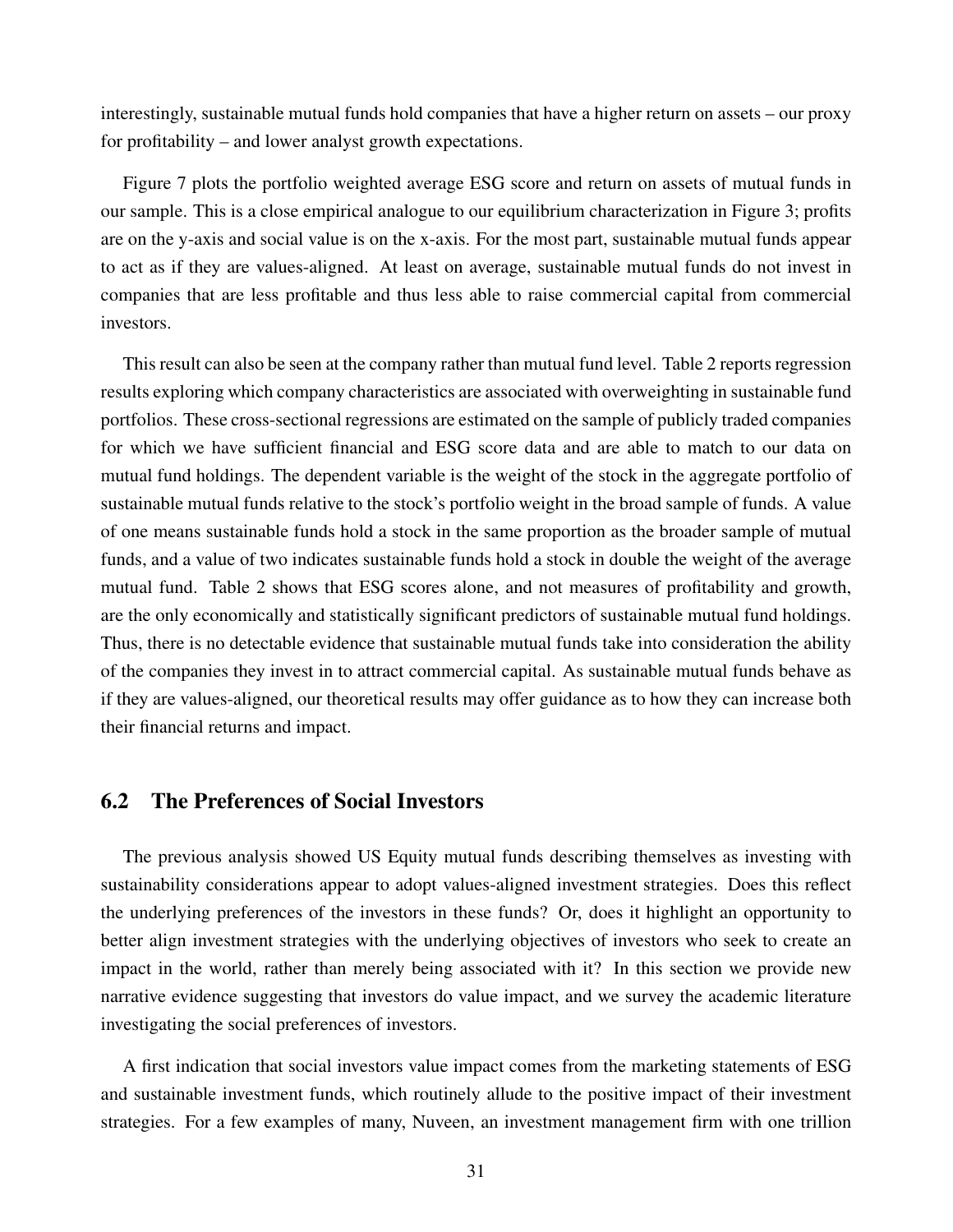dollars in assets under management, asserts that ESG investing is the approach "that is most likely to produce optimal financial and societal outcomes."[28](#page-31-0) Candriam, a socially responsible investment fund with  $\epsilon$ 130 billion under management, asserts on its webpage that they "invest in the future, channeling capital for the common good."[29](#page-31-1) Calvert, another provider of ESG mutual funds with \$23 billion in assets under management, goes one step further; their website allows investors to calculate the impact of their investment in a Calvert mutual fund across a variety of outcomes.<sup>[30](#page-31-2)</sup> These examples indicate that ESG investment funds aim to attract investors with a direct preference for the creation of social value.

Approaching the question from a different angle, several academic papers examine the motivation of investors using laboratory experiments. Drawing on a population of real-world investors, [Heeb](#page-38-12) [et al.](#page-38-12) [\(2021\)](#page-38-12) report on an experiment in which subjects were asked their willingness to pay for an asset, and the authors varied both the asset's financial return and environmental impact. The authors find that willingness to pay is higher for assets with a positive impact, but that willingness to pay is insensitive to the level of impact. While the authors did not vary whether investment in the asset creates an impact or is merely an association with impact, this evidence still suggests that investors do not have fully impact-aligned preferences. [Bonnefon et al.](#page-36-9) [\(2019\)](#page-36-9) report on a similar exercise with a convenience sample of respondents drawn from Amazon's Mechanical Turk. The authors elicit respondents' willingness to pay for a synthetic asset that offers both a financial return and a donation to charity. Counter to the findings of [Heeb et al.](#page-38-12) [\(2021\)](#page-38-12), the authors find that willingness to pay does scale with the impact of the asset. However they also find that varying whether respondents are pivotal in the impact, or whether they are merely paying for association with the impact does not influence their willingness to pay, suggesting that their sample was primarily motivated by values association.

Outside of the investment context, a large literature investigates whether donors are motivated by warm glow (what we refer to as values-alignment) or pure altruism (what we refer to as impactalignment). One of the most popular tests of whether donors are pure altruists relies on the extent to which a subject's donations are crowded out by the donations of others to the same cause. If a subject is only motivated by her own consumption and total social impact, then if a social planner (or laboratory experimenter) were to tax the subject by \$1 and donate it to charity, that should crowd out her subsequent donation to the same charity by exactly \$1. In contrast, if she values being associated with the output of the charity, then taxing her \$1 and reallocating it to the charity should reduce

<span id="page-31-0"></span><sup>28</sup>See: https://www.tiaa.org/public/pdf/how\_nuveen\_uses\_responsible\_investing\_across\_asset\_classes.pdf Last Accessed: November 27, 2020

<span id="page-31-2"></span><span id="page-31-1"></span><sup>29</sup>See: https://www.candriam.com/en/private/about-us/ Last Accessed: November 27, 2020

<sup>&</sup>lt;sup>30</sup>In fact, Calvert's calculation of the impact of an investment conflates measures of social value of portfolio companies with the impact of an investor in these companies. For example, it reports that a \$10,000 investment in Calvert US Large-Cap Core Responsible Index Fund results in an annual reduction in emissions equivalent to burning 147 gallons of gasoline. This figure is based on the difference between the value-weighted emissions of constituents in the Calvert fund and the Russell 1000 Index. See: https://www.calvert.com/what-is-your-impact.php Last Accessed: November 27, 2020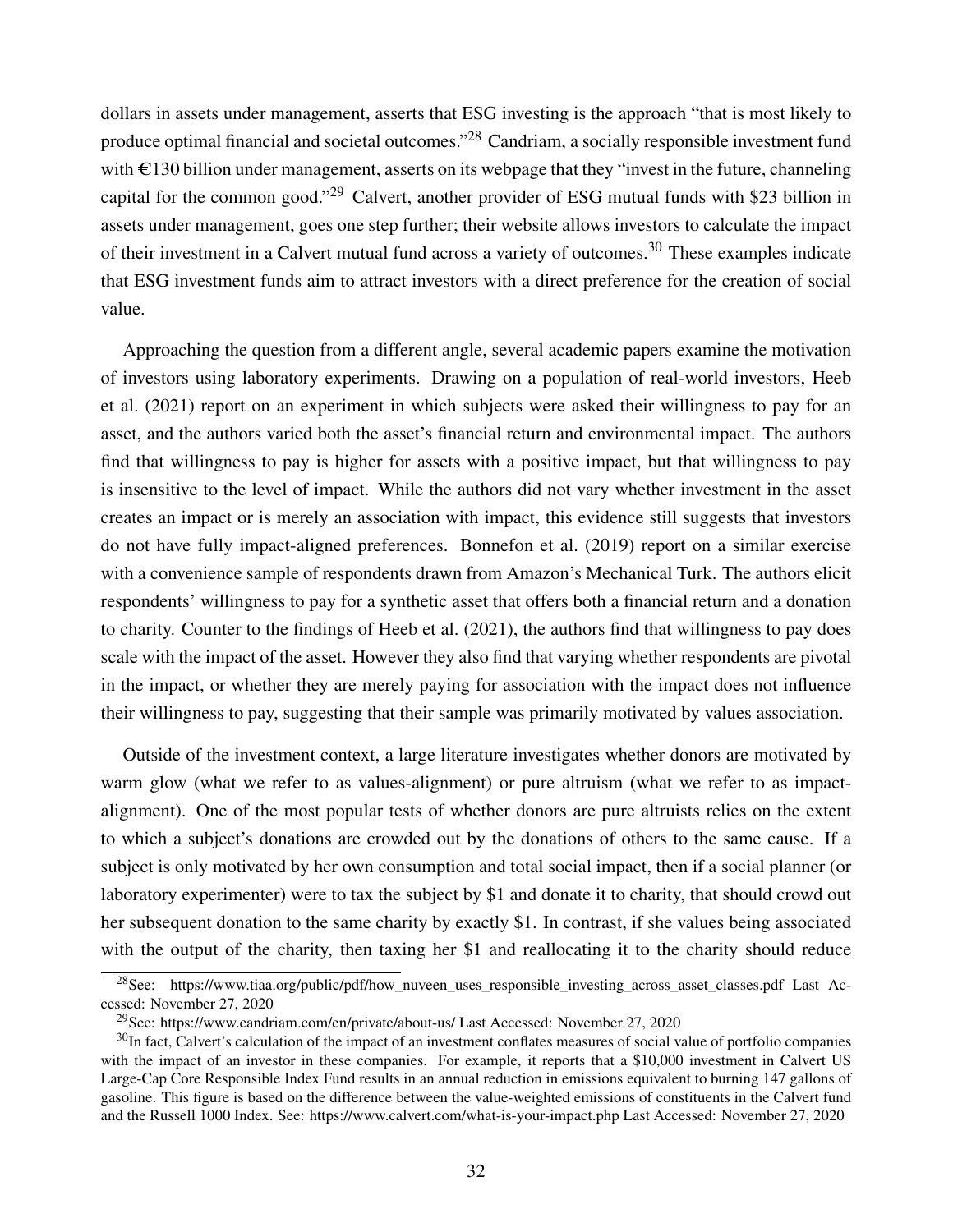her donation by less than \$1. A number of papers find experimental evidence of imperfect crowd out (see e.g. [Andreoni](#page-36-10) [\(1993\)](#page-36-10), [Bolton and Katok](#page-36-11) [\(1998\)](#page-36-11), [Chan et al.](#page-36-12) [\(2002\)](#page-36-12), and [Gronberg et al.](#page-37-11) [\(2012\)](#page-37-11)) indicating that warm glow is a motive in charitable giving. [Ottoni-Wilhelm et al.](#page-39-14) [\(2017\)](#page-39-14) conduct an experiment that utilizes this same crowding out test, but does so at varying baseline levels of donations to a particular charity. The authors demonstrate that this allows them to quantify the relative importance of warm glow and pure altruism as motives for giving, and they conclude that pure altruism is the more important factor among their sample.

While the evidence above paints a mixed picture about the nature of altruism, our assessment is that it suggests that impact-alignment (or pure-altruism) is an important factor in the motivations of social investors.

### 6.3 Is There a Greenium for High Social Value Companies?

The final ingredient necessary for our main result is that investors bid up the prices of socially valuable companies, or equivalently lower their cost of capital, relative to the valuations and costs of capital that these companies would have achieved in the absence of social investors. Detecting such effects in the data is complicated by the fact that, regardless of social motivations, there is substantial debate about the degree to which the social value of companies is associated with fundamental risks, and if these risks are correctly priced (e.g., [Andersson et al.](#page-36-13) [\(2016\)](#page-36-13).)

Unsurprisingly, the evidence is mixed. Studies measuring ex-post performance of companies ranking highly in sustainability or social responsibility measures often find they outperform other stocks on a risk-adjusted basis, i,e. [Eccles et al.](#page-37-10) [\(2014\)](#page-37-10). In general, such out-performance could come from a higher cost of capital, changes in fundamentals, or a decrease in the required return of investors going forward. Other studies find it is *low* social value companies that outperform [\(Hong and Kacperczyk](#page-38-13) [\(2009\)](#page-38-13)). Using ex-ante cost of capital measures, [El Ghoul et al.](#page-37-12) [\(2011\)](#page-37-12) find socially responsible companies face a lower cost of equity capital than other companies by 56 basis points. Studying green bonds, [Baker et al.](#page-36-14) [\(2018\)](#page-36-14) finds a small "greenium" in municipal bonds, while [Larcker and Watts](#page-38-14) [\(2020\)](#page-38-14) and [Flammer](#page-37-13) [\(2021\)](#page-37-13) find no premium for green bonds in municipal and corporate bond markets, respectively. [Flammer](#page-37-13) [\(2021\)](#page-37-13) does find that the issuance of green bonds is associated with a positive equity price reaction and an increase in equity ownership by "green" investors. [Hartzmark](#page-38-4) [and Sussman](#page-38-4) [\(2019\)](#page-38-4) show that the introduction of Morningstar mutual fund sustainability ratings lead to significant flows into funds with high sustainability ratings and out of funds with low sustainability ratings, consistent with investor preference for this attribute, but did not find significant pricing effects.

While there is no clear consensus that socially valuable companies face a lower cost of capital,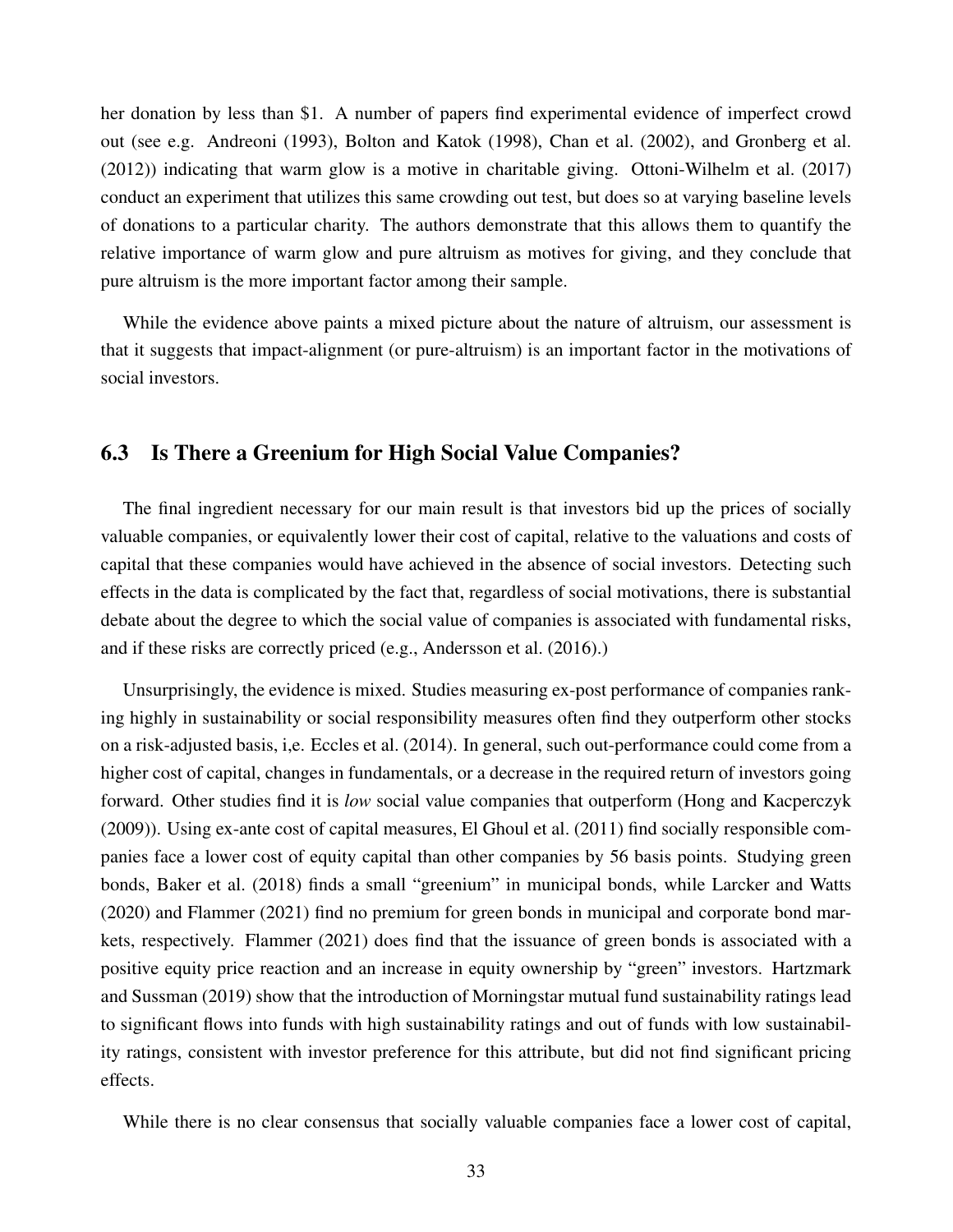measurement issues are a significant obstacle to resolving this debate. Existing studies have not isolated potential pricing effects arising from investors' non-fundamental taste for these assets from other confounding determinants of valuation and cost of capital.

## 6.4 Practical Considerations

Our theoretical results suggest that social investors could have more impact and higher financial returns if they were to reallocate their investments away from projects that are profitable at commercial rates and towards projects that require subsidy to be viable. How would this work in practice? In private markets this would principally require that impact investors not undercut socially-neutral investors when searching for companies to finance.<sup>[31](#page-33-1)</sup> Our results do not imply that impact investors must deploy all of their capital in deals that have not attracted the interest of socially-neutral investors, but to the extent that an impact investor is not able to deploy all of their capital in this way, they have effectively exhausted their opportunities for impact (or at least those that justify the associated financial concessions).

In public markets there are, by definition, no opportunities to finance firms that have not attracted socially-neutral investment. Nevertheless, our analysis in Section [4](#page-16-0) demonstrates that investors can have an impact by subsidizing impactful projects that would not be profitable within firms that have attracted some socially-neutral capital. As discussed in Section [4](#page-16-0) this could be achieved through a variant of green bonds that offer project-specific financing and not only verify that the project is socially or environmentally valuable but also verify that it would not have been profitable without subsidy.

## <span id="page-33-0"></span>7 Conclusion

This paper provides a new framework to understand how values-based investing generates social impact. We analyze a model in which investors influence social outcomes through their asset allocation, and show that equilibrium asset allocation differs in important ways depending on precisely how social investors think about social value creation.

Investors following values-aligned investment strategies, which closely resemble the construction of conventional ESG and emissions reduction portfolios, have limited impact because they displace

<span id="page-33-1"></span> $31$ In our model, impact investors also do not undercut one another, however we conjecture that in a dynamic variant of the model, displacing an impact investor would still contribute to higher social value creation than displacing a commercial investor.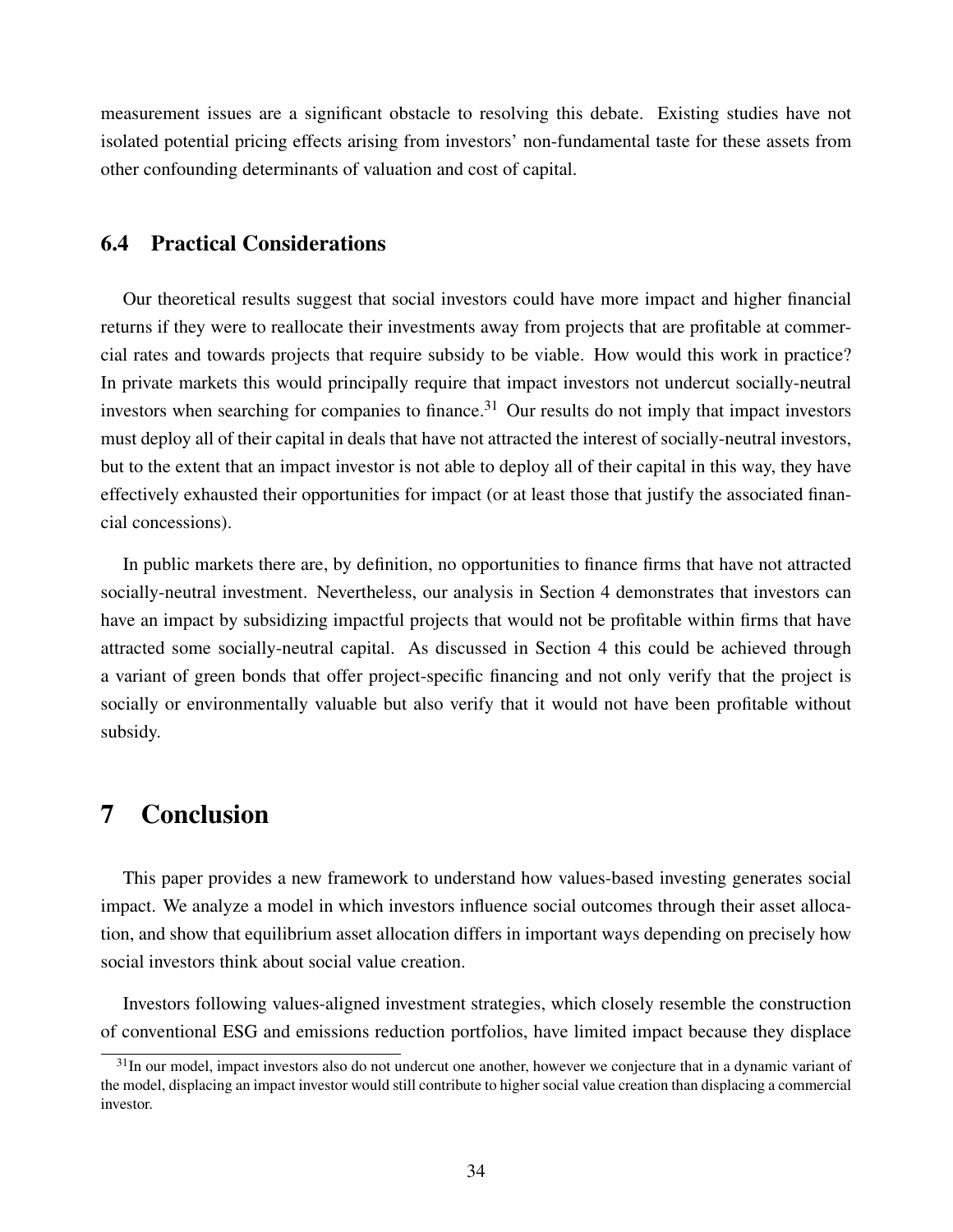commercial investors who do not care about social value creation but would have supported some socially valuable companies anyway. Further, because values-aligned investors place intrinsic value on owning socially valuable firms, they compete with one another and push up the price of firms that could have been financed by commercial investors. From the perspective of generating impact, we show that this financial concession is inefficient. We identify an alternative investment approach, which only makes financial concessions to subsidize firms that would not be viable at the commercial cost of capital, and which generates more impact and also higher financial returns.

We demonstrate two further implications of the idea of that impact can arise from not displacing investors who care less about social value. First, we show that when there is heterogeneity in the altruism of impact-aligned investors, equilibrium involves negative assortative matching–high altruism investors finance lower social value projects so as to avoid displacing lower altruism investors from investing in high social value projects. Second, from a firm's perspective, we show that making a firm more profitable can also make it more impactful. Impact-aligned investors, who care about their financial return and their contribution to social value, seek not to invest in firms that could have attracted commercial capital. The more profitable a firm, the less likely it is to utilize the capital of impact-aligned investors. So taking a firm that would have been financed by an impact-aligned investor, and making it more profitable, allows it to utilize less socially valuable capital and frees up the impact-aligned capital to support a new firm.

When firms have an intensive margin of scale, impact-aligned investors' desire not to displace commercial investors also gives rise to "blended finance." Social investors can maximize their impact by co-investing with commercial investors at different terms, so as to leverage commercial investment rather than displacing it. This resembles existing "green bonds," but with an important difference. In practice green bonds must only show that the use of proceeds goes towards funding investment with desirable social attributes. Our framework highlights that these securities should be further restricted to only fund investments that are also not viable at the commercial cost of capital.

The practical importance of our findings hinges on three factors–the degree to which social investors have preference for impact creation, whether social investors follow values-aligned strategies, and whether social investors contribute to an overvaluation of companies with high social value whose projects would otherwise be profitable at the commercial cost of capital. We show empirically that a large class of social investors (ESG equity mutual funds) seem to exhibit values-aligned investment strategies in that they favor companies associated with high social value, but do not avoid investment in the most commercially viable of these firms. Surveying the literature, we find inconclusive and mixed evidence, however, on whether this reflects the true preferences of investors, and whether this behavior inflates the valuation of high social value companies.

Our analysis raises several unanswered questions. First, it highlights the importance of better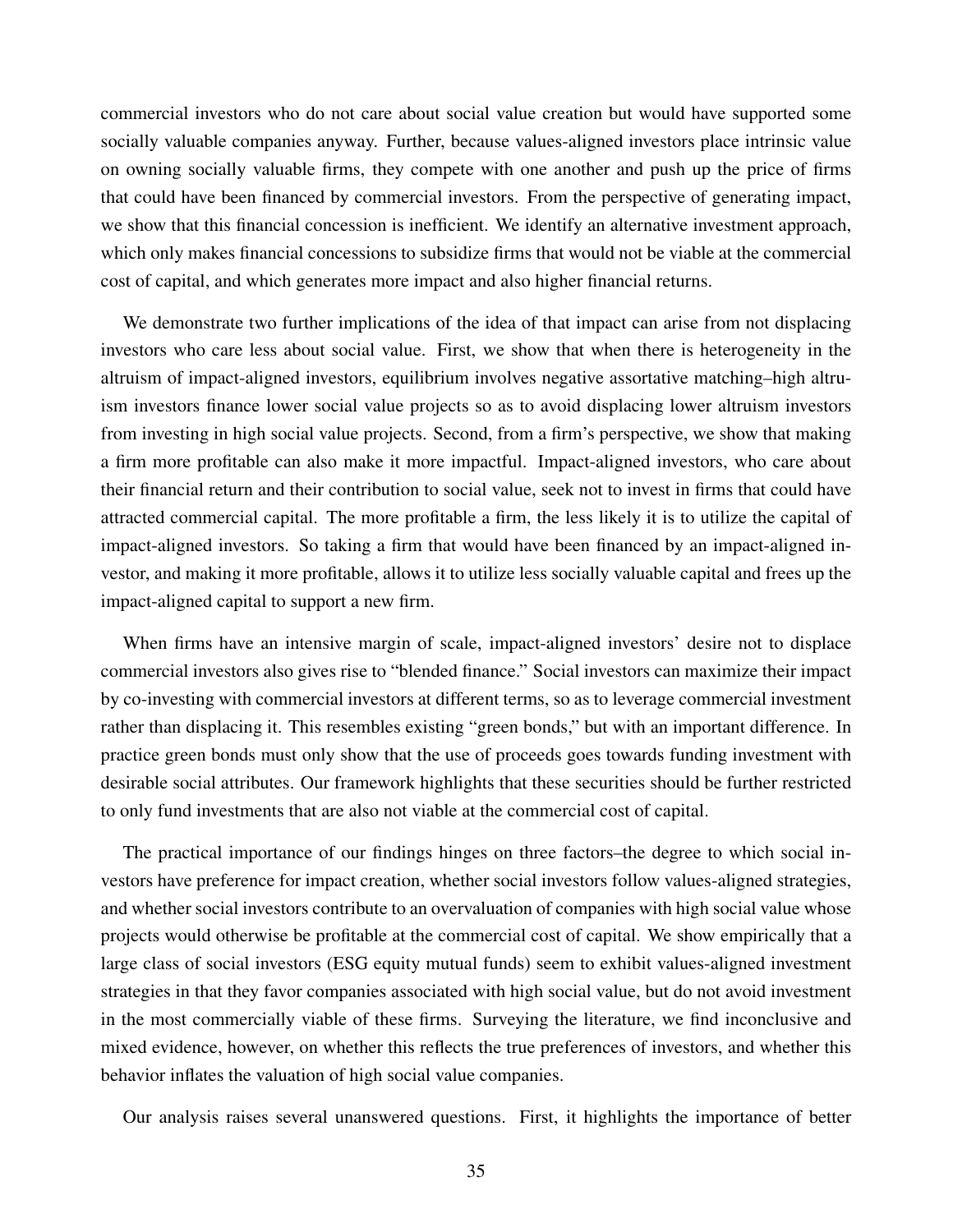measurement of the behavior and valuation effects of socially minded investment strategies. Further, it raises the question of how investors should measure their own impact, given that the impact of an investor depends not only on the social value of the firms they support, but also on whether those firms could have received financing from value-neutral investors. These questions are fertile ground for future work.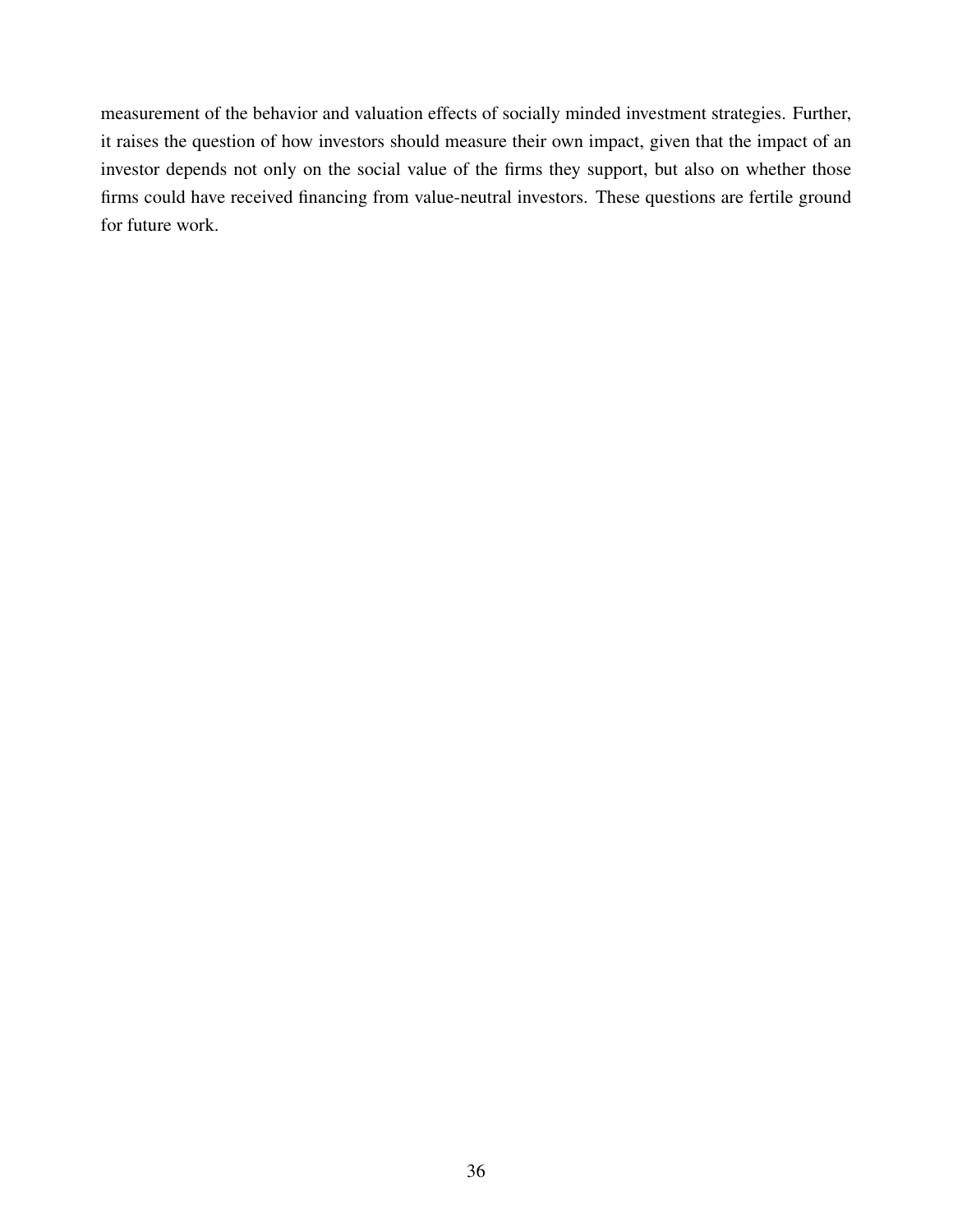# References

- <span id="page-36-8"></span>Addy, Chris, Maya Chorengel, Mariah Collins, and Michael Etzel (2019). Calculating the value of impact investing.
- <span id="page-36-13"></span>Andersson, Mats, Patrick Bolton, and Fr $\tilde{A} \odot d\tilde{A} \odot r$ ic Samama (2016, May). Hedging Climate Risk. *Financial Analysts Journal 72*(3), 13–32.
- <span id="page-36-3"></span>Andreoni, James (1990). Impure altruism and donations to public goods: A theory of warm glow giving. *The Economic Journal 100*(401), 464–477.
- <span id="page-36-10"></span>Andreoni, James (1993). An experimental test of the public-goods crowding-out hypothesis. *American Economic Review*.
- <span id="page-36-14"></span>Baker, Malcolm, Daniel Bergstresser, George Serafeim, and Jeffrey Wurgler (2018). Financing the response to climate change: The pricing and ownership of us green bonds. *Working Paper*.
- <span id="page-36-5"></span>Barber, Brad M., Adair Morse, and Ayako Yasuda (2019, December). Impact Investing. SSRN Scholarly Paper ID 2705556, Social Science Research Network, Rochester, NY.
- <span id="page-36-4"></span>Becker, Gary (1973). A theory of marriage: Part i. *Journal of Political Economy 81*(4), 813–846.
- <span id="page-36-11"></span>Bolton, Gary E. and Elena Katok (1998). An experimental test of the crowding-out hypothesis: The nature of beneficent behavior. *Journal of Economic Behavior and Organization*.
- <span id="page-36-9"></span>Bonnefon, Jean-Francois, Augustin Landier, Parinitha Sastry, and David Thesmar (2019). Do investors care about corporate externalities? experimental evidence. *Working Paper*.
- <span id="page-36-0"></span>Brest, Paul, Ronald Gilson, and Mark Wolfson (2016). How investors can (and can't) create social value. *Stanford Social Innovation Review*.
- <span id="page-36-1"></span>Broccardo, Eleonara, Oliver Hart, and Luigi Zingales (2020). Exit vs. voice. *Working Paper*.
- <span id="page-36-12"></span>Chan, Kenneth S., Rob Godby, Stuart Mestelman, and R. Andrew Muller (2002). Crowding-out voluntary contributions to public goods. *Journal of Economic Behavior and Organization*.
- <span id="page-36-7"></span>Chava, Sudheer (2011, June). Environmental Externalities and Cost of Capital. SSRN Scholarly Paper ID 1677653, Social Science Research Network, Rochester, NY.
- <span id="page-36-2"></span>Chowdhry, Bhagwan, Shaun William Davies, and Brian Waters (2019). Investing for impact. *Review of Financial Studies*.
- <span id="page-36-6"></span>Cole, Shawn, Martin Melecky, Florian Molders, and Tristan Reed (2020, November). Long-Run Returns to Impact Investing in Emerging Markets and Developing Economies.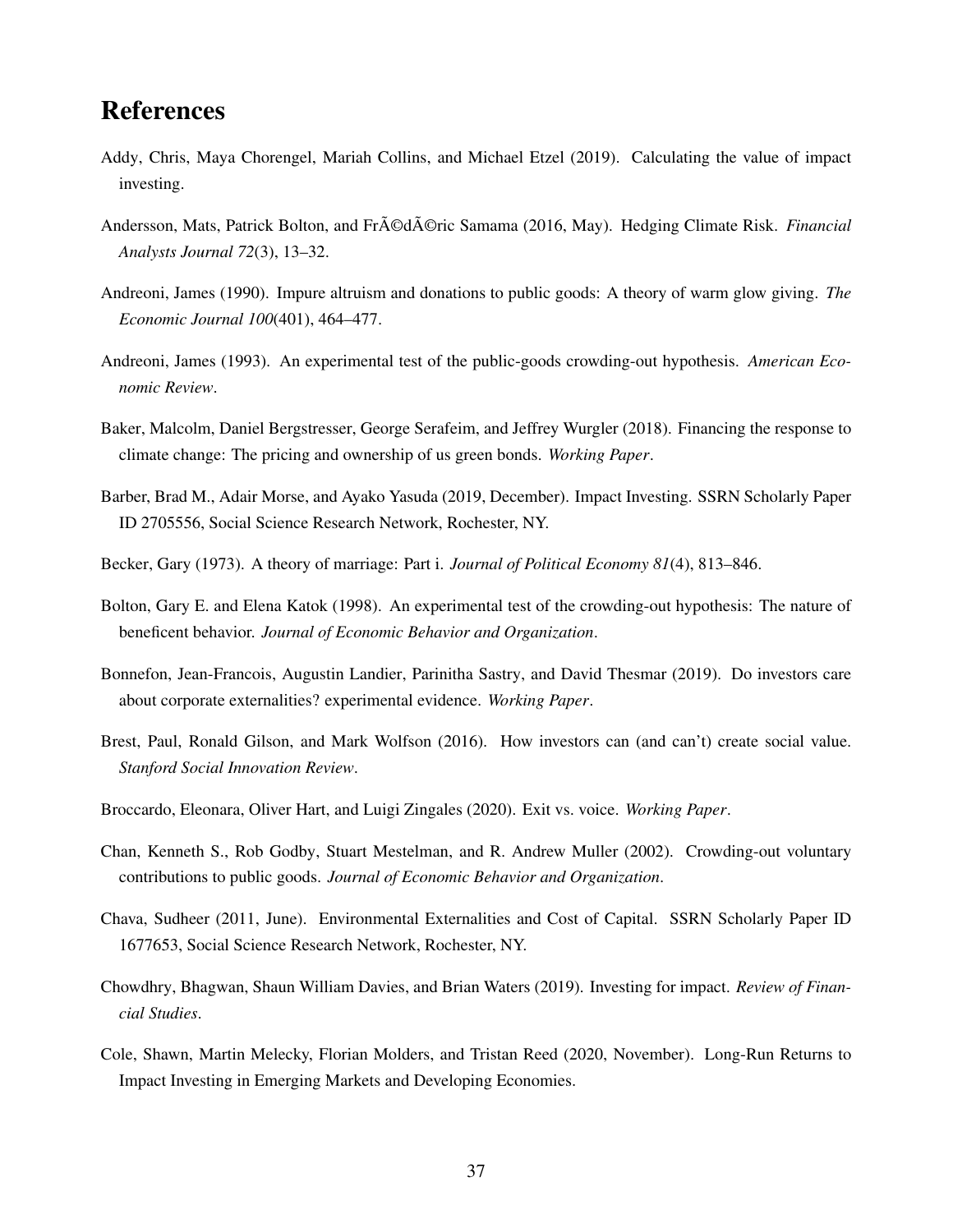- <span id="page-37-3"></span>Costinot, Arnaud and Jonathan Vogel (2010). Matching and inequality in the world economy. *Journal of Political Economy 118*(4), 757–786.
- <span id="page-37-2"></span>Dewatripont, Mathias and Jean Tirole (2020). The morality of markets and the nature of competition. *Working Paper*.
- <span id="page-37-5"></span>Dimson, Elroy, Oğuzhan Karakaş, and Xi Li (2015, August). Active Ownership. SSRN Scholarly Paper ID 2154724, Social Science Research Network, Rochester, NY.
- <span id="page-37-6"></span>Dimson, Elroy, Oguzhan Karakas, and Xi Li (2020, November). Coordinated Engagements. SSRN Scholarly Paper ID 3209072, Social Science Research Network, Rochester, NY.
- <span id="page-37-10"></span>Eccles, Robert G., Ioannis Ioannou, and George Serafeim (2014). The impact of corporate sustainability on organizational processes and performance. *Management Science 60*(11).
- <span id="page-37-12"></span>El Ghoul, Sadok, Omrane Guedhami, Chuck C. Y. Kwok, and Dev Mishra (2011). Does corporate social responsibility affect the cost of capital? *Journal of Banking and Finance 35*(9), 2388–2406.
- <span id="page-37-9"></span>Elmalt, Dalya, Deniz Igan, and Divya Kirti (2021, April). Limits to Private Climate Change Mitigation. SSRN Scholarly Paper ID 3846150, Social Science Research Network, Rochester, NY.
- <span id="page-37-8"></span>Engle, Robert F., Stefano Giglio, Heebum Lee, Bryan T. Kelly, and Johannes Stroebel (2019, January). Hedging Climate Change News. SSRN Scholarly Paper ID 3317570, Social Science Research Network, Rochester, NY.
- <span id="page-37-13"></span>Flammer, Caroline (2021). Corporate green bonds. *Journal of Financial Economics Forthcoming*.
- <span id="page-37-1"></span>Friedman, Henry L. and Mirko Stanislav Heinle (2021, May). Interested investors and intermediaries: When do ESG concerns lead to ESG performance? SSRN Scholarly Paper ID 3662699, Social Science Research Network, Rochester, NY.
- <span id="page-37-7"></span>Geczy, Christopher, Jessica Jeffers, David K. Musto, and Anne M. Tucker (2020, June). Contracts with (Social) Benefits: The Implementation of Impact Investing. SSRN Scholarly Paper ID 3159731, Social Science Research Network, Rochester, NY.
- <span id="page-37-4"></span>Gola, Pawel (2020). Supply and demand in a two-sector matching model. *Journal of Political Economy*, Forthcoming.
- <span id="page-37-0"></span>Goldstein, Itay, Alexandr Kopytov, Lin Shen, and Haotian Xiang (2021, April). On ESG Investing: Heterogeneous Preferences, Information, and Asset Prices. SSRN Scholarly Paper ID 3823042, Social Science Research Network, Rochester, NY.
- <span id="page-37-11"></span>Gronberg, Timothy J., R. Anrew Luccasen, Theodore L. Turocy, and John B. Van Huyck (2012). Are taxfinanced contributions to a public good completely crowded-out? experimental evidence. *Journal of Publi*.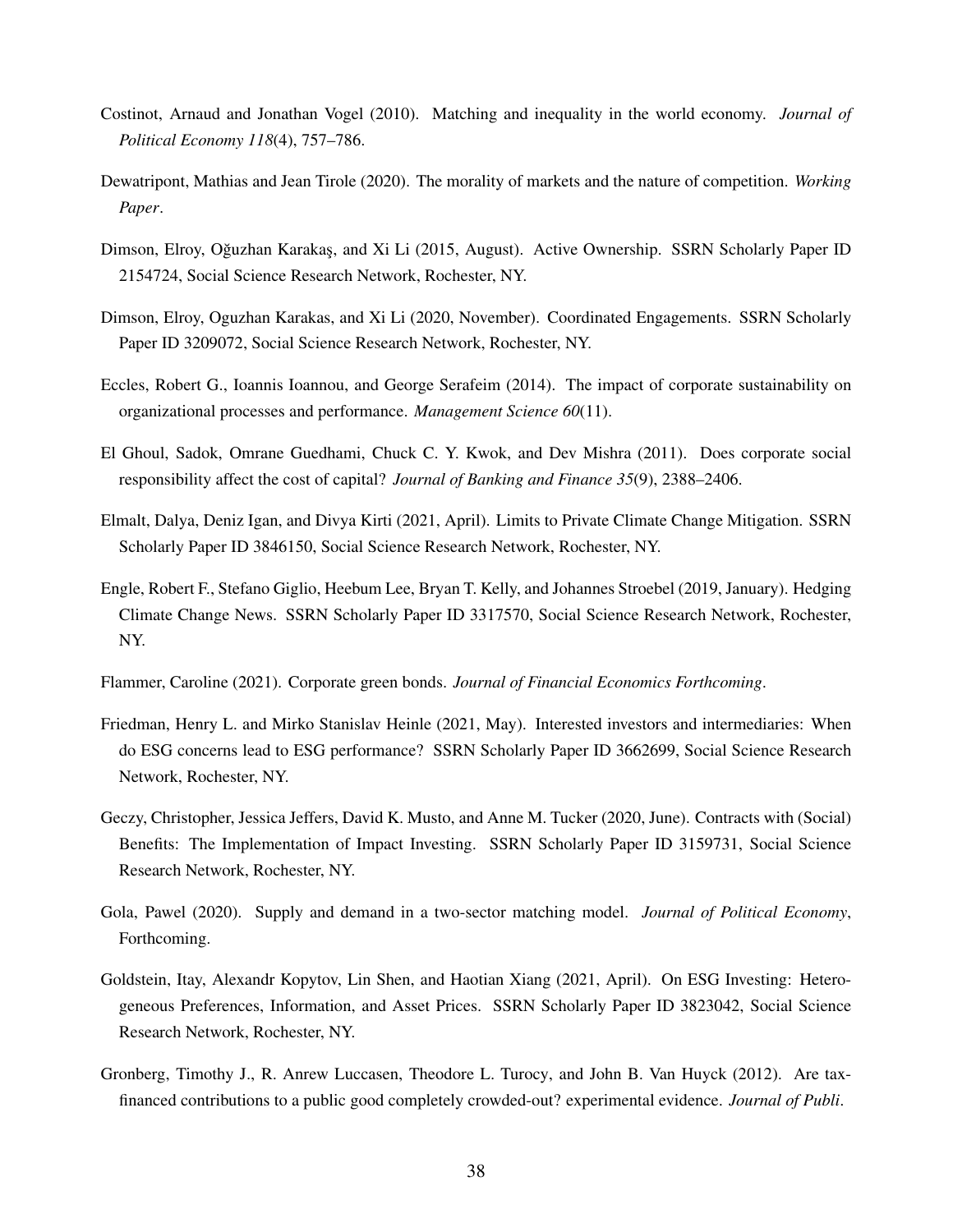<span id="page-38-11"></span>Hale, Jon (2020). Sustainable funds u.s. landscape report 2019. *Morningstar Research*.

- <span id="page-38-2"></span>Hart, Oliver and Luigi Zingales (2017). Companies should maximize shareholder welfare not market value. *Journal of Law, Finance, and Accounting 2*, 247–274.
- <span id="page-38-4"></span>Hartzmark, Samuel M. and Abigail B. Sussman (2019, March). Do Investors Value Sustainability? A Natural Experiment Examining Ranking and Fund Flows. SSRN Scholarly Paper ID 3016092, Social Science Research Network, Rochester, NY.
- <span id="page-38-12"></span>Heeb, Florian, Julian F. Kolbel, Falko Paetzold, and Stefan Zeisberger (2021). Do investors care about impact? *Working Paper*.
- <span id="page-38-1"></span>Heinkel, Robert, Alan Kraus, and Josef Zechner (2001). The effect of green investment on corporate behavior. *Journal of Financial and Quantitative Analysis 36*(4), 431–449.
- <span id="page-38-5"></span>Hoepner, Andreas G. F., Ioannis Oikonomou, Zacharias Sautner, Laura T. Starks, and Xiaoyan Zhou (2021, April). ESG Shareholder Engagement and Downside Risk. SSRN Scholarly Paper ID 2874252, Social Science Research Network, Rochester, NY.
- <span id="page-38-13"></span>Hong, Harrison and Marcin Kacperczyk (2009). The price of sin: The effects of social norms on markets. *Journal of Financial Economics 93*(1), 15–36.
- <span id="page-38-8"></span>Ilhan, Emirhan, Zacharias Sautner, and Grigory Vilkov (2020, June). Carbon Tail Risk. SSRN Scholarly Paper ID 3204420, Social Science Research Network, Rochester, NY.
- <span id="page-38-6"></span>Jeffers, Jessica, Tianshu Lyu, and Kelly Posenau (2021). The risk and return of impact investing funds. *Working Paper*.
- <span id="page-38-7"></span>Kacperczyk, Hong and (2009, July). The price of sin: The effects of social norms on markets. *Journal of Financial Economics 93*(1), 15–36.
- <span id="page-38-10"></span>Karolyi, G. Andrew, Wendi Steven Huang, and Alan Kwan (2020). Paying Attention to ESG : Evidence from Big Data Analytics.
- <span id="page-38-9"></span>Koijen, Ralph S. J., Robert Richmond, and Motohiro Yogo (2020, December). Which Investors Matter for Equity Valuations and Expected Returns? SSRN Scholarly Paper ID 3378340, Social Science Research Network, Rochester, NY.
- <span id="page-38-3"></span>Krueger, Philipp, Zacharias Sautner, and Laura T. Starks (2019, November). The Importance of Climate Risks for Institutional Investors. SSRN Scholarly Paper ID 3235190, Social Science Research Network, Rochester, NY.

<span id="page-38-0"></span>Landier, Augustin and Stefano Lovo (2020). Esg investing: How to optimize impact? *Working Paper*.

<span id="page-38-14"></span>Larcker, David F. and Edward M. Watts (2020). Where's the greenium? *Journal of Accounting and Economics 69*(2), 101312.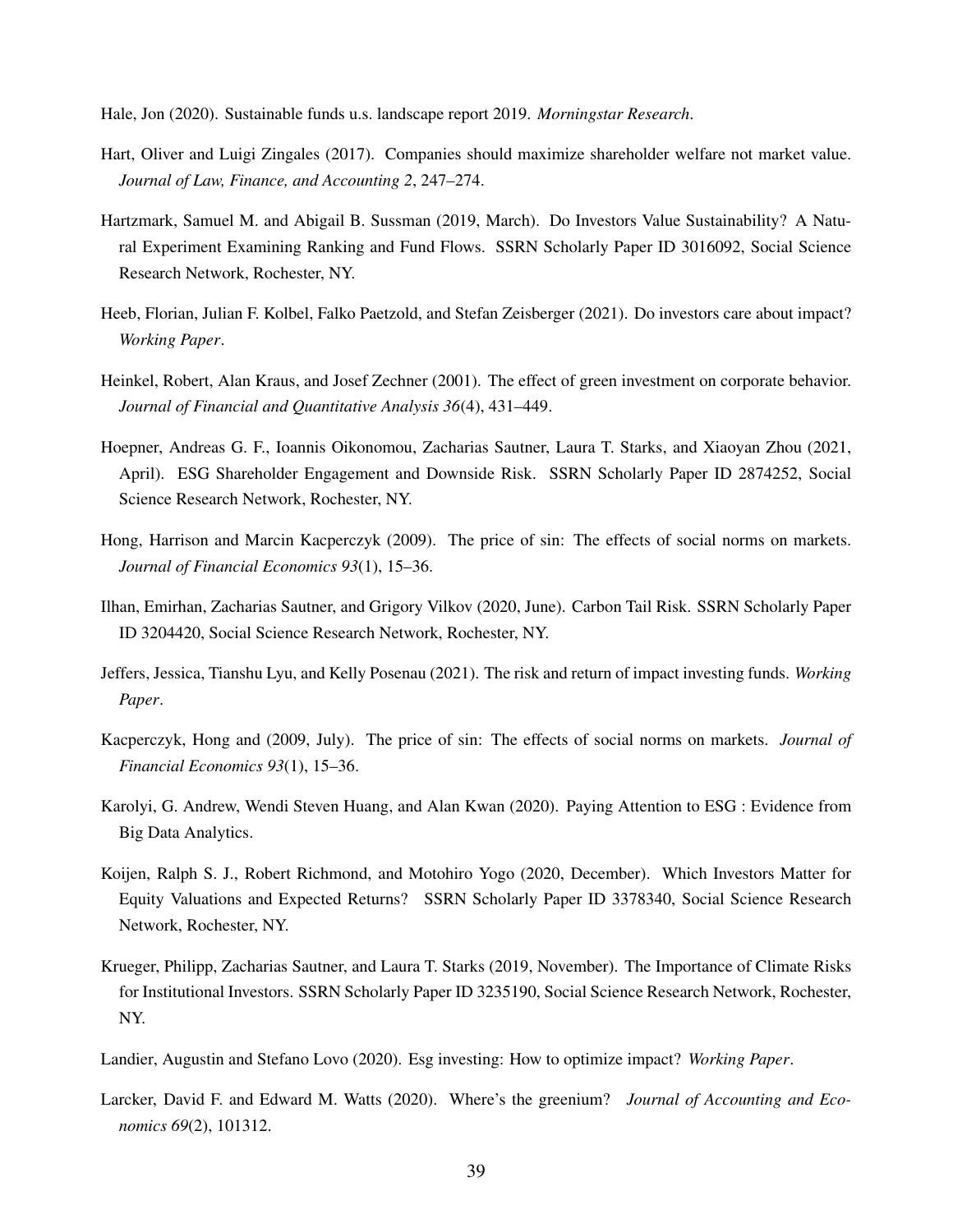- <span id="page-39-10"></span>Matos, Pedro, Philipp Krueger, Rajna Gibson Brandon, and Simon Glossner (2021, February). Responsible Institutional Investing Around the World.
- <span id="page-39-4"></span>Moisson, Paul-Henri (2020). Ethics and impact investment. *Working Paper*.
- <span id="page-39-7"></span>Morgan, John and Justin Tumlinson (2019). Corporate provision of public goods. *Management Science 65*(10), 4489–4504.
- <span id="page-39-1"></span>Oehmke, Martin and Marcus Opp (2019). A theory of socially responsible investment. *Working Paper*.
- <span id="page-39-14"></span>Ottoni-Wilhelm, Mark, Lise Vesterlund, and Huan Xie (2017). Why do people give? testing pure and impure altruism. *American Economic Review 107*(11), 3617–3633.
- <span id="page-39-3"></span>Pastor, Lubos, Robert F. Stambaugh, and Lucian A. Taylor (2020). Sustainable investing in equilibrium. *Journal of Financial Economics Forthcoming*.
- <span id="page-39-11"></span>Pastor, Lubos and M Blair Vorsatz (2020, December). Mutual Fund Performance and Flows during the COVID-19 Crisis. *The Review of Asset Pricing Studies 10*(4), 791–833.
- <span id="page-39-2"></span>Pedersen, Lasse Heje, Shaun Fitzgibbons, and Lukasz Pomorski (2019). Responsible investing: The esgefficient frontier. *Working Paper*.
- <span id="page-39-6"></span>Roth, Benjamin N. (2020). Impact investing: A theory of financing social enterprises. *Working Paper*.
- <span id="page-39-8"></span>Roy, Andrew Donald (1951). Some thoughts on the distribution of earnings. *Oxford Economic Papers 3*(2), 135–146.
- <span id="page-39-9"></span>Sattinger, Michael (1979). Differential rents and the distribution of earnings. *Oxford Economic Papers 31*(1), 60–71.
- <span id="page-39-12"></span>Teoh, Siew Hong, Ivo Welch, and C. Paul Wazzan (1999). The Effect of Socially Activist Investment Policies on the Financial Markets: Evidence from the South African Boycott. *The Journal of Business 72*(1), 35–89.
- <span id="page-39-5"></span>Thakor, Anjan and Robert E. Quinn (2020). Higher purpose, incentives, and economic performance. *Working Paper*.
- <span id="page-39-0"></span>US SIF Foundation (2018). Report on us sustainable, responsible, and impact investing strategies. *Mimeo*.
- <span id="page-39-13"></span>Varma, Abhishek and John R. Nofsinger (2012, September). Socially Responsible Funds and Market Crises. SSRN Scholarly Paper ID 2142343, Social Science Research Network, Rochester, NY.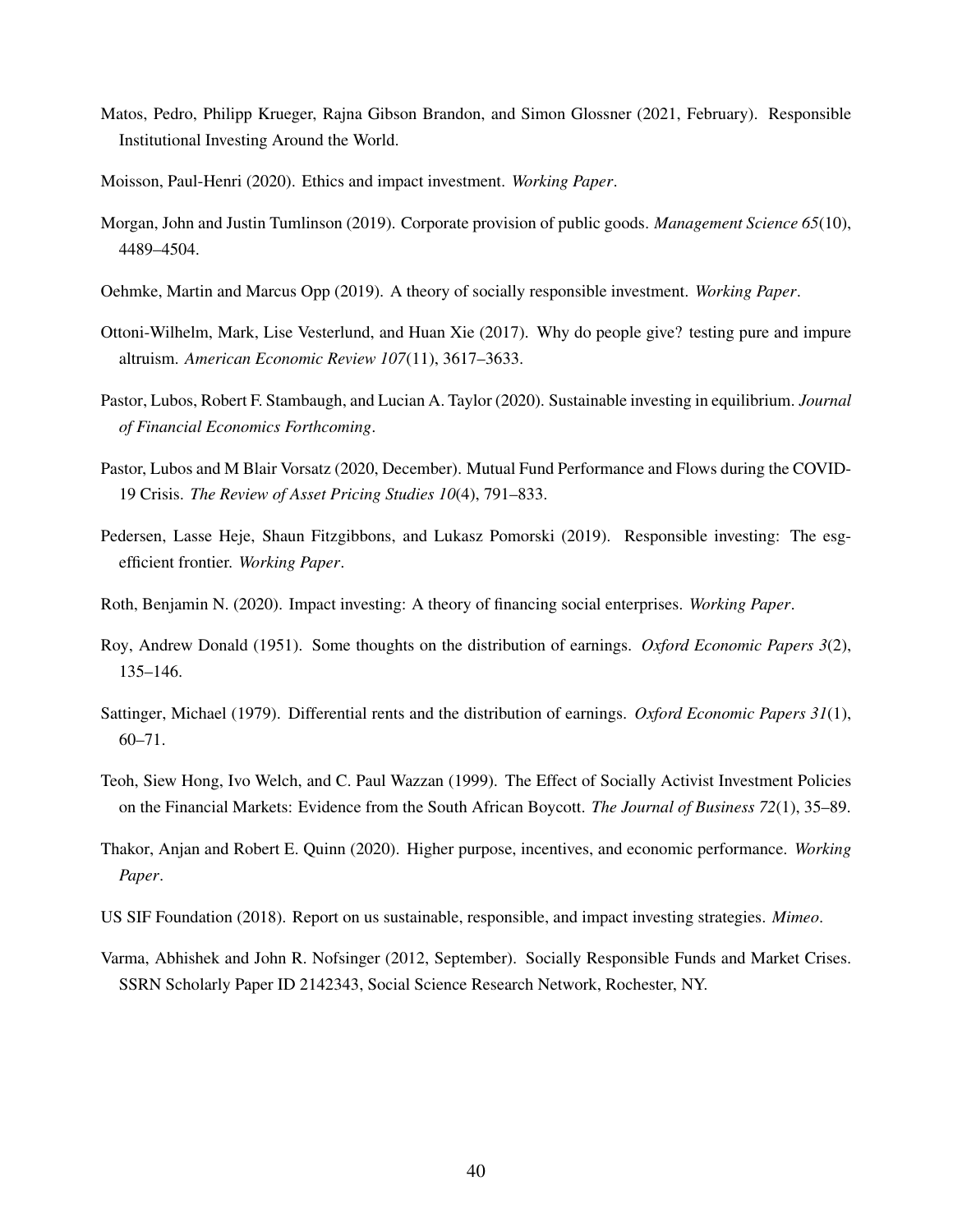## A Equilibrium Characterizations and Proofs

# <span id="page-40-0"></span>A.1 Characterization of the Equilibrium with Values-aligned Investors in Section [3.1](#page-9-3)

First, it is straightforward to show that in equilibrium, for any two entrepreneurs *i* and *j* who are both supported by a social investor, their costs of capital satisfy  $r_i + \theta w_i = r_j + \theta w_j$ , unless  $r_i = 0$  or  $r_j = 0$ . If not, there is a pair of social investors *i* and *j* for whom  $r_i + \theta w_i > r_j + \theta w_j$ , in which case *j* would prefer to deviate and offer entrepreneur *i* a contract with cost of capital  $r_i - \varepsilon$ for sufficiently small  $\varepsilon$ . Similarly, in equilibrium for an entrepreneur *i* supported by a social investor and an entrepreneur *k* who is not, prices of capital must satisfy  $r_i + \theta w_i \ge r_k + \theta w_k$ . Utilizing these conditions we have the following lemma.

<span id="page-40-1"></span>Lemma 6. *Projects financed by social investors have higher social value than projects financed by commercial investors. Formally, if entrepreneur i is financed by a social investor and entrepreneur j is financed by a commercial investor,*  $w_i \geq w_j$ .

Lemma [6](#page-40-1) implies that there is some  $\bar{w}$  such that social investors only support entrepreneurs with social impact greater than  $\bar{w}$  and commercial investors only support entrepreneurs with social value less than  $\bar{w}$ . Commercial investors support entrepreneurs with profit higher than  $r^C$  and with social impact lower than  $\bar{w}$ . Entrepreneurs with profit lower than  $r^C$  cannot generate sufficient profits to attract commercial support, and entrepreneurs with social impact higher than  $\bar{w}$  are priced by social investors and therefore yield returns too low to attract commercial support.

<span id="page-40-2"></span>**Lemma 7.** For entrepreneurs with  $w_i \ge \bar{w}$ , social investors support those with  $\min\left\{\pi_i, r^C\right\} + \theta w_i \ge$  $r^C + \theta \bar{w}$  and the price they pay is such that either  $r_i + \theta w_i = r^C + \theta \bar{w}$  if such an  $r_i \geq 0$  exists and  $r_i = 0$  *else.* 

Because commercial investors support all entrepreneurs with profit higher than  $r^C$  and with social value lower than  $\bar{w}$ ,  $r^C + \theta \bar{w}$  is the social investor's effective outside option utility. Prices in equilibrium are set such that investors achieve this outside option utility.

To support this equilibrium allocation, each entrepreneur *i* who receives financing from a social investor at cost  $r_i$  must receive at least two such offers. If not, the social investor who supports entrepreneur *i* would be incentivized to deviate and offer financing at cost *r <sup>C</sup>* instead. To see that a social investor has no incentive to deviate from the offer of  $r_i$  when an entrepreneur has at least two such offers, note that by construction

$$
r^C + \bar{w} \le r_i + w_i
$$

A direct implication is that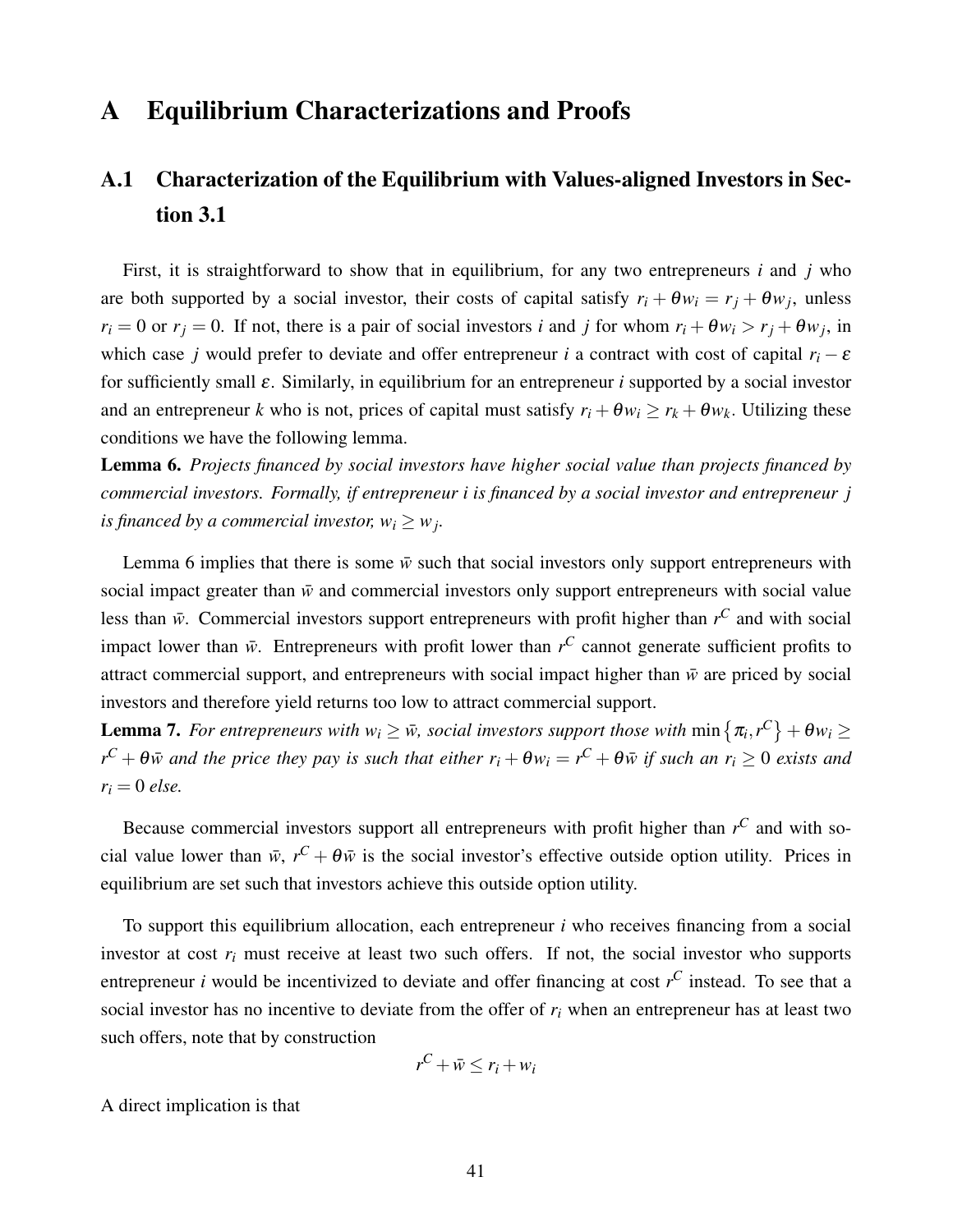$$
\frac{1}{2}\left(r^C + w_i\right) < r_i + w_i
$$

which is the incentive compatibility constraint for the social investor of entrepreneur *i* when *i* receives two offers. Therefore, in equilibrium, while every social investor's offer is accepted by one entrepreneur, each entrepreneur with social financing receives at least two offers (and accepts one).

Social investors receive financial return  $r^C - \theta(w_i - \bar{w})$ . Thus, they are willing to pay (in terms of reduced financial return) for projects that generate high social value. Commercial investors do not find it attractive to invest in companies with  $\pi_i > r^C$  and  $w_i > \bar{w}$  precisely because social investors are willing to invest in these companies at higher valuations.

Lemma [7](#page-40-2) allows for the graphical characterization of the equilibrium, depicted in Figure [1.](#page-9-2) That  $\bar{w}$ is uniquely pinned down is implied by the resource constraints, i.e. that social investors have mass *S*.

# <span id="page-41-0"></span>A.2 Characterization of the Equilibrium with impact-aligned Investors in Section [3.2](#page-10-3)

As impact-aligned social investors care about total social welfare rather than the social value of the entrepreneur they support, their expectations about which entrepreneurs will be financed in the commercial market will determine whom they finance. In equilibrium, social investors and entrepreneurs expect that those entrepreneurs with profits above  $r^C$  can receive commercial financing and earn  $\pi_i - r^C$ . We have the following lemma regarding the prices of firms supported by impact-aligned social entrepreneurs.

<span id="page-41-1"></span>**Lemma 8.** For any entrepreneur i supported by a social investor,  $r_i = r^C$  if  $\pi_i \ge r^C$  and  $r_i = \pi_i$  else.

Using the equilibrium prices from Lemma [8,](#page-41-1) we can characterize the set of entrepreneurs supported by social investors.

Define  $s_w \equiv \left\{ i \in E : \pi_i \leq r^C, \pi_i + \theta w_i \geq r^C + \theta w \right\}$ . If there exists a  $\tilde{w} > 0$  such that  $|s_{\tilde{w}}| = |S|$ , then in equilibrium the social investors support entrepreneurs in  $s_{\tilde{w}}$  and have a strict preference for these firms over supporting any firm with  $\pi_i > r^C$ . Prices for firms in  $s_{\tilde{w}}$  are set such that  $p_i = \pi_i$ .

To see that this behavior can be supported in equilibrium, there are three deviations we must consider for impact-aligned social investors – supporting an entrepreneur *j* with profit  $\pi_j > r^C$ , who will get commercial financing, supporting an entrepreneur  $k \in s_{\tilde{w}}$  who already receives support from another social investor, or supporting an entrepreneur *l* who does not receive any investment in equilibrium.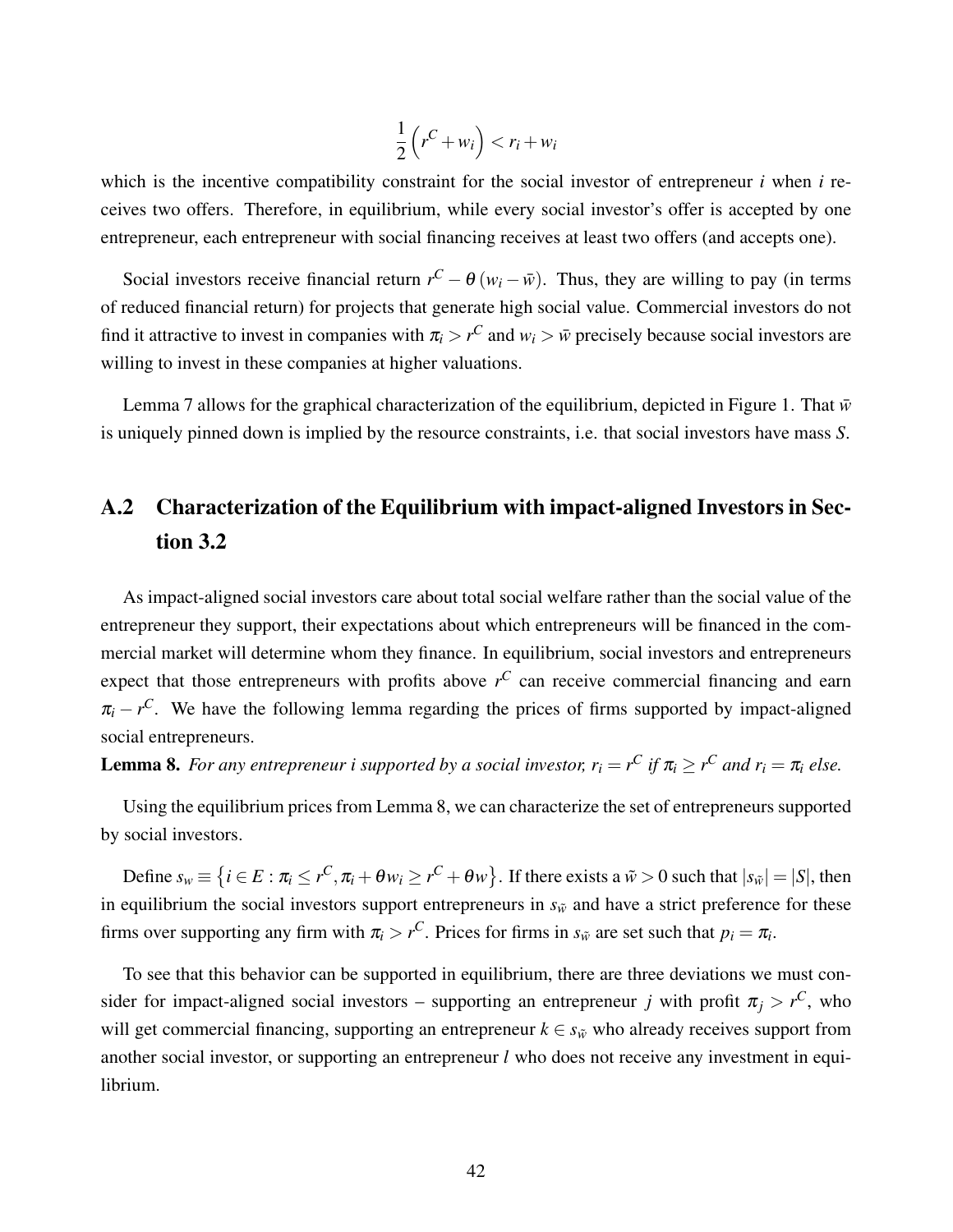

<span id="page-42-1"></span>Figure 8: General Equilibrium With Both Types of Social Investors

In the first case, the social investor cannot earn more than  $r^C$  profit, as this is what the commercial investor earns. Moreover, she recognizes that by undercutting a commercial investor, she is not contributing to total social value, and so by definition of  $S_w$  this is not a profitable deviation.

In the second case entrepreneur *k* produces  $\pi_k \leq r^C$  profit and the social investor recognizes that by undercutting another social investor she is not contributing to the total social welfare created because entrepreneur *k* will be financed independently of her actions, and the displaced social investor cannot reallocate her capital. Therefore by definition of  $S_w$  these are not profitable deviations. In the final case, the most attractive entrepreneur to support is the one with profit  $\pi_l = r^C$  and social impact  $w_l = \tilde{w}$ , but once again by definition of  $S_w$  this is not a profitable deviation.

If there is no  $\tilde{w} > 0$  such that  $|s_{\tilde{w}}| = |S|$ , the in equilibrium impact-aligned social investors support all firms in  $s_0$ , and allocate the remainder of their capital either to firms with profits  $\pi_i > r^C$  or to the outside option asset.

# <span id="page-42-0"></span>A.3 Characterization of the Equilibrium with Both Types of Social Investors in Section [3.3](#page-11-0)

Figure [8](#page-42-1) depicts the equilibrium structure. To characterize this structure we use the following three lemmas.

Analogous to Section [3.1](#page-9-3) there exists a  $\bar{w}$  such that **Lemma 9.** Commercial investors support the entrepreneurs with  $\pi_i \geq r^C$  and with  $w_i \leq \bar{w}$ .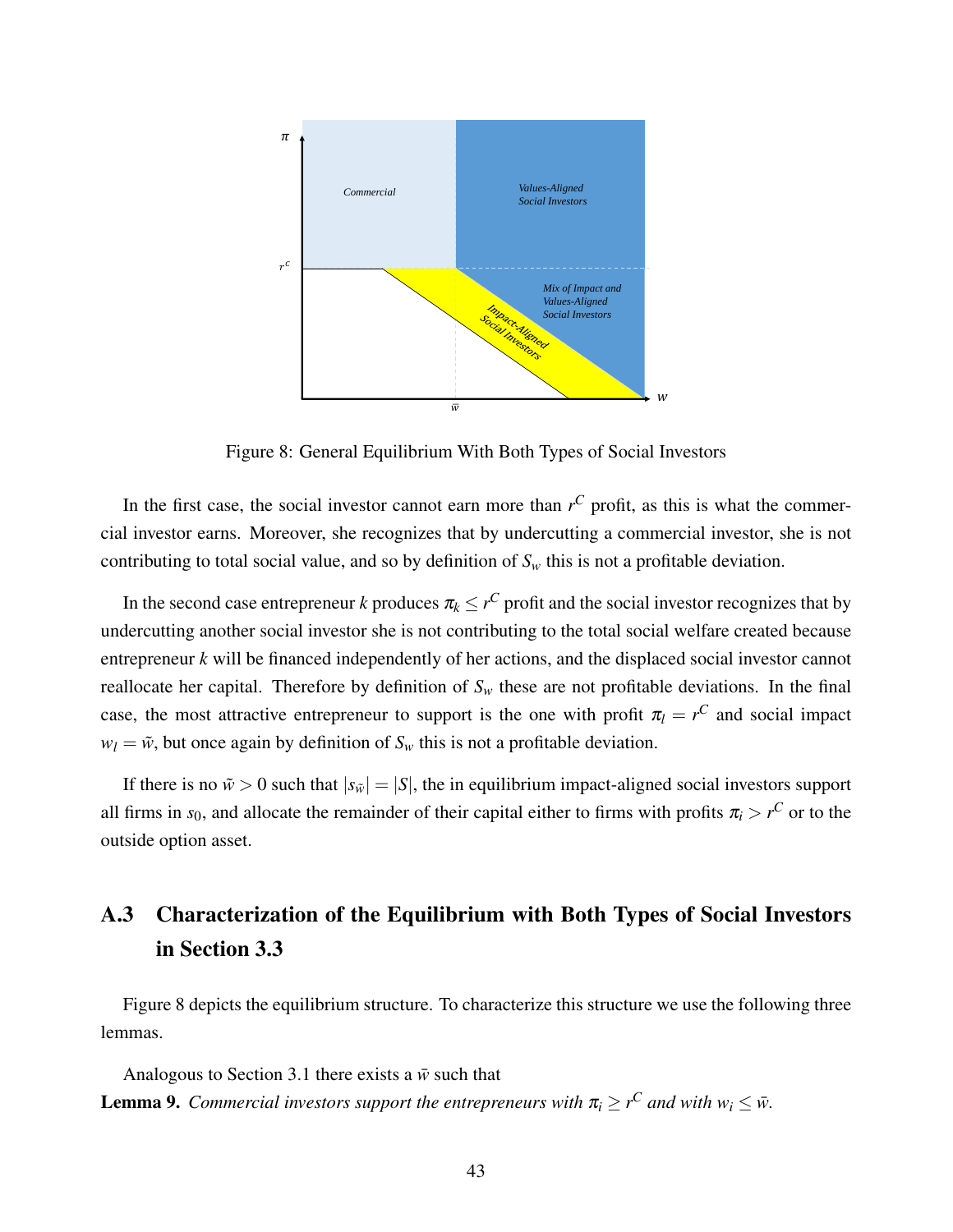Analogous to Lemma [7](#page-40-2) we have

**Lemma 10.** *Values-aligned investors support entrepreneurs with*  $\min \{ \pi_i, r^C \} + \theta w_i \geq r^C + \theta \bar{w}.$ 

Finally, analogous to the equilibrium characterized in Section [A.2,](#page-41-0) there exists a  $\tilde{w} \ge 0$  such that **Lemma 11.** *Impact-aligned social investors support entrepreneurs with profits*  $\pi_i < r^C$  *and with*  $\pi_i$  *+*  $\theta w_i > r^C + \tilde{w}$ . If  $\tilde{w} > 0$  then the former inequalities completely characterize the set of entrepreneurs *supported by impact-aligned social investors. If*  $\tilde{w} = 0$  *then some impact-aligned social investors utilize the outside option asset.*

A few features of the equilibrium are of note. First, both impact-aligned and values-aligned investors may support firms in the region below the horizontal line  $\pi = r^C$  and to the right of the diagonal line  $\pi_i + \theta w_i \ge r^C + \theta \bar{w}$ . This is because in equilibrium, impact-aligned investors know they are pivotal for the firms they support in this region, since no values-aligned social investor would support them if the impact-aligned investor were to deviate.

Second, only values-aligned social investors support firms in the region above  $\pi = r^C$  and to the right of  $w = \bar{w}$  because these are firms that could attract commercial support if only a values-aligned investor did not support them, and so by the same logic as in Section [3.2](#page-10-3) these firms cannot attract the support of impact-aligned social investors.

Next we argue that the equilibrium depicted in Figure [3](#page-11-1) is welfare-optimal. This is the equilibrium in which only values-aligned social investors support firms in the region below the horizontal line  $\pi = r^C$  and to the right of the diagonal line  $\pi_i + \theta w_i \ge r^C + \theta \bar{w}$ . It is straightforward to show that the set of firms supported in this equilibrium contains the set of firms supported in all other equilibria. Because social investors never support firms with  $w_i < 0$ , as these are dominated by the value-neutral outside option asset, it follows that this is the equilibrium with highest welfare.

Next we argue that the equilibrium depicted in Figure [3](#page-11-1) is investor-optimal. This is the equilibrium in which only values-aligned social investors support firms in the region below the horizontal line  $\pi = r^C$  and to the right of the diagonal line  $\pi_i + \theta w_i \ge r^C + \theta \bar{w}$ . It is straightforward to show that this is the equilibrium where  $\bar{w}$  is the highest. To see that the sum of the financial returns is highest in this equilibrium, note that only values-aligned social investors place competitive pressure on prices, and prices for all firms to the right of the diagonal line  $\pi_i + \theta w_i \ge r^C + \theta \bar{w}$  satisfy  $r_i + \theta w_i = r^C + \theta \bar{w}$ . Because  $\bar{w}$  is the highest, prices are also the highest in equilibrium. To see that social welfare is the highest in this equilibrium, note that he set of firms supported in this equilibrium contains the set of firms supported in all other equilibria. Because this equilibrium has features both the highest total social investor returns, and the highest social welfare, it is the equilibrium in which the sum of social investor welfare is maximized (and commercial investors welfare is constant across all equilibria).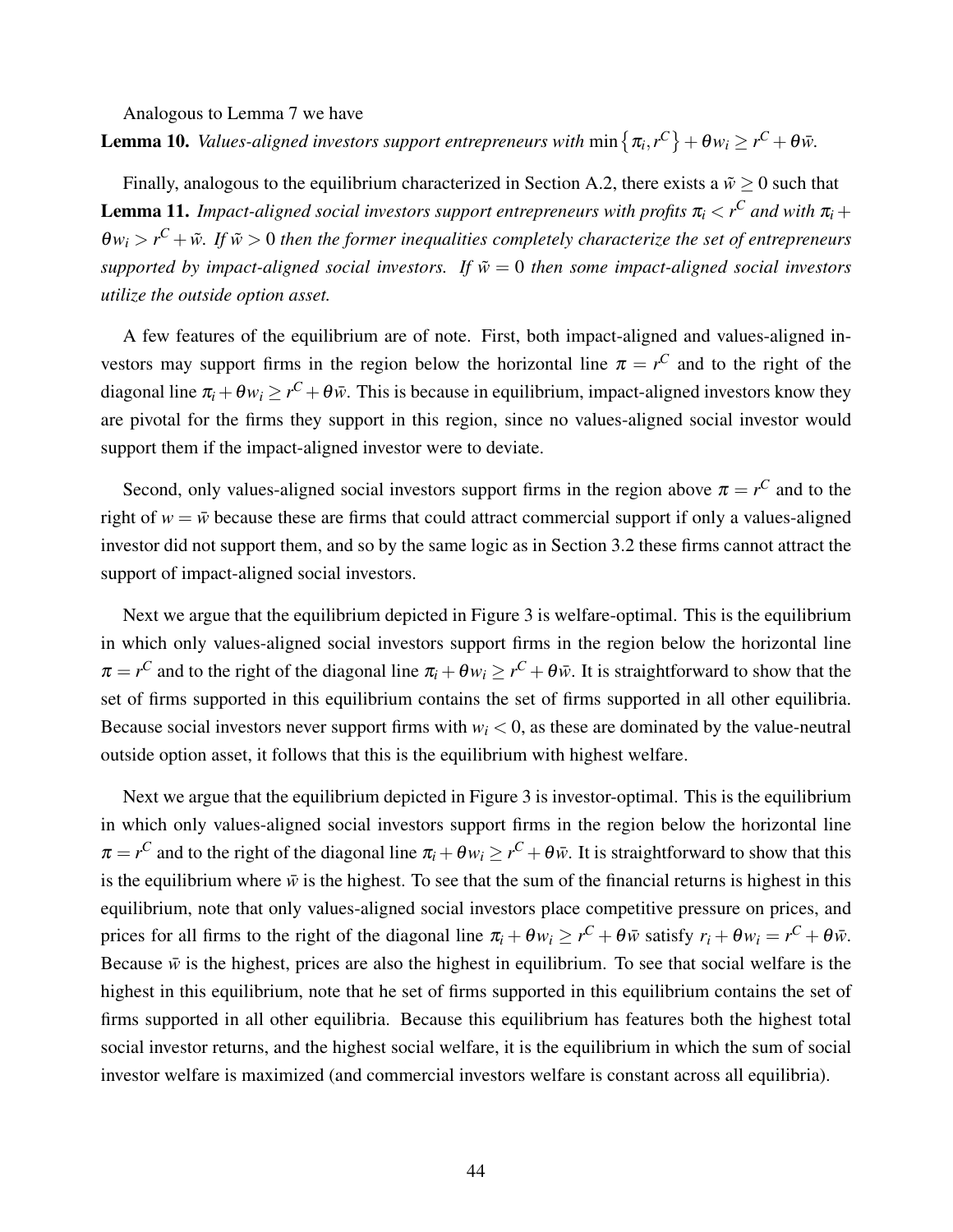## A.4 Omitted Proofs From Sections [3.3](#page-11-0) and [4](#page-16-0)

## Proof of Propositions [1](#page-12-0) and [2](#page-14-0)

First, we provide a formal definition of "sufficient density" referenced in Proposition [1.](#page-12-0) We say that the distribution of firms is  $\varepsilon$ -dense if for every  $\pi \in [0, \hat{\pi}]$  and for every  $w \in [-\hat{w}, \hat{w}]$ , there is a firm *i* with  $|\pi_i - \pi| + |w_i - w| < \varepsilon$ . Proposition [1](#page-12-0) is formally stated as follows: *Consider any valuesaligned social investor i that supports a firm with*  $\pi$ *<sub>i</sub>*  $>$  *r<sup>C</sup> and earns a return*  $r$ *<sub>i</sub>*  $<$  *r<sup>C</sup> in equilibrium. There exists an* ε > 0 *such that If the distribution of firms is* ε*-dense, there exists an unfinanced firm j* with profits  $\pi_j > r_i$ , such that if the values-aligned social investor i were to deviate and offer firm  $j$ *financing at cost* π*<sup>j</sup> , total social welfare would increase as would investor i's financial return.*

We sketch the proof of Proposition [1](#page-12-0) with reference to Figur[e4,](#page-13-0) where a values-aligned investor in the blue region is moved to instead support an entrepreneur in the green region. For any level of financial compromise that a values-aligned social investor makes to support a firm that could have attracted commercial financing,  $\varepsilon$ -density guarantees that there exists a firm that is not supported by any investor but that could offer a higher return than the values-aligned social investor is earning, and such that if the values-aligned social investor were to reallocate her capital to the new firm total social welfare would increase. This new firm has lower  $w_i$  than the one that the values-aligned social investor supported, but the values-aligned social investor's contribution to social welfare is higher when supporting the new firm because it could not attract commercial financing.

We sketch this proof of Proposition [2](#page-14-0) with reference to Figure [9.](#page-45-0) First we identify a set of valuesaligned social investors who are earning 0 return in equilibrium. We convert these values-aligned social investors to impact-aligned social investors, noting that this strictly expands the set of firms supported by impact-aligned social investors. We make no assumption about which of the firms supported by impact-aligned social investors are supported by our "converted" investors. Instead we note that in equilibrium all impact-aligned social investors earn positive profits, as the price for each of these firms is  $r_i = \pi_i$ . Therefore our converted investors earn higher profits than prior to their conversion. That social welfare is higher is a straightforward consequence of the fact that strictly more firms now receive financing, and that social investors never finance firms with  $w_i < 0$ , as these are dominated by the value-neutral outside option asset.

## Proof of Proposition [3](#page-15-0)

This is a straightforward implication of the equilibrium depicted in Figure [3.](#page-11-1) Fix any entrepreneur *i* who is being supported by an impact-aligned social investor. Raising his profit  $\pi_i$  to  $\pi_j < r^C$  does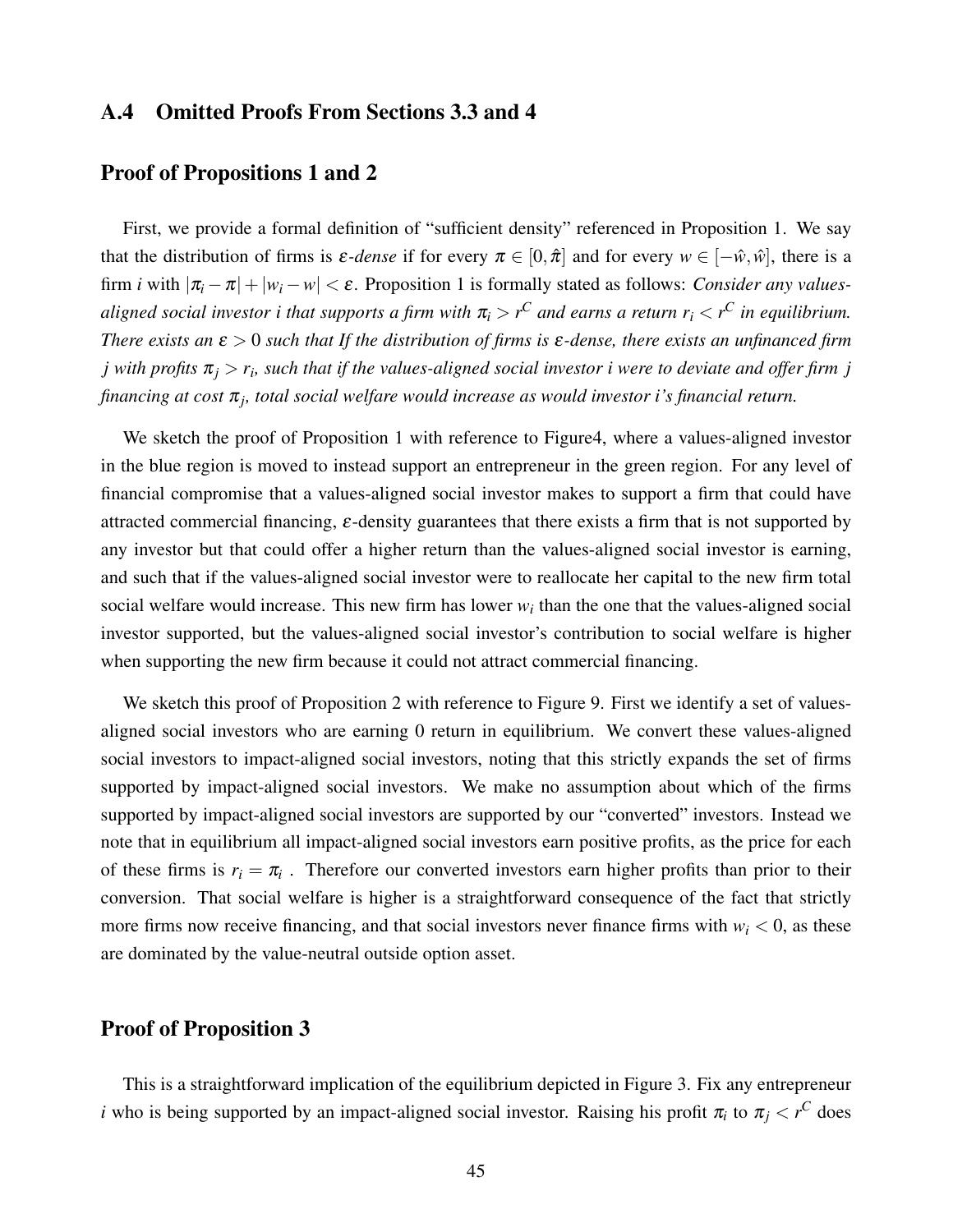

<span id="page-45-0"></span>Figure 9: Converting Values-aligned to Impact-aligned Investors

not change the type of capital he attracts. But raising his profit to  $\pi_j > r^C$  causes him to instead be supported by a commercial investor and his enterprise impact increases. Social welfare increases because the impact-aligned social investor can now support another entrepreneur.

## Proof of Lemma [1](#page-19-4)

In any equilibrium all values-aligned social investors are indifferent between supporting any two firms with average social value exceeding  $\bar{w}$ . Suppose that for one such firm *i*, where a social investor *j* offers a cost of capital  $r_i < r^C$  there was co-investment. That is, the firm receives some capital at  $r_i < r^C$  and some capital at  $r^C$ . Then a social investor supporting another firm could deviate and offer firm *i* a unit of capital at  $r'_i = r_i + \varepsilon < r^C$ , thereby displacing one unit of commercial capital that firm *i* previously accepted. This social investor would have strictly higher utility than social investor *j*, violating the equilibrium indifference condition.

## Proof of Lemmas [2,](#page-20-0) [3,](#page-20-1) [4,](#page-21-0) and [5](#page-21-1)

We directly construct the investor-optimal equilibrium. Let  $\bar{k}_i$  be the equilibrium scale of firm *i*, representing the total social capital it is offered in equilibrium plus  $\bar{k}_i^C$ , which represents the amount of commercial capital firm *i* raises in equilibrium. Each social investor who offers firm *i* a contract specifies the minimum-scale contingency  $\bar{k}_i$ , and the required return  $r_i^S$  solving  $\pi_i(\bar{k}_i) - r^C \bar{k}_i^C$  $r_i^S(\bar{k}_i - \bar{k}_i^C) = q_i^C$ .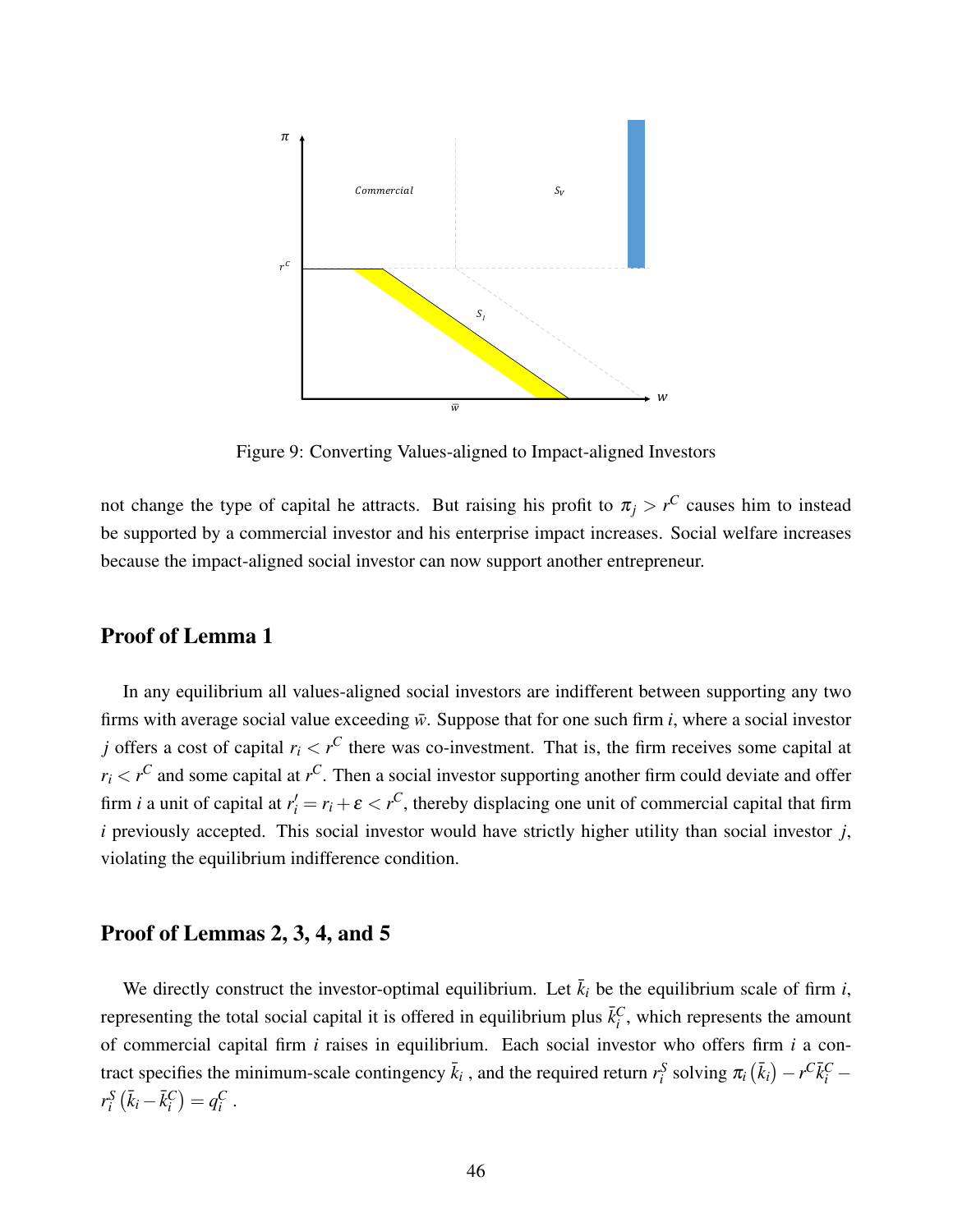There is a unique allocation of capital such that

- 1.  $\pi'_i(\bar{k}_i) + \theta w'_i(\bar{k}_i) = \pi'_j(\bar{k}_j) + \theta w'_j(\bar{k}_j)$  for all firms *i* and *j* that receive social capital
- $2. \ \pi'_i\left(\bar{k}_i\right) + \theta w'_i\left(\bar{k}_i\right) \geq \pi'_k$  $\frac{d}{k}(\bar{k}_j)+\theta w'_k$  $\mathbf{z}'_k$  ( $\bar{k}_j$ ) for firm *i* that receives social capital and firm *k* that does not
- 3. Either,
	- (a) For all firms that receive social capital,  $\pi'_{i}(\bar{k}_{i}) + \theta w'_{i}(\bar{k}_{i}) = r^{C}$ , or
	- (b)  $\pi'_i(\bar{k}_i) + \theta w'_i(\bar{k}_i) > r^C$  and  $r_i^S = 0$ .

Social investors offer  $\bar{k}_i - k_i^C$  capital to firm *i* and charge  $r_i^S$  satisfying 1-3 above.

We first verify that this is an equilibrium and second verify that it is the investor-optimal equilibrium.

To see that it is an equilibrium, note that it is incentive compatible for firms to accept all contracts that they are offered, as they earn  $q_i^C$  regardless of whether they accept all of their social investment contracts and operate at  $\bar{k}_i$  or whether they accept only the commercial capital and operate at  $k_i^C$ . To see that this is incentive compatible from the investor's perspective, note that the marginal social return plus the marginal profits are equalized across all firms that receive social investor financing, and higher than all of those that do not. If a social investor were to deviate, she would gain at most the marginal social return plus marginal profits of the firm she deviates to, and lose that corresponding value from the firm she supports in equilibrium. By concavity of the firms' production functions this would lower her payoff. Finally, note that social investors cannot raise their required return  $r_i^S$  at the firm they are assigned to as they would violate the firm's incentive compatibility constraint.

Now, to see that this is the investor optimal equilibrium, we note that if, holding the allocation of commercial capital fixed, the capital allocation of social investors across firms was changed, this would by definition reduce the sum of total social investor returns plus total social welfare. Reducing the amount of commercial capital that any firm *i* raised would weakly reduce social investor welfare, and strictly so if social investors in this equilibrium all strictly prefer their allocation to the outside option asset, as either it would result in firm contraction, or it would need to be replaced by social capital previously allocated to another firm, both of which reduce the sum of investors' welfare by more than  $r^C$  by construction. Finally, if  $r_i^S = 0$  then increasing the amount of commercial capital held by any firm *i* is not feasible, as it would result in a social investor earning a negative return. And if  $r_i^S > 0$  then by construction we have  $\pi'_i(\bar{k}_i) + \theta w'_i(\bar{k}_i) = r^C$  for all firms that receive social capital, and therefore raising the level of commercial capital would not increase social investors' welfare.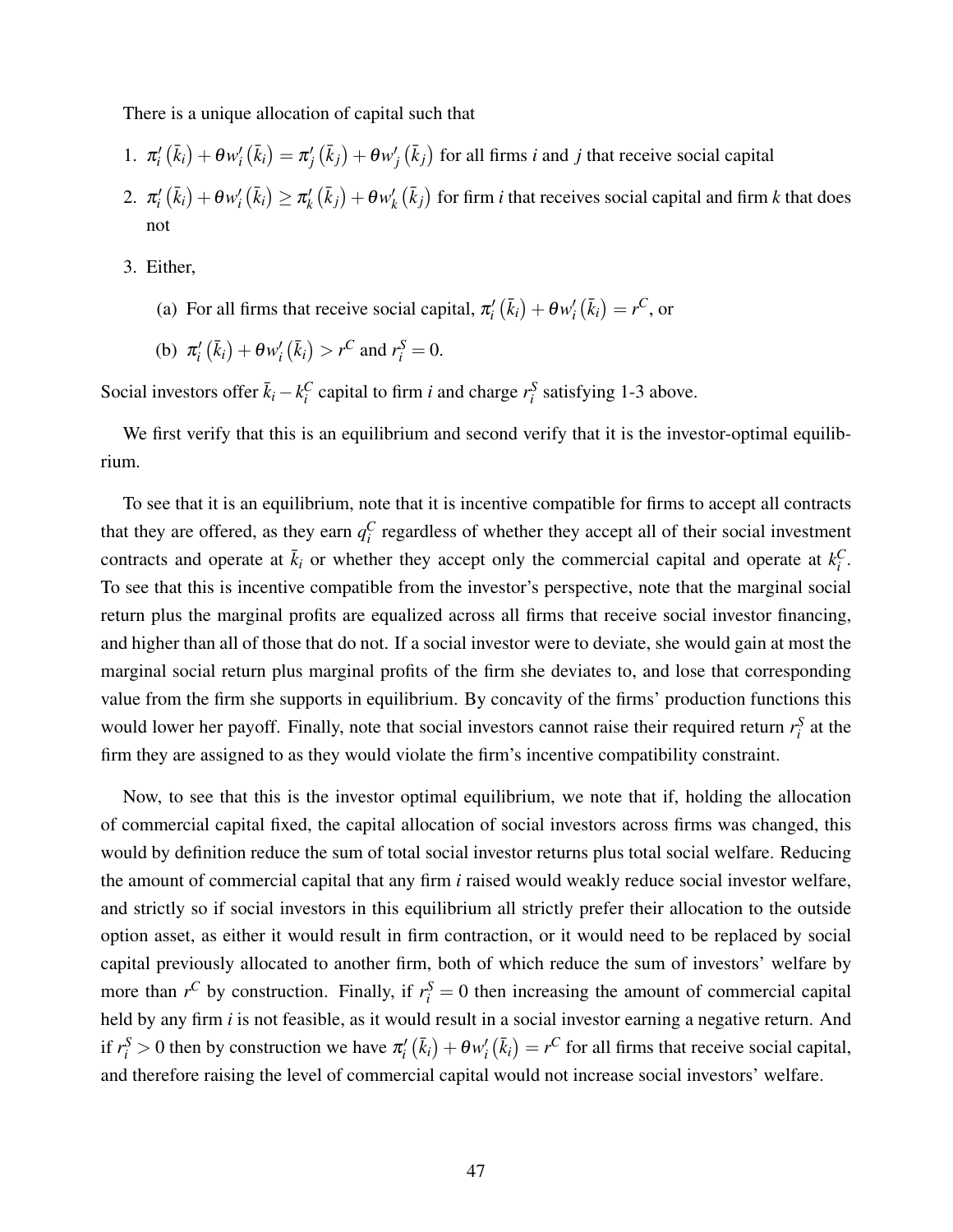## Proof of Proposition [4](#page-22-1)

Consider the unique equilibrium of the model with values-aligned investors in which no investor utilizes a scale-contingency. In this setting, each firm supported by a social investor operates at the scale  $\bar{k}_i$  such that  $\pi'_i(\bar{k}_i) = r_i$ . Now consider the case where there are two firms *i* and *j* in equilibrium that are both supported by social investors and for whom  $w_i(\bar{k}_i)$  $\frac{(\bar{k}_i)}{\bar{k}_i}$  >  $\frac{w_j(\bar{k}_j)}{\bar{k}_j}$  $\frac{(k_j)}{\bar{k}_j}$  and  $w'_i(\bar{k}_i) < w'_j(\bar{k}_j)$ . The former inequality implies that the equilibrium cost of capital will be lower for firm *i*, i.e.  $r_i < r_j$ , and the latter implies that the marginal social value of expanding firm *j* is higher than for expanding firm *i*. Now, consider the an arbitrary social investor who supports firm *i*, and suppose that this investor were to deviate in the following way. Firm *i* is offered  $\varepsilon$  less capital, a scale-contingent contract of  $\bar{k}_i - \varepsilon$ , and charged  $\pi_i(\bar{k}) - \pi_i(\bar{k} - \varepsilon)$  less. Firm *j* is offered  $\varepsilon$  more capital, a scale contingent contract of  $\bar{k}_j+\varepsilon$ , and charged  $\pi_j\,(\bar{k}+\varepsilon)-\pi_j\,(\bar{k})$  more. Both firms would accept these contracts, as they do not change the entrepreneurs' share of the profits. And for sufficiently small  $\varepsilon$ , the deviation would result in higher social welfare as  $w'_i(\bar{k}_i) < w'_j(\bar{k}_j)$ , and increased profit for the investor as  $r_i < r_j$ .

## Proof of Proposition [5](#page-22-2)

Consider the case where social investors are impact-aligned, and in equilibrium each investor has a strict preference to support some firm *i* rather than investing in the outside option asset. And now take one such firm *i* that receives social capital. Let  $\bar{k}_i$  be its equilibrium scale. Modify firm *i*'s profitability to a new function  $\tilde{\pi}$  in the following way.

$$
\frac{d}{dk}\tilde{\pi}(k) = \begin{cases} \max\left\{\frac{d}{dk}\pi(k), r^C\right\} & \text{if } k \leq \bar{k}_i\\ \frac{d}{dk}\pi(k) & \text{else} \end{cases}
$$

This modification increases the profitability of firm *i* so that it can attract commercial capital up to its former equilibrium scale  $\bar{k}_i$ , and holds fixed the marginal profitability of firm *i* at all higher scales. Impact-aligned social investors now recognize that their investment up to  $\bar{k}_i$  in equilibrium has no impact. Thus the full mass of impact-aligned social investors who used to support firm *i* up to  $\bar{k}_i$  are now free to allocate their capital elsewhere (potentially in part by increasing firm *i*'s scale beyond  $\bar{k}_i$ ), increasing social welfare.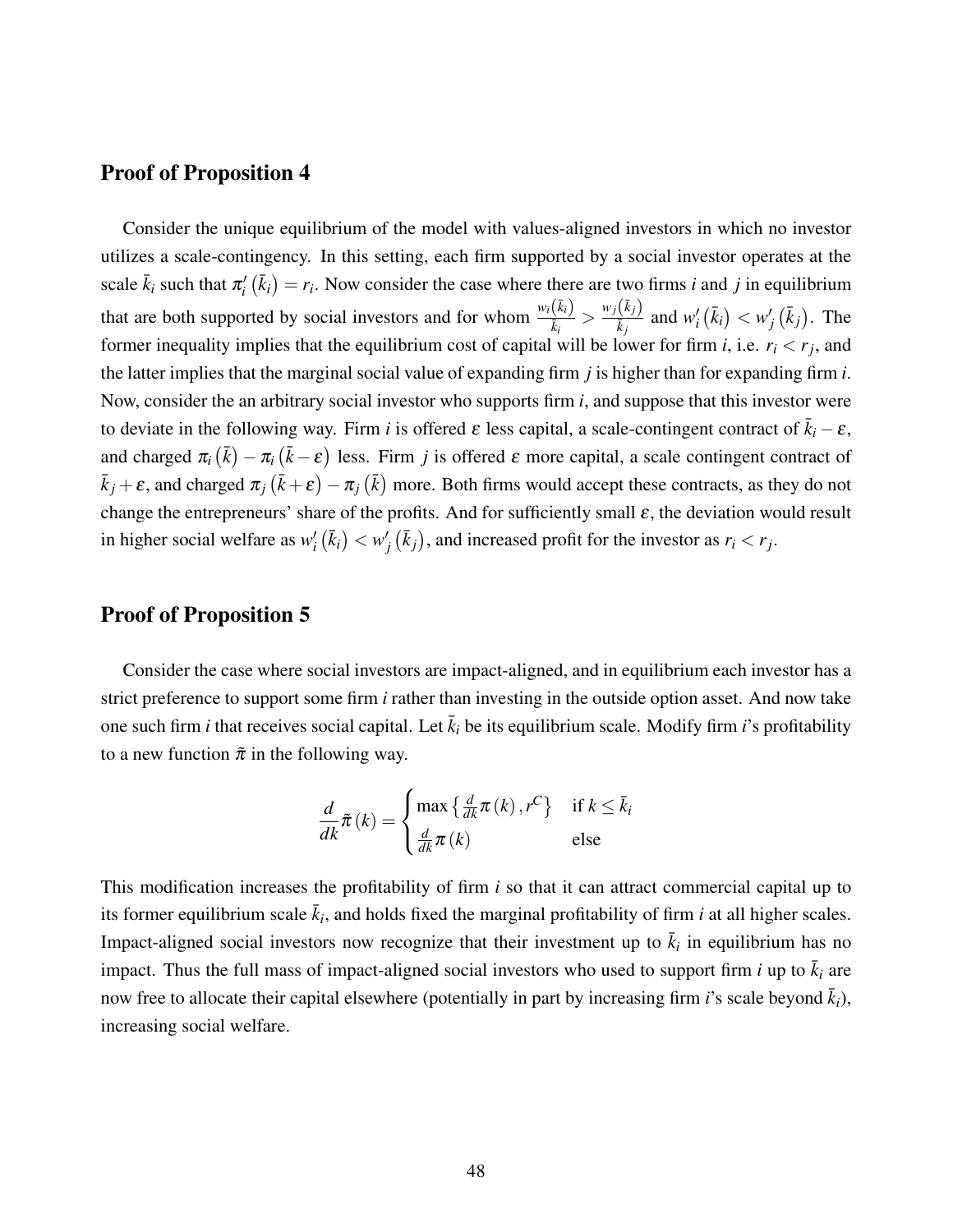## <span id="page-48-0"></span>A.5 Section [5.3](#page-24-1) and Proof Sketch of Negative Assortative Matching

The welfare-optimal equilibrium can be established following the construction in Sectio[nA.2,](#page-41-0) where the process is first followed for social investors with  $\theta_i = \theta^1$  and then is repeated for each group of social investors with progressively higher levels of altruism. However, to establish that the equilibrium depicted in Figure [6](#page-25-0) is indeed welfare-optimal, it is instructive to outline a different method for constructing an equilibrium in this model.

Consider the following process.

Define  $\sigma(i)$  to be any ordering over all impact-aligned social investors  $i \in S^1 \cup \cdots \cup S^n$ .

At step 1, social investor  $\sigma^{-1}(1)$  is called to support an entrepreneur. If she chooses an entrepreneur *i* with profits  $\pi_i \geq r^C$ , or the outside option asset, assign her a price of  $r_i = r^C$ , and a social value of  $w'_i = 0$ . Else assign her a price of  $r_i = \pi_i$  and a social value of  $w'_i = w_i$ . Social investor  $\sigma^{-1}(1)$ chooses the entrepreneur *i* that maximizes  $r_i + \theta_{\sigma^{-1}(1)} w'_i$ .

At step *k*, social investor  $\sigma^{-1}(k)$  is called on to support an entrepreneur. She chooses an entrepreneur to support according to the same process, excluding any entrepreneur that has been chosen in a previous step. It is straightforward to show that this process results in an equilibrium allocation.

Now, assign every social investor an index that is increasing in their altruism parameter  $\theta_i$ , so that the least altruistic social investors have the lowest indices. Then the equilibrium depicted in Figure [6](#page-25-0) corresponds to the ordering  $\sigma(i) = i$ . We will demonstrate that the equilibrium arising from any other ordering  $\sigma'$  that results in a different allocation produces lower social welfare than  $\sigma$ .

Take some  $\sigma'$ . Identify two social investors, *j* and *k* such that

- $\theta_i > \theta_k$
- $\sigma'(k) = \sigma'(j) + 1$

That is, *j* is more altruistic than *k*, but *j* chooses an investment one step before *k* in the ordering  $\sigma'$ . If no such pair can be found then  $\sigma' = \sigma$ . Now consider an alternative ordering  $\sigma''$ , which is the same as  $\sigma'$  except that  $\sigma''(j) = \sigma'(k)$  and  $\sigma''(k) = \sigma'(j)$  (i.e. *j* and *k* are reordered but everything else is preserved). Let *a* denote the entrepreneur chosen by *k* under  $\sigma'$  and *b* denote the entrepreneur chosen by *j* under  $\sigma'$ . If in the ordering  $\sigma''$ , *k* chooses *a* at step  $\sigma''(k)$ , then the two orderings result in the exact same allocation. Else, under the ordering  $\sigma''$ , at step  $\sigma''(k)$ , *k* chooses *b*. At step  $\sigma''(j)$  under the ordering  $\sigma''$ , *j* chooses an entrepreneur *c* such that  $w_c \geq w_a$ , as *j* is more altruistic than *k*. In this case, it is straight forward to show that  $\sigma''$  results in an allocation with weakly higher welfare than does  $\sigma'$ .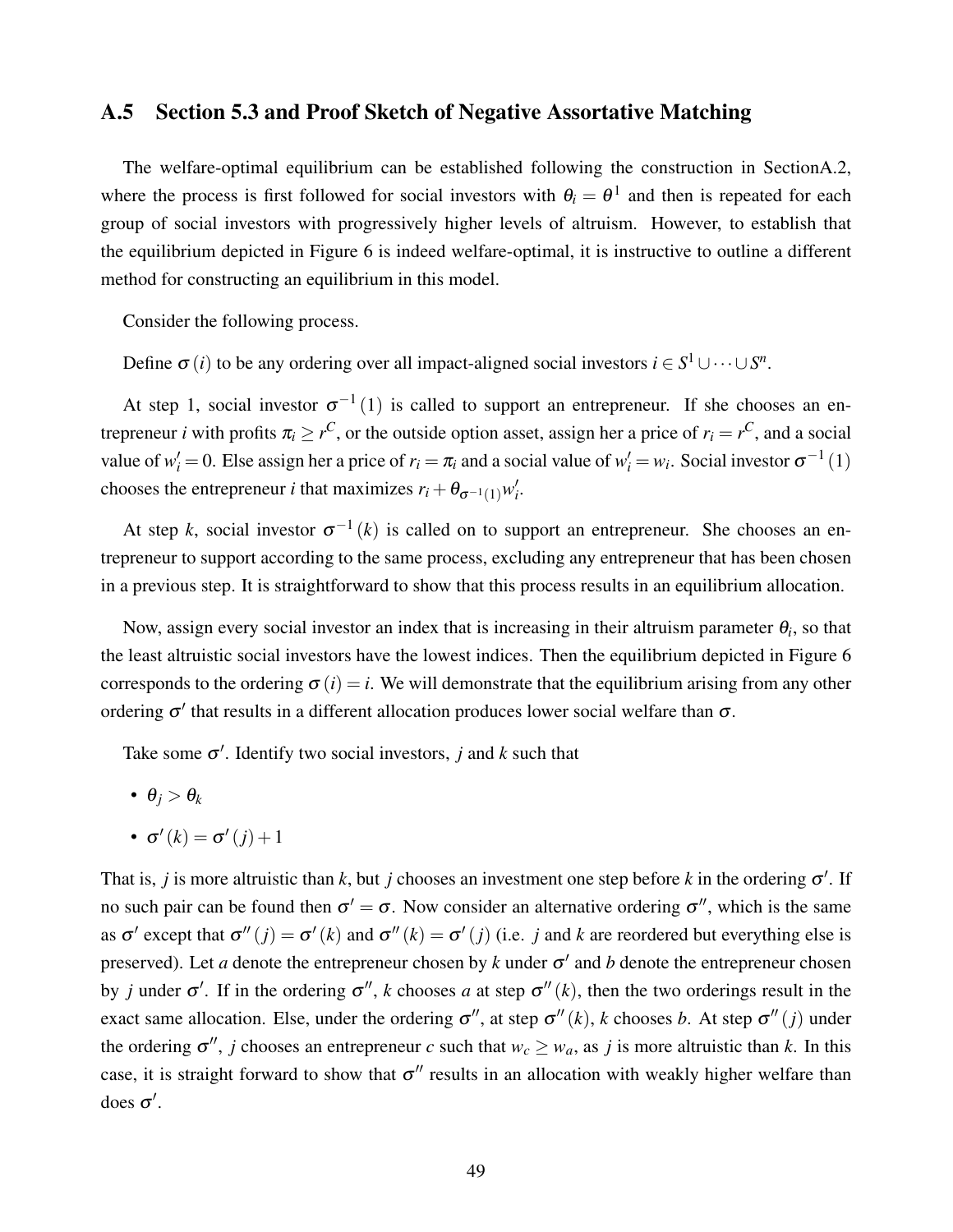Now take  $\sigma''$  and repeat the above process (i.e. identify mis-ordered pairs of investors and re-order them). Continue to do so until  $\sigma''$  results in the same allocation as  $\sigma$ . So long as the allocation arising from  $\sigma'$  and from  $\sigma$  are different, it is straightforward to show that at least one transformation resulted in a strict welfare improvement. Therefore  $\sigma$  induces the welfare-optimal equilibrium.

To see that  $\sigma$  is also the investor-optimal equilibrium, we need only demonstrate that the shift from  $σ'$  to  $σ''$  described above also weakly improves aggregate investor welfare. If in  $σ''$  k chooses *a* then the allocation and aggregate investor welfare are the same in  $\sigma'$  and  $\sigma''$ . Otherwise, *k* chooses *b*. This improves k's welfare by revealed preference. If in  $\sigma''$  *j* then chooses *a*, then aggregate investor welfare is unchanged from  $\sigma'$  to  $\sigma''$ .

The remaining case is that under  $\sigma''$ , *k* chooses *b*, and *j* chooses  $c \neq a$  with  $w_c \geq w_a$  and  $\pi_c \leq \pi_a$ . We complete the proof by demonstrating that this results in higher aggregate investor welfare than the case where *j* chose *a* under  $\sigma''$ . Relative to if *j* had chosen *a* under  $\sigma''$ , *j*'s welfare is higher by revealed preference. And all investors who chose before *j* also have weakly higher welfare, because  $w_c \geq w_a$ . It remains to show that this also weakly improves the welfare of investors who choose after *j* under  $\sigma''$ . Relative to the case where *j* had chosen *a*, the set of entrepreneurs that these investors can choose from is fixed, except that now *c* is guaranteed financing, and *a* remains eligible for financing. Because *c* has higher social value and lower profits, this can only improve the aggregate welfare of the remaining investors.

# <span id="page-49-0"></span>A.6 Impact-Aligned Preferences in a Model with A Continuum of Investors and Projects

In this section we discuss the behavior of impact-aligned social investors in a setting with a continuum of investors and projects. In a model with a continuum of projects, social investors cannot influence aggregate social welfare  $\int_{\bar{E}} w_j \, dj$ . An intuitive formulation of the utility of impact-aligned social preference – which would not conform with the impact-aligned behavior in our analysis – would be

<span id="page-49-2"></span>
$$
r_i + \theta \int_{\bar{E}} w_j dj \tag{4}
$$

Because a single investor cannot influence aggregate social welfare, social investors with the above preferences would single-mindedly optimize their financial return.<sup>[32](#page-49-1)</sup> Nevertheless, the behavior of impact-aligned investors that we analyze can also persist in a continuum model.

Formally, we model the preferences of impact-aligned social investors as arising from the limit of

<span id="page-49-1"></span> $32$ Indeed, this aligns with [Pastor et al.](#page-39-3) [\(2020\)](#page-39-3), which considers social investors who have preferences for aggregate social value and concludes that this preference does not influence investor behavior.